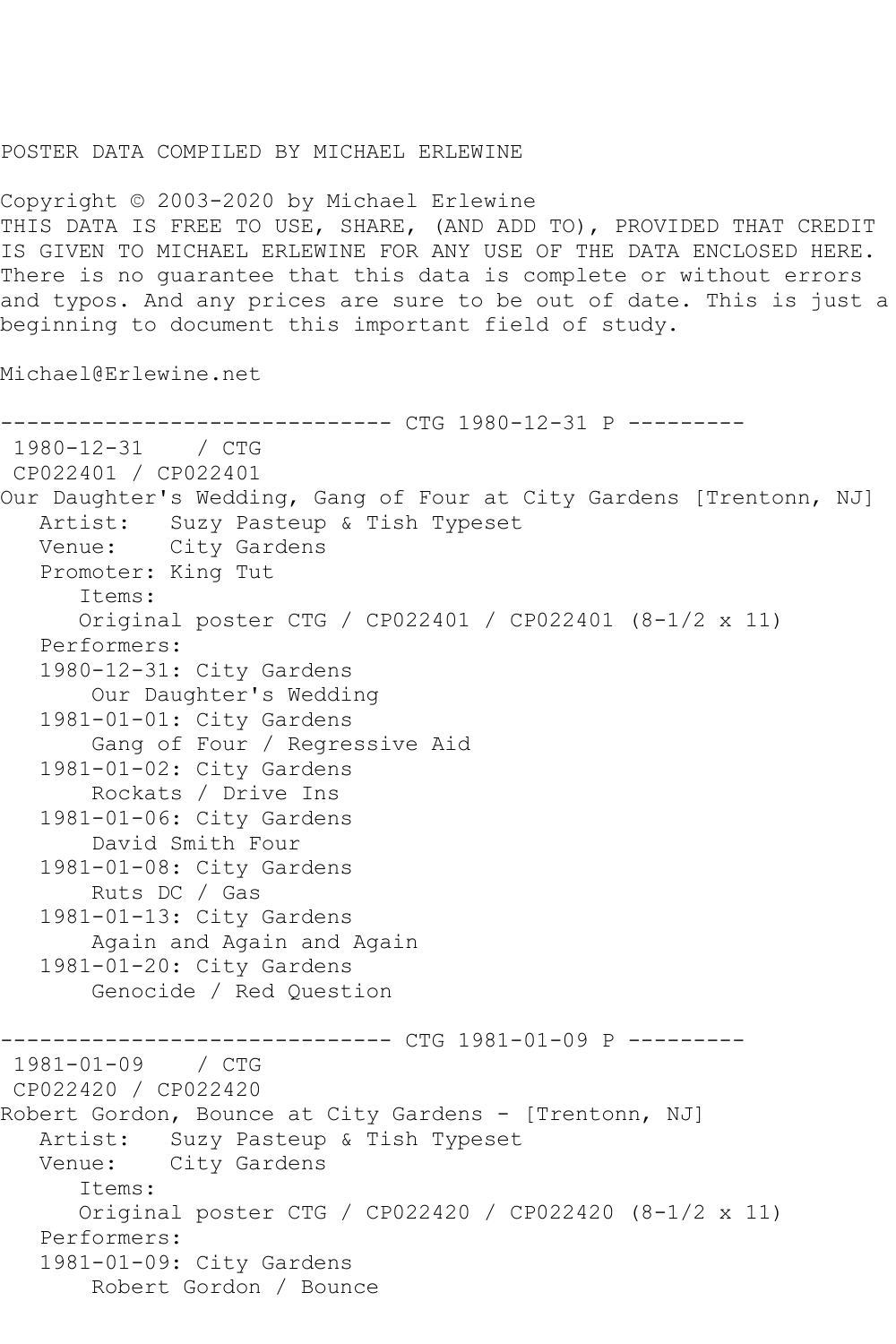```
 1981-01-15: City Gardens
        Bloods / Die Hausfraun
    1981-01-16: City Gardens
        A's
    1981-01-22: City Gardens
        Polyrock
    1981-01-23: City Gardens
        Certain Generals
    1981-01-29: City Gardens
        Fingerprintz
   1981-01-30: City Gardens
        Damned / Red Rockets
------------------------------ CTG 1981-04-18 P ---------
1981-04-18 / CTG 
CP022400 / CP022400
Dead Kennedys, Sic Fucks at City Gardens - [Trentonn, NJ]
   Venue: City Gardens
    Promoter: Other Side Productions
       Items:
       Original poster CTG / CP022400 / CP022400 (8-1/2 x 11)
    Performers:
    1981-04-18: City Gardens
        Dead Kennedys / Sic Fucks
                  ------------ CTG 1981-05-28 P ---------
1981-05-28 / CTG 
CP022437 / CP022437
Bush Tetras, Bunnydrums at City Gardens - [Trentonn, NJ]
   Venue: City Gardens
   Promoter: King Tut
       Items:
       Original poster CTG / CP022437 / CP022437 (8-1/2 x 11)
    Performers:
    1981-05-28: City Gardens
        Bush Tetras
    1981-05-29: City Gardens
        Bunnydrums
    1981-05-30: City Gardens
        Joan Jett / Subhumans
    1981-06-04: City Gardens
        Delta 5
    1981-06-05: City Gardens
        Dirty Looks
    1981-06-06: City Gardens
        Twig & the Kicks
    1981-06-11 1981-06-18: City Gardens
```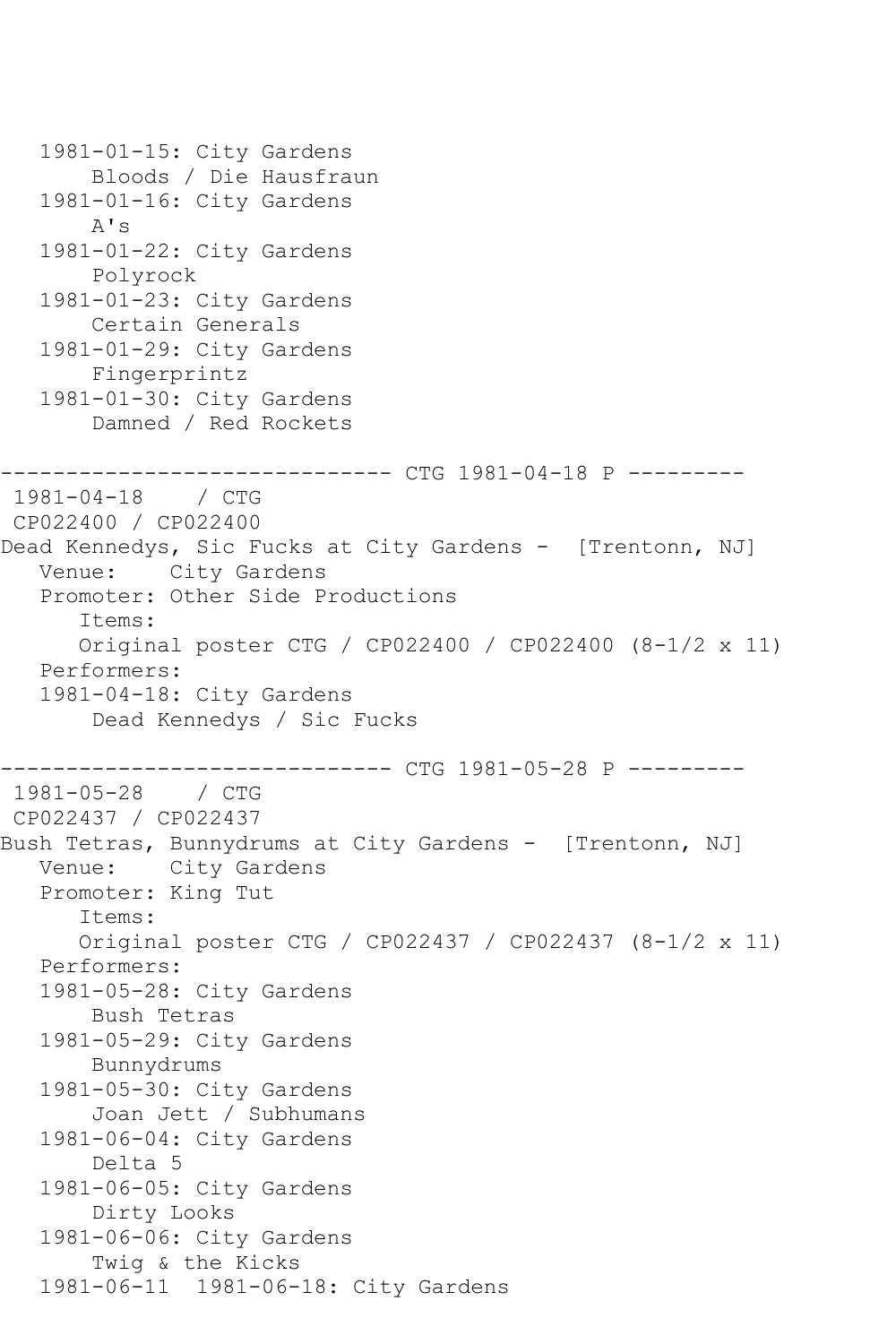Quincy 1981-06-12: City Gardens Fall 1981-06-13: City Gardens Fleshtones 1981-06-14: City Gardens Viet Nam 1981-06-19: City Gardens Buzz and the Flyers 1981-06-20: City Gardens As 1981-06-25: City Gardens Circle Jerks 1981-06-26: City Gardens Cramps 1981-06-27: City Gardens Shades 1981-07-02: City Gardens Rattlers ------------------------------ CTG 1981-06-25 P --------- 1981-06-25 / CTG CP022416 / CP022416 Circle Jerks, Undead at City Gardens - [Trentonn, NJ]<br>Venue: City Gardens City Gardens Promoter: King Tut Items: Original poster CTG / CP022416 / CP022416 (8-1/2 x 11) Performers: 1981-06-25: City Gardens Circle Jerks / Undead 1981-06-26: City Gardens Cramps 1981-06-27: City Gardens Shades / Breakers 1981-07-02: City Gardens 999 / Rattlers 1981-07-03: City Gardens Dance 1981-07-04: City Gardens Sic Fucks 1981-07-05: City Gardens Dark 1981-07-08: City Gardens Black Flag / U.X.A. 1981-07-09: City Gardens Pylon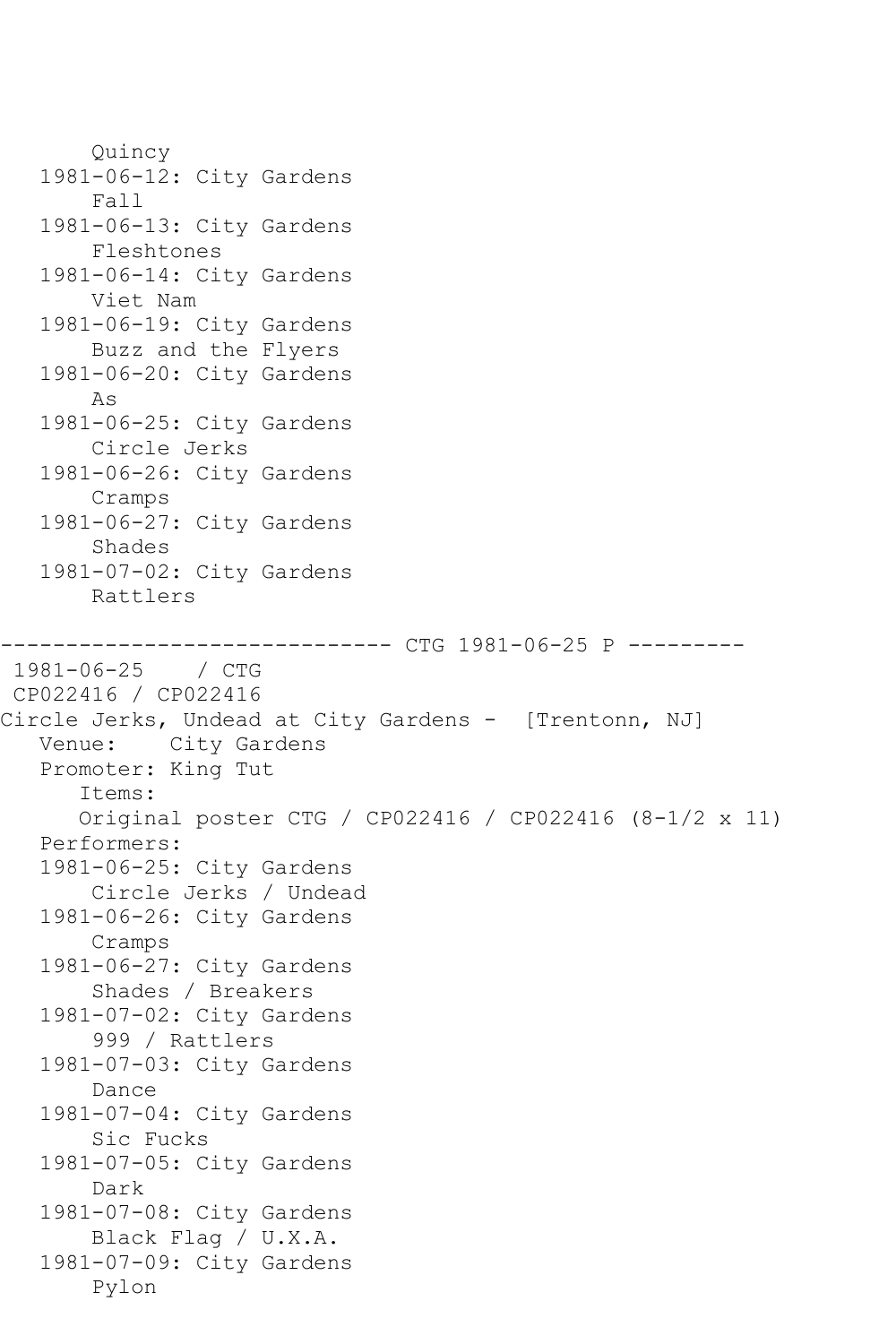------------------------------ CTG 1981-07-10 P --------- 1981-07-10 / CTG CP022415 / CP022415 Psychedelic Furs, Del Byzanteens at City Gardens - [Trentonn, NJ] Venue: City Gardens Promoter: King Tut Items: Original poster CTG / CP022415 / CP022415 (8-1/2 x 11) Performers: 1981-07-10: City Gardens Psychedelic Furs 1981-07-11: City Gardens Del Byzanteens 1981-07-12: City Gardens Equators 1981-07-17: City Gardens Nu Musik 1981-07-18: City Gardens Fleshtones 1981-07-19: City Gardens Rockin Bricks 1981-07-22: City Gardens Randy Dance and his Partykillers 1981-07-23: City Gardens Randy Now 1981-07-24: City Gardens Romeo Void ------------------------------ CTG 1981-11-06 P ---------  $1981 - 11 - 06$ CP022340 / CP022340 Medium Medium, Men Without Hats at City Gardens - [Trentonn, NJ] Venue: City Gardens Promoter: King Tut Items: Original poster CTG / CP022340 / CP022340 (8-1/2 x 11) Performers: 1981-11-06: City Gardens Medium Medium / Men Without Hats 1981-11-07: City Gardens Autistic Behavior / True Sounds of Liberty 1981-11-08: City Gardens True Sounds of Liberty 1981-11-11: City Gardens Girls at our Best 1981-11-12: City Gardens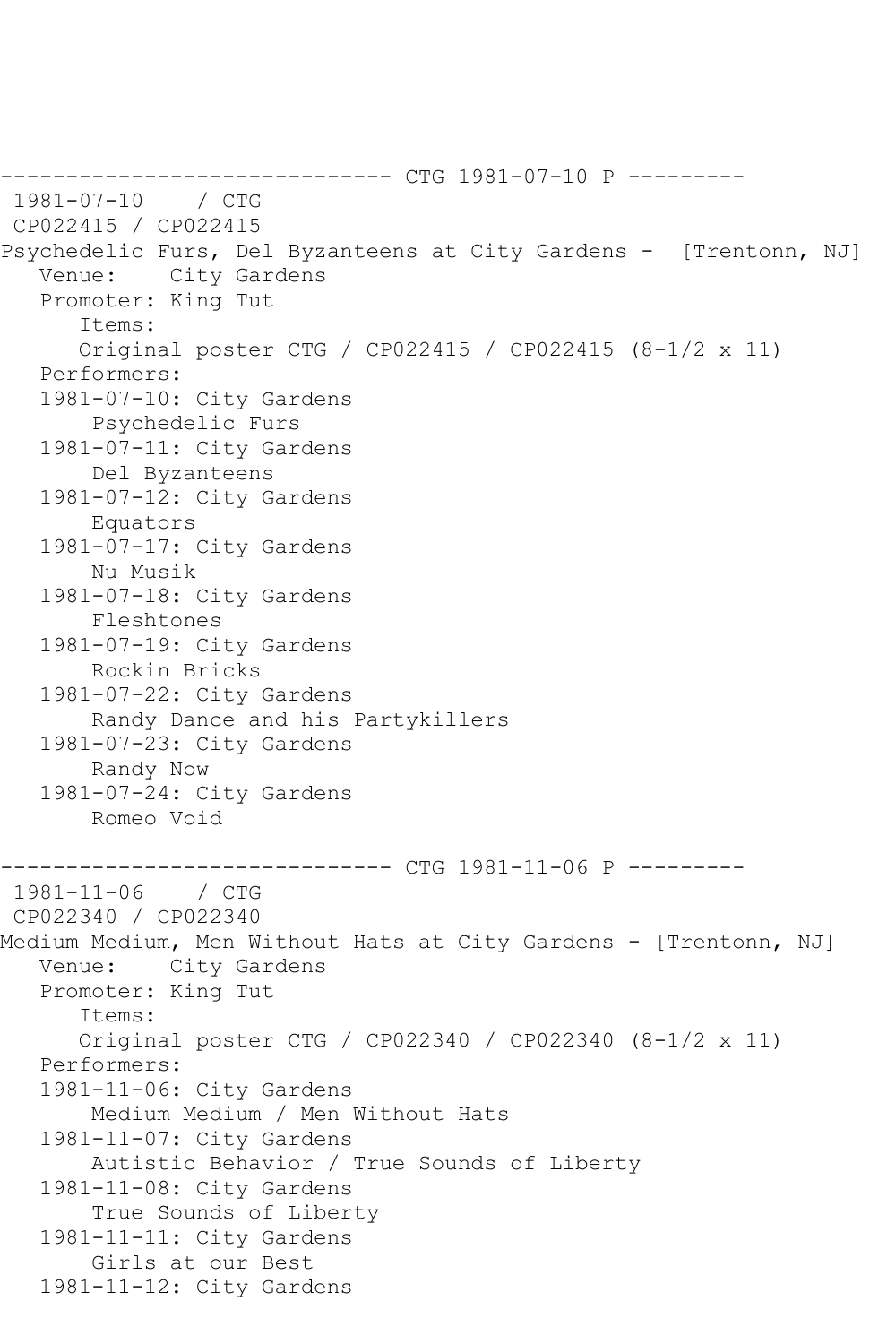```
 China Choir
    1981-11-13: City Gardens
        Blurt
    1981-11-14: City Gardens
        Buzz and the Flyers
    1981-11-19: City Gardens
        Private School
    1981-11-20: City Gardens
        Polyrock
   1981-11-21: City Gardens
        Chandra Dimension
    1981-11-26: City Gardens
        Our Daughter's Wedding
    1981-11-27: City Gardens
        Toots and the Maytals
    1981-12-04: City Gardens
        Grace Jones
    1981-12-05: City Gardens
        Pere Ubu
------------------------------ CTG 1981-11-11 P ---------
1981-11-11 / CTG 
CP022690 / CP022690
Girls at our Best at City Gardens - [Trentonn, NJ]
   Venue: City Gardens
       Items:
       Original poster CTG / CP022690 / CP022690 (8-1/2 x 11)
    Performers:
    1981-11-11: City Gardens
        Girls at our Best
         ------------------------------ 1981-12-25 P ---------
1981-12-25 / 
CP022413 / CP022413
Regressive Aid at BT's Lounge
   Venue: BT's Lounge
       Items:
       Original poster / CP022413 / CP022413 (4-1/4 x 11)
    Performers:
    1981-12-25: BT's Lounge
        Regressive Aid
    1981-12-23: City Gardens
        Regressive Aid
    1982-01-14: Players Pub
        Regressive Aid
                  ------------- CTG 1982-03-13 P -------
```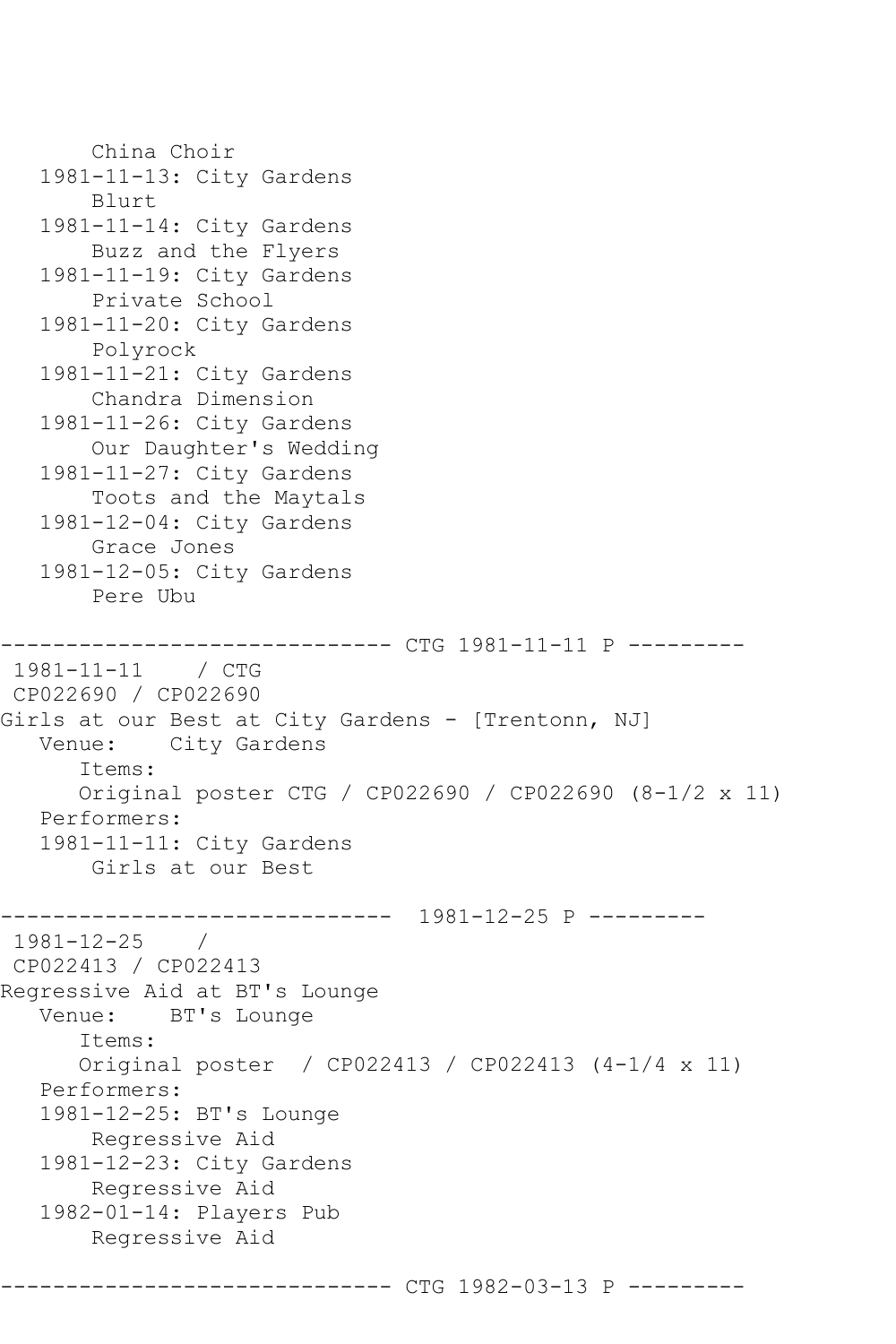1982-03-13 / CTG CP011619 / CS07656 Informed Sources, Flipper at City Gardens [Trentonn, NJ] Notes: Offset<br>Venue: Cit City Gardens Items: Original poster CTG / CP011619 / CS07656 Performers: 1982-03-13: City Gardens Informed Sources / Flipper ----------------- CTG 1982-04-02 P ----------<br>/ CTG  $1982 - 04 - 02$ CP022426 / CP022426 Medium Medium, Again and Again and Again at City Gardens - [Trentonn, NJ] PA Venue: City Gardens Items: Original poster CTG / CP022426 / CP022426 (8-1/2 x 11) Performers: 1982-04-02: City Gardens Medium Medium / Again and Again and Again 1982-04-03: City Gardens Bow Wow Wow / Pylon 1982-04-04: City Gardens Paul Plumeri / Tim Harolds / Steve Mosley 1982-04-07: City Gardens Groceries 1982-04-09: City Gardens Girlschool / Schrapnel 1982-04-10: City Gardens Robert Hazard and the Heroes 1982-04-11: City Gardens Paul Plumeri / Tim Harolds / Steve Mosley 1982-04-14: City Gardens Ricochet 1982-04-16: City Gardens Pigbag / Stickmen 1982-04-18: City Gardens Paul Plumeri / Tim Harolds / Steve Mosley 1982-04-25: City Gardens Paul Plumeri / Tim Harolds / Steve Mosley ------------------------------ CTG 1982-04-17 P --------- 1982-04-17 / CTG CP022425 / CP022425 Pete Shelley, Chet Bollins at City Gardens - [Trentonn, NJ]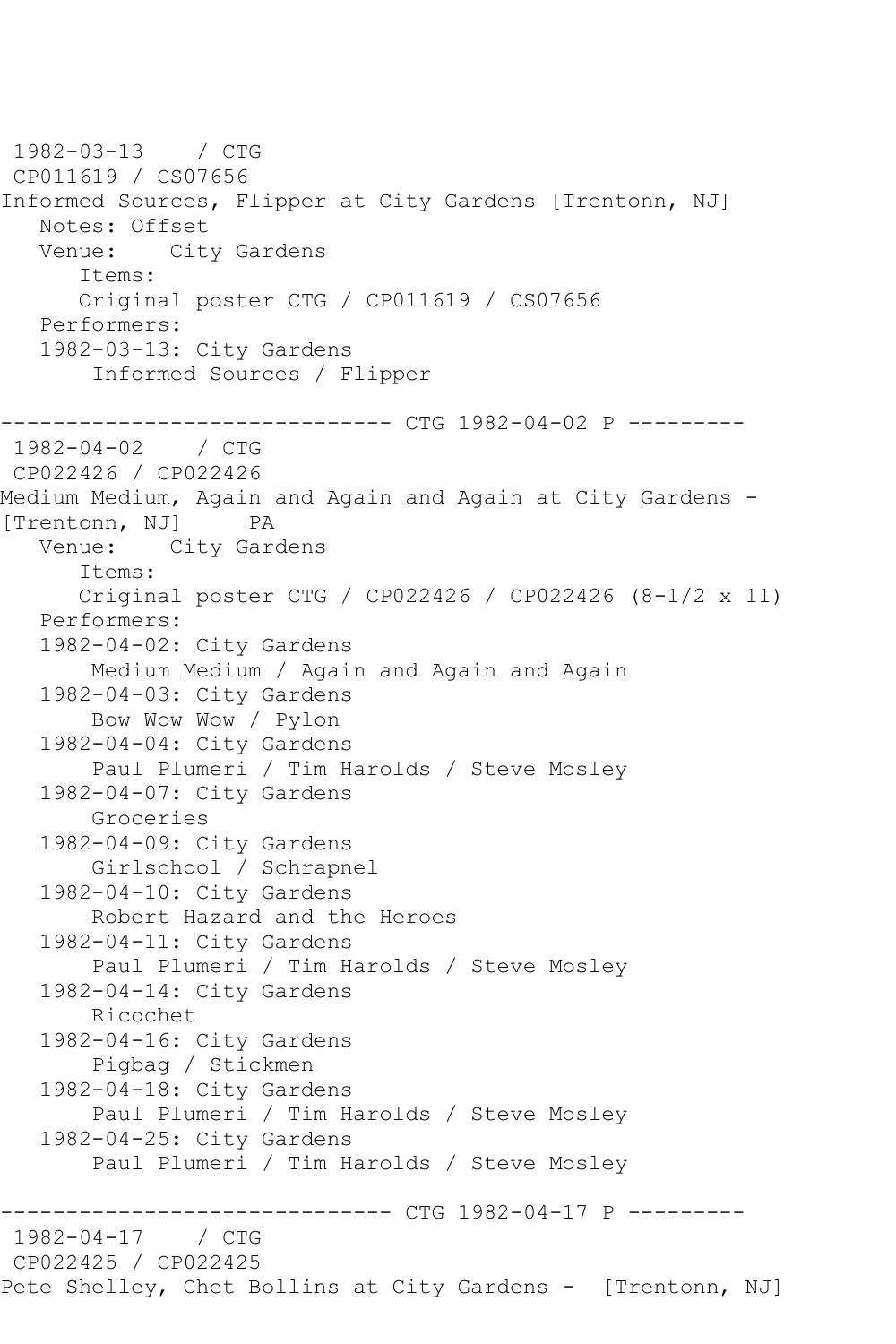Venue: City Gardens Items: Original poster CTG / CP022425 / CP022425 (8-1/2 x 11) Performers: 1982-04-17: City Gardens Pete Shelley 1982-04-21: City Gardens Chet Bolins / Nan Mancini 1982-04-23: City Gardens Ballistic Kisses 1982-04-24: City Gardens Choir Invisible 1982-04-26: City Gardens Teardrop Explodes 1982-04-29: City Gardens Flock of Seagulls 1982-04-30: City Gardens Fleshtones 1982-05-01: City Gardens B-Movie 1982-05-07: City Gardens Brian Brain / Single String 1982-05-14: City Gardens Dave Edmunds 1982-05-26: City Gardens Sparks ------------------------------ CTG 1982-05-20 P --------- 1982-05-20 / CTG CP011634 / CS07671 November Group, Chris Rush at City Gardens [Trentonn, NJ] Notes: Photocopy<br>Venue: City Ga City Gardens Items: Original poster CTG / CP011634 / CS07671 Performers: 1982-05-20 1982-07-14: City Gardens November Group / Chris Rush / Smart Remarks / Sparks / Brains / Tom Verlaine / Baby and the Pacifiers / Henny Youngman / Bush Tetras / A's / Neva / Kingpins / Contractions / Steel Pulse / Martin Mull / Dickies / X ------------------------------ CTG 1982-05-21 P --------- 1982-05-21 CP011635 / CS07672 Private School, November Group at City Gardens [Trentonn, NJ] Notes: Offset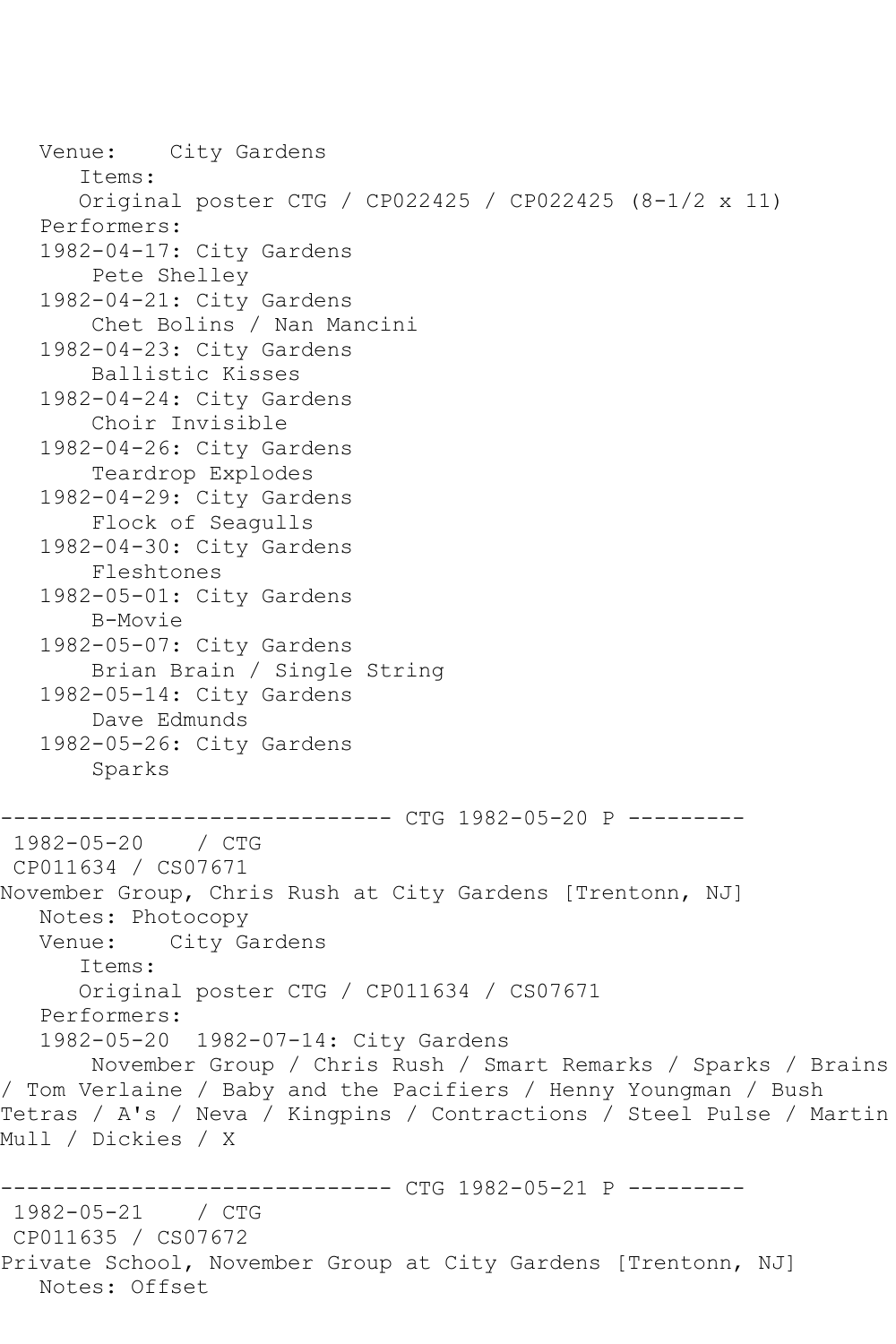Venue: City Gardens Items: Original poster CTG / CP011635 / CS07672 Performers: 1982-05-21 1982-05-30: City Gardens Private School / November Group / Chris Rush / Smart Remarks / Sparks / Henny Youngman ------------------------------ BLO 1982-05-22 P --------- 1982-05-22 CP022302 / CP022302 Hooters at Blondie's Venue: Blondie's Items: Original poster BLO / CP022302 / CP022302 (5-1/2 x 8-1/2) Performers: 1982-05-22: Blondie's Hooters 1982-05-12: City Gardens Hooters 1982-05-07: Contestoga High School Hooters 1982-06-05: Philadelphia Zoo Hooters 1982-05-21: Shady Lane Hooters 1982-05-25: Stone Balloon Hooters 1982-05-05: Chestnut Cabaret Hooters 1982-05-28: Ripley Music Hall Hooters 1982-05-15: University of Delaware Bacchus Hooters ------------------------------ 23EC 1982-06-16 P --------- 1982-06-16 / 23EC CP022698 / CP022698 A's at 23 East Cabaret [Philadelphia, PA]<br>Venue: 23 East Cabaret 23 East Cabaret Items: Original poster 23EC / CP022698 / CP022698 (8-1/2 x 11) Performers: 1982-06-16: 23 East Cabaret A's 1982-06-25 1982-06-26: Blondie's A's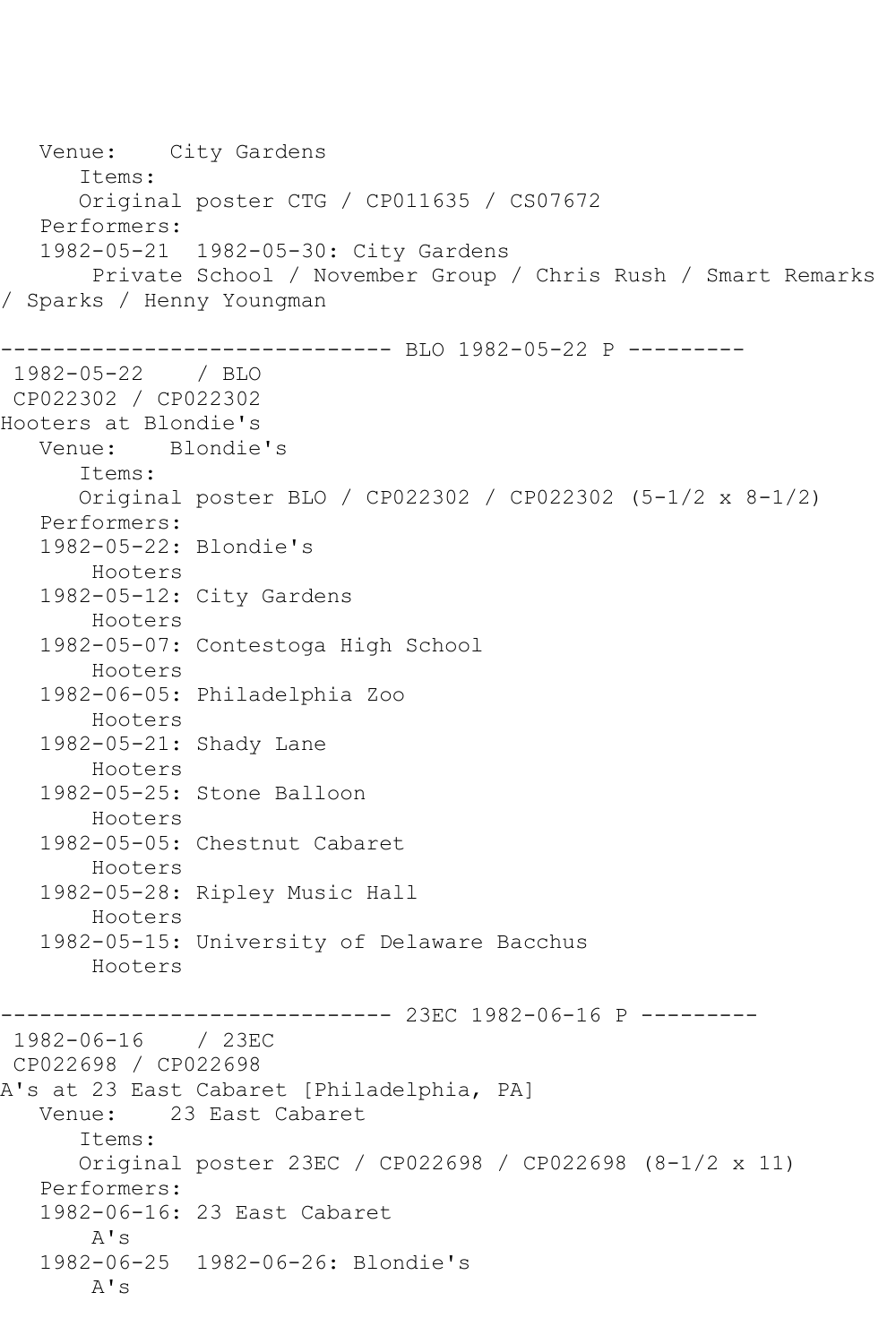1982-06-18 1982-06-19: Central Park, NYC A's 1982-06-05: City Gardens A's 1982-06-08: Cowboy, Willmington, DE A's 1982-06-11: Donnelly's A's 1982-06-01: London Victory Club A's 1982-06-12: Shady Lane A's 1982-06-28: Stone Balloon A's 1982-06-03: Chestnut Cabaret A's ------------------------------ CTG 1982-06-25 P --------- 1982-06-25 / CTG CP022418 / CP022418 Pretty Poison, Regressive Aid at City Gardens - [Trentonn, NJ]<br>Venue: City Gardens City Gardens Items: Original poster CTG / CP022418 / CP022418 (8-1/2 x 11) Performers: 1982-06-25: City Gardens Pretty Poison 1982-06-26: City Gardens Regressive Aid / Again and Again and Again 1982-06-27: City Gardens Bricks Mortar 1982-06-30: City Gardens Dickies / Groceries 1982-07-02 1982-07-03: City Gardens Randy Now / Dickies 1982-07-04: City Gardens Nobody Special / Shades / Arthur / Now Known as Private School 1982-07-07: City Gardens Groceries 1982-07-09: City Gardens Kingpins 1982-07-10: City Gardens Gang of Four / Groceries / Regressive Aid 1982-07-14: City Gardens X / Higsons 1982-07-16: City Gardens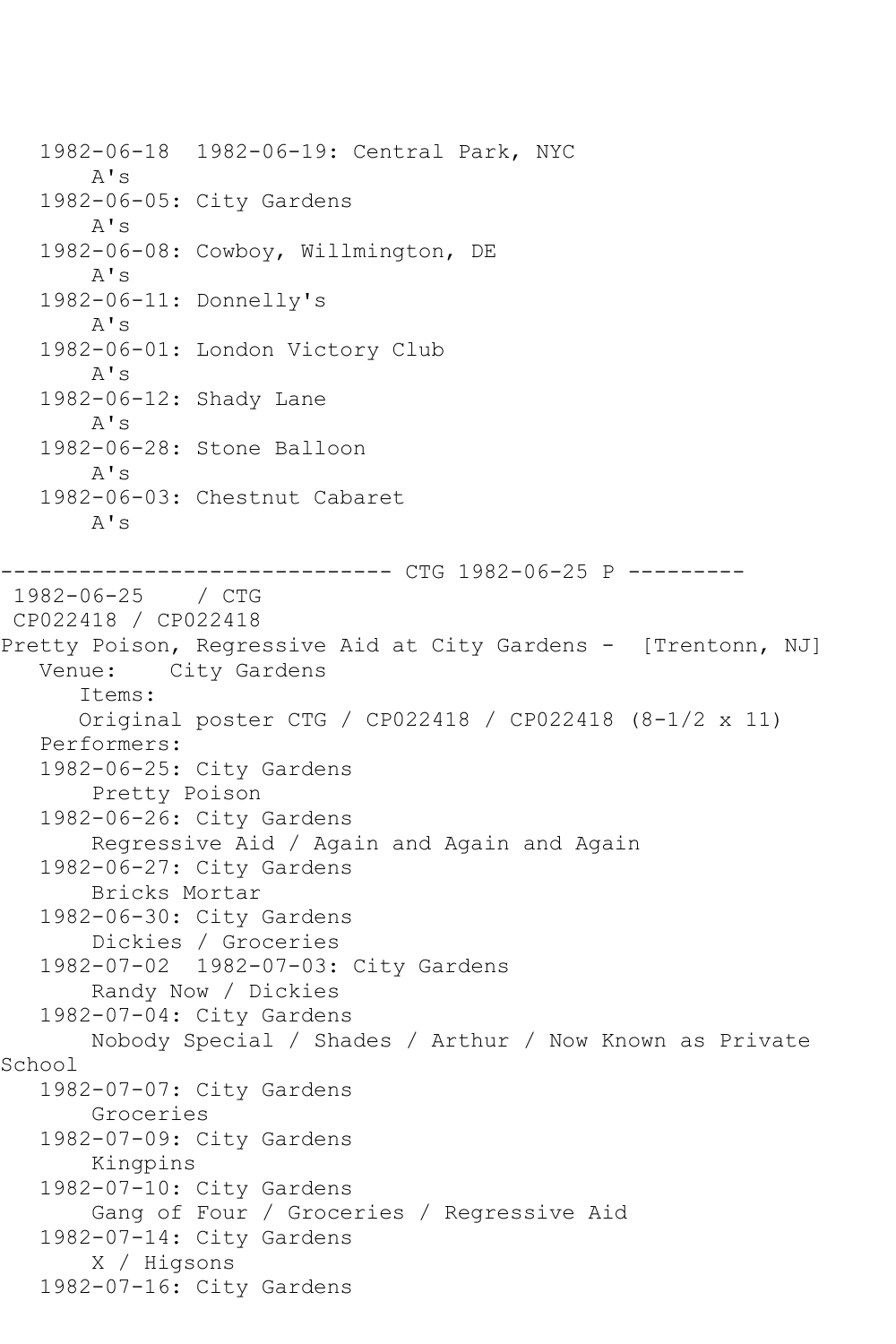Schrapnel / X 1982-07-17: City Gardens Ministry 1982-07-18: City Gardens Dead Kennedys / Flipper 1982-07-23: City Gardens Soupy Sales ----------- CTG 1982-07-10 P ---------1982-07-10 / CTG CP022428 / CP022428 Gang of Four, Groceries at City Gardens - [Trentonn, NJ] Venue: City Gardens Promoter: King Tut Items: Original poster CTG / CP022428 / CP022428 (8-1/2 x 11) Performers: 1982-07-10: City Gardens Gang of Four / Groceries / Regressive Aid 1982-07-11: City Gardens Nash the Slash 1982-07-14: City Gardens X / Higsons 1982-07-16: City Gardens X / Schrapnel 1982-07-17: City Gardens Ministry 1982-07-18: City Gardens Dead Kennedys / Flipper 1982-07-21 1982-07-28: City Gardens Groceries 1982-07-23: City Gardens Hooters 1982-07-24: City Gardens Cabaret Futura / Passage 1982-07-25: City Gardens Tom Dickie 1982-07-30: City Gardens New Math 1982-07-31: City Gardens Bongos / Tommy Keene ------------------------------ CTG 1982-07-18 P --------- 1982-07-18 CP022635 / CP022635 Dead Kennedys, Autistic Behavior at City Gardens - [Trentonn, NJ] Venue: City Gardens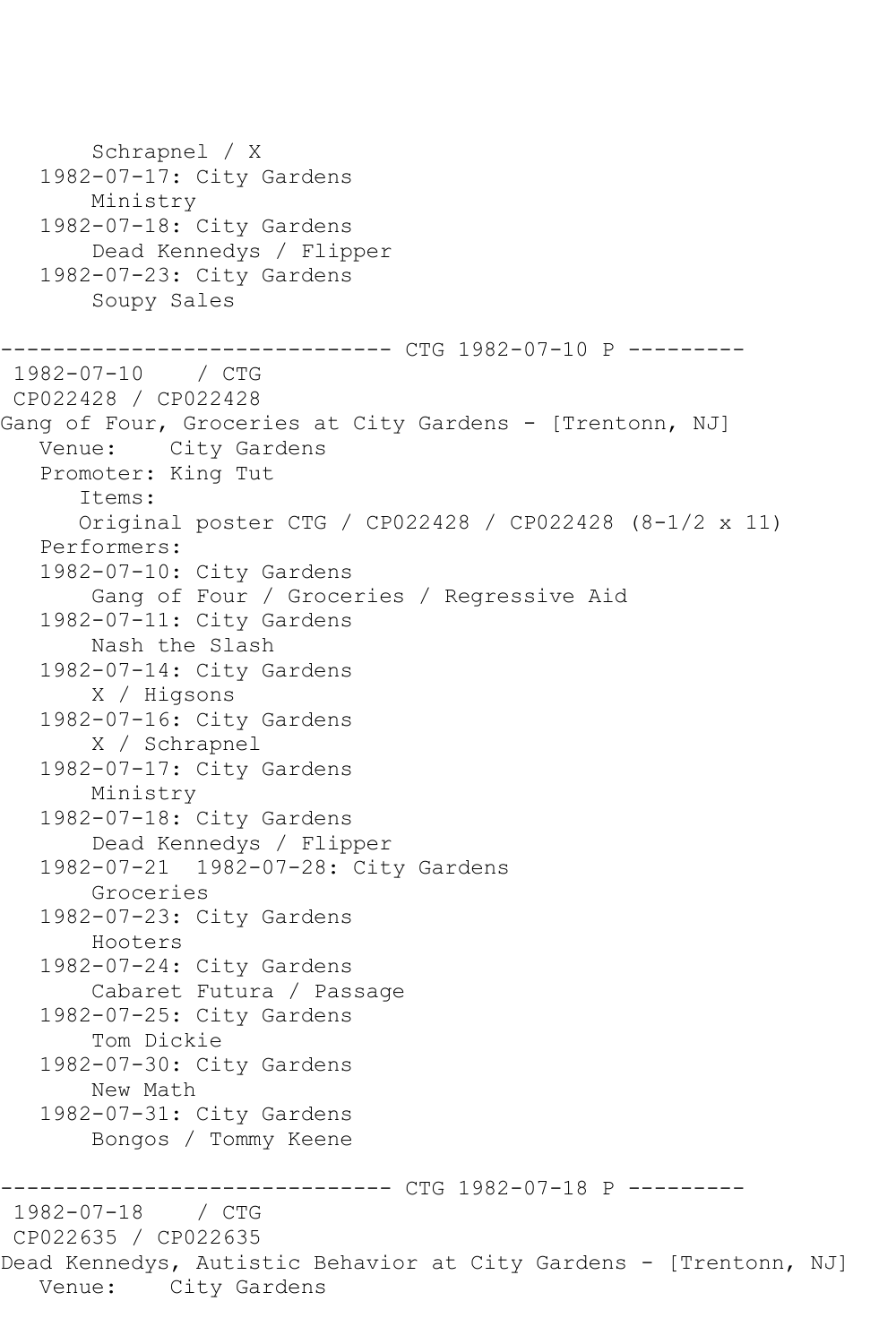Items: Original poster CTG / CP022635 / CP022635 (8-1/2 x 14) Performers: 1982-07-18: City Gardens Dead Kennedys / Autistic Behavior 1982-07-17: Starlite Ballroom Dead Kennedys / Autistic Behavior ------------------------------ CTG 1982-08-04 P ---------  $1982 - 08 - 04$ CP022427 / CP022427 Groceries, Oingo Boingo at City Gardens - [Trentonn, NJ] Venue: City Gardens Promoter: King Tut Items: Original poster CTG / CP022427 / CP022427 (8-1/2 x 11) Performers: 1982-08-04: City Gardens Groceries 1982-08-06: City Gardens Oingo Boingo / Certain Generals 1982-08-07: City Gardens Nico / Proof 1982-08-11: City Gardens Groceries 1982-08-13: City Gardens Abwarts 1982-08-14: City Gardens Steel Pulse 1982-08-18: City Gardens Groceries 1982-08-20: City Gardens Beat 1982-08-21: City Gardens Killing Joke / Regressive Aid 1982-09-15: City Gardens Stray Cats 1982-10-10: City Gardens Philip Glass ------------ CTG 1982-10-29 P ----------1982-10-29 / CTG CP022421 / CP022421 Public Image Limited at City Gardens - [Trentonn, NJ] Venue: City Gardens Promoter: King Tut Items: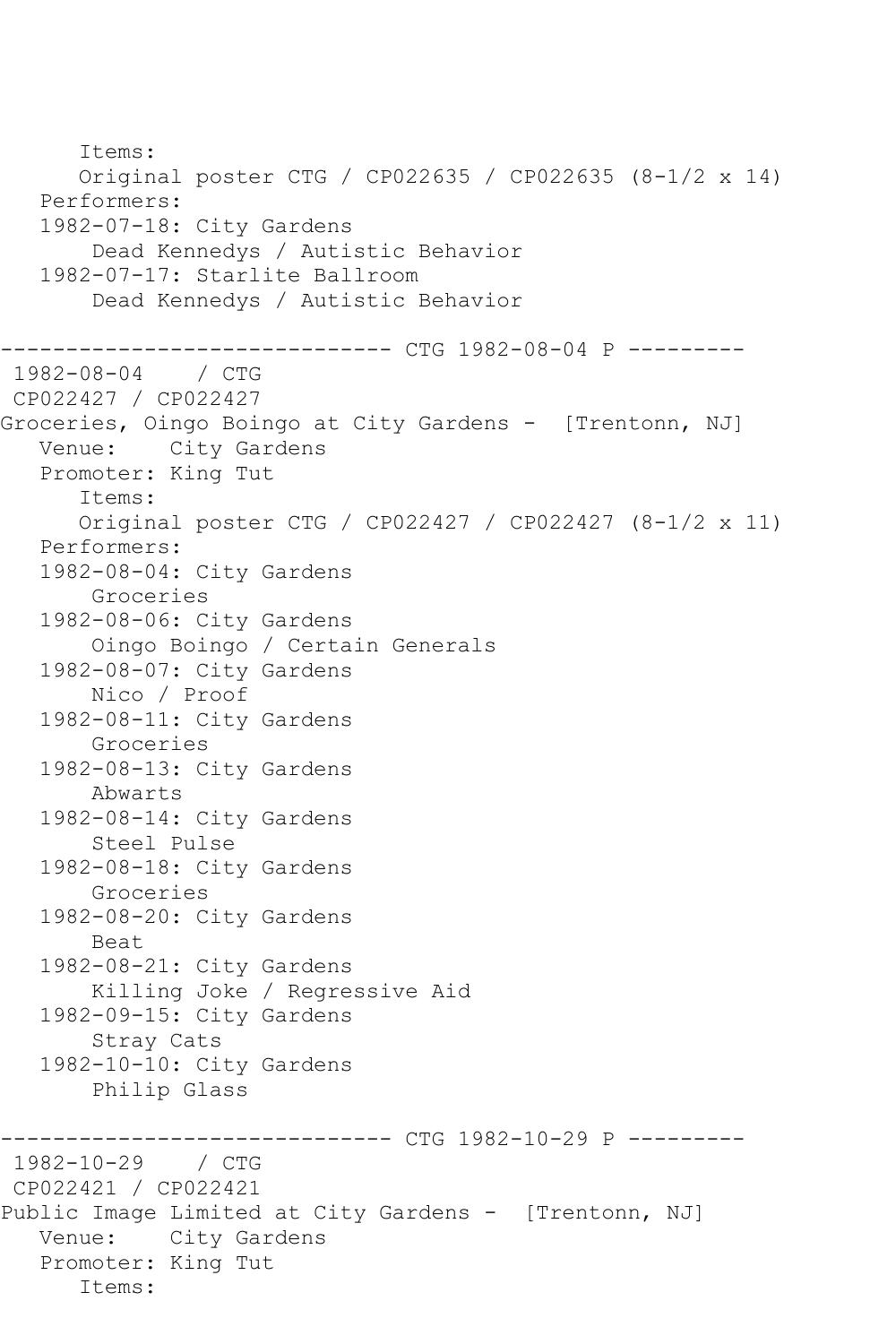Original poster CTG / CP022421 / CP022421 (8-1/2 x 11) Performers: 1982-10-29: City Gardens Public Image Limited ------------ CTG 1982-10-30 P ---------1982-10-30 / CTG CP022422 / CP022422 Groceries, Regressive Aid at City Gardens - [Trentonn, NJ] Venue: City Gardens Promoter: King Tut Items: Original poster CTG / CP022422 / CP022422 (8-1/2 x 11) Performers: 1982-10-30: City Gardens Groceries / Regressive Aid / Lunchmeat 2000 ------------------------------ CTG 1982-12-07 P --------- 1982-12-07 / CTG CP022423 / CP022423 UK Subs, Thompson Twins at City Gardens - [Trentonn, NJ] Venue: City Gardens Items: Original poster CTG / CP022423 / CP022423 (8-1/2 x 11) Performers: 1982-12-07: City Gardens UK Subs 1982-12-11: City Gardens Thompson Twins ---------- CTG 1983-05-23 P ----------1983-05-23 / CTG CP011620 / CS07657 Flipper at City Gardens [Trentonn, NJ] Notes: Offset Venue: City Gardens Items: Original poster CTG / CP011620 / CS07657 Performers: 1983-05-23: City Gardens Flipper ------------- CTG 1983-07-13 P ---------1983-07-13 / CTG CP022433 / CP022433 Men Without Hats at City Gardens - [Trentonn, NJ] Venue: City Gardens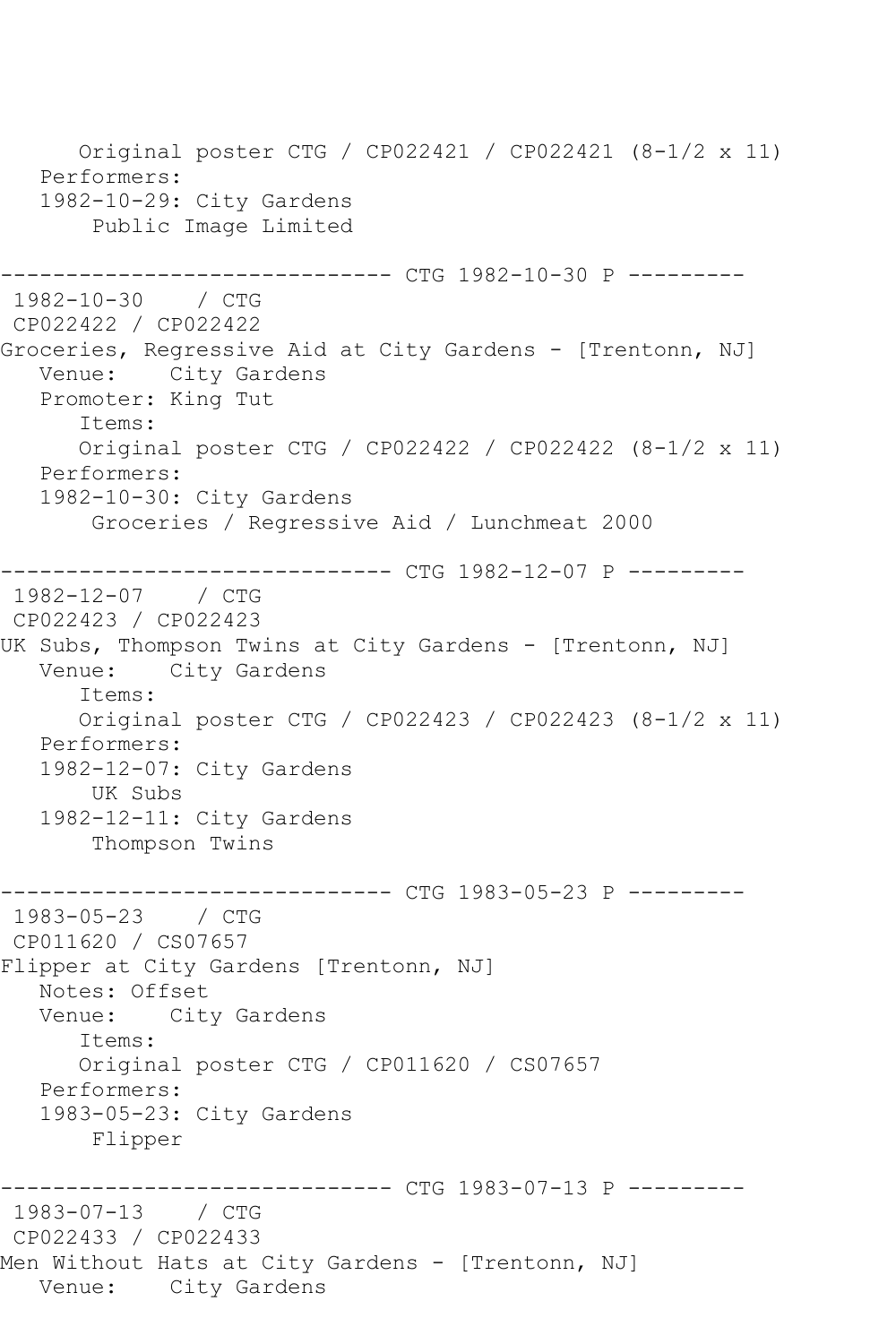Items: Original poster CTG / CP022433 / CP022433 (8-1/2 x 11) Performers: 1983-07-13: City Gardens Men Without Hats --------------- CTG 1983-08-27 P ----------1983-08-27 / CTG CP011624 / CS07661 G.B.H., Youth Brigade at City Gardens [Trentonn, NJ] Notes: Photocopy<br>Venue: City Ga City Gardens Items: Original poster CTG / CP011624 / CS07661 Performers: 1983-08-27: City Gardens G.B.H. / Youth Brigade / S.O.T. ------------------------------ CTG 1983-10-04 P --------- 1983-10-04 / CTG CP022430 / CP022430 Joe Zook & the Blues Deluxe, World Tomorrow at City Gardens [Trentonn, NJ] Venue: City Gardens Promoter: Other Side Productions Items: Original poster CTG / CP022430 / CP022430 (8-1/2 x 11) Performers: 1983-10-04: City Gardens Joe Zook and Blues Deluxe 1983-10-05: City Gardens World Tomorrow / Smart Remarks 1983-10-11: City Gardens Joe Zook and Blues Deluxe 1983-10-12: City Gardens World Tomorrow / Smart Remarks 1983-10-14: City Gardens Groceries / Le Cause 1983-10-15: City Gardens Hooters 1983-10-18: City Gardens Joe Zook and Blues Deluxe 1983-10-19: City Gardens World Tomorrow / Smart Remarks 1983-10-21: City Gardens Hot Tuna / Joe Zook and Blues Deluxe 1983-10-22: City Gardens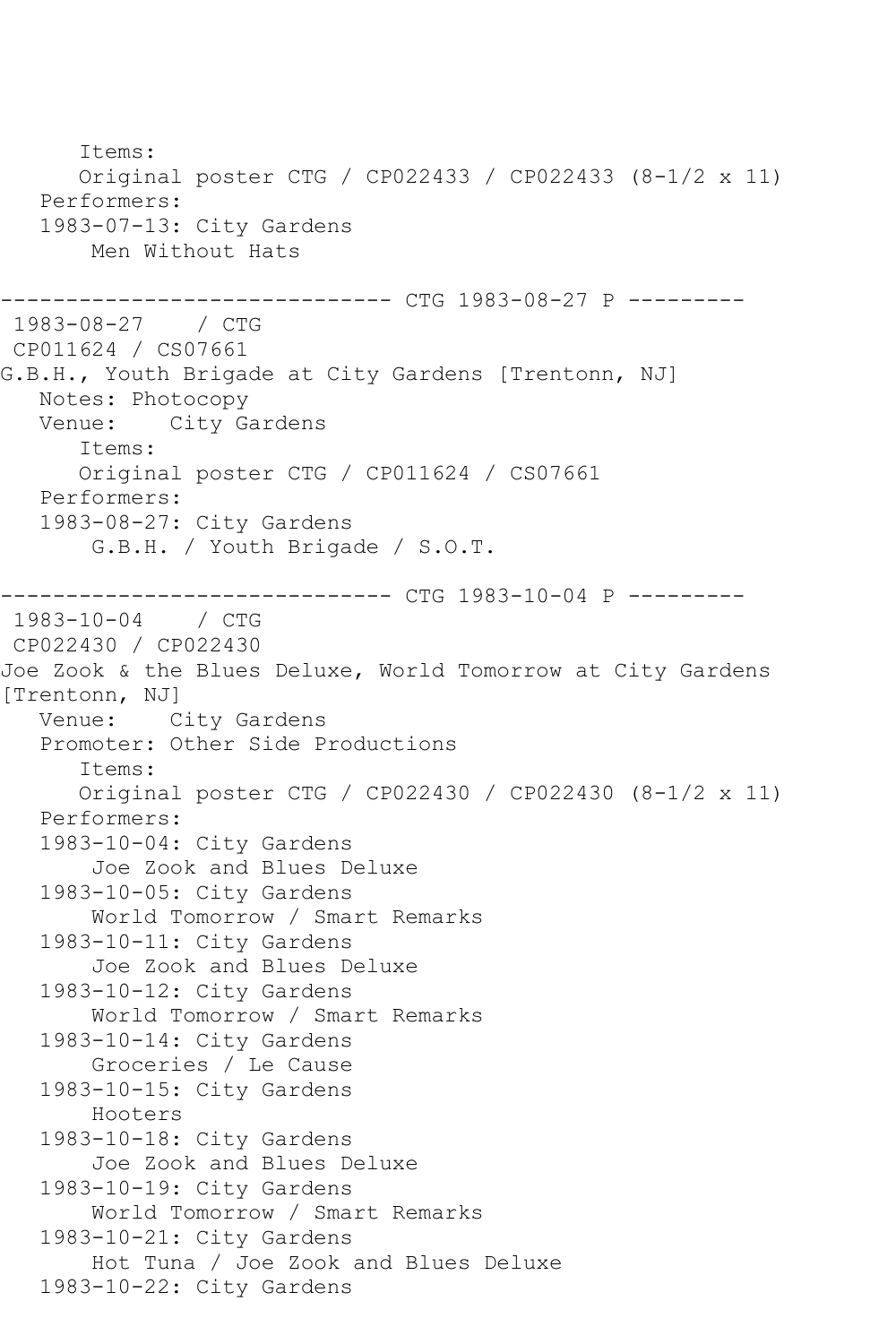```
 Urban Blight
   1983-10-25: City Gardens
        Joe Zook and Blues Deluxe
    1983-10-26: City Gardens
        World Tomorrow / Smart Remarks
    1983-10-28: City Gardens
        Lunchmeat 2000 / Groceries / Regressive Aid
    1983-10-29: City Gardens
        Haircut 100 / Smart Remarks
    1983-10-31: City Gardens
        Alien Sex Fiend
                --------------- CTG 1984-03-21 P ---------
1984-03-21 / CTG 
CP011623 / CS07660
UK Subs, Adrenalin O.D. at City Gardens [Trentonn, NJ]
   Notes: Offset
   Venue: City Gardens
       Items:
       Original poster CTG / CP011623 / CS07660
   Performers:
    1984-03-21: City Gardens
        UK Subs / Adrenalin O.D.
              ------------------------------ CTG 1984-03-25 P ---------
1984 - 03 - 25CP011621 / CS07658
Husker Du, Hose at City Gardens [Trentonn, NJ]
   Notes: Offset
   Venue: City Gardens
       Items:
       Original poster CTG / CP011621 / CS07658
   Performers:
    1984-03-25: City Gardens
        Husker Du / Hose
------------------------------ CTG 1984-03-25 P ---------
1984-03-25 / CTG 
CP011622 / CS07659
Husker Du, Hose at City Gardens [Trentonn, NJ]
  Notes: Offset<br>Venue: Cit
           City Gardens
       Items:
       Original poster CTG / CP011622 / CS07659
    Performers:
    1984-03-25: City Gardens
        Husker Du / Hose
```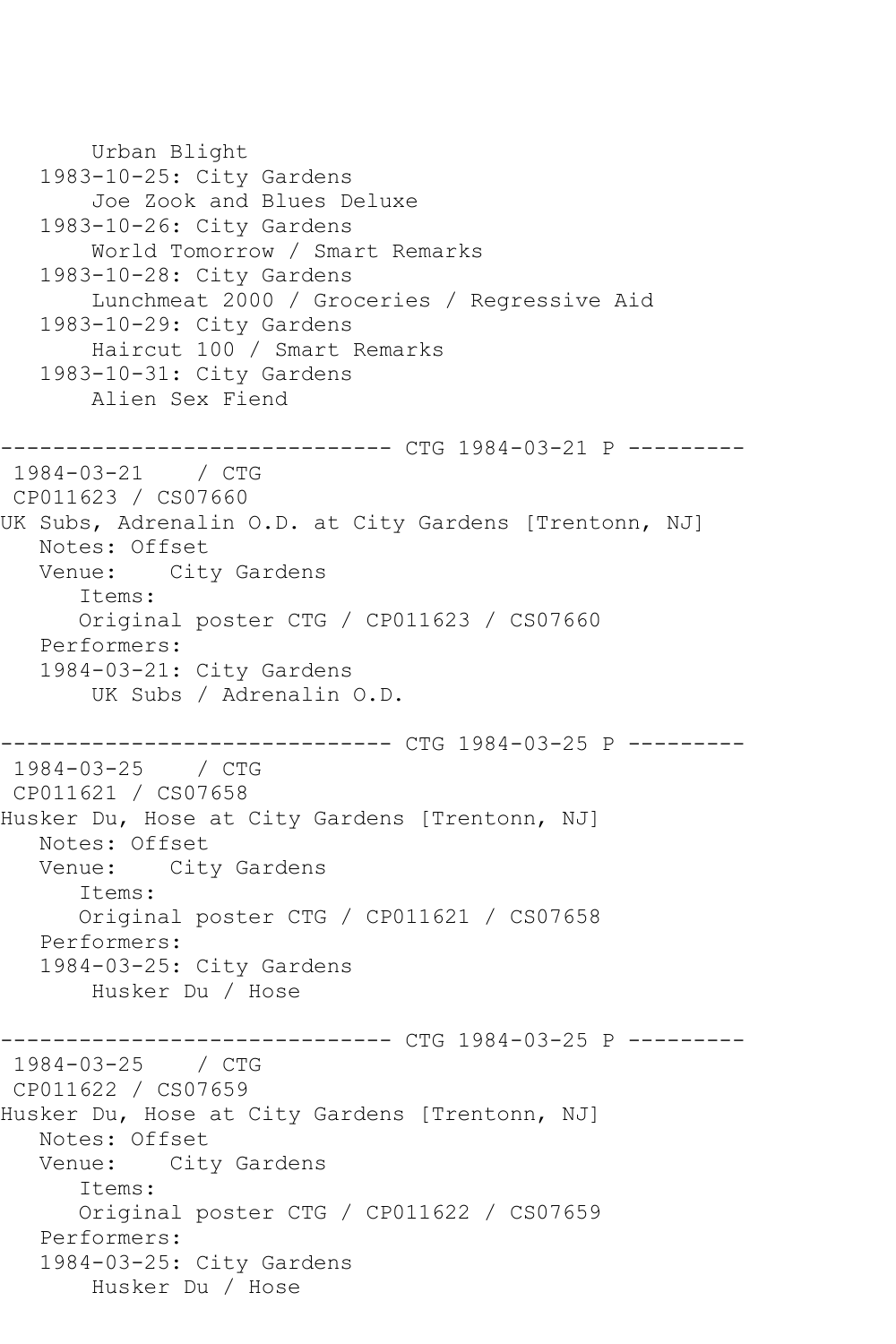------------------------------ CTG 1984-05-18 P --------- 1984-05-18 / CTG CP011637 / CS07674 Ruin at City Gardens [Trentonn, NJ] Notes: Photocopy Venue: City Gardens Items: Original poster CTG / CP011637 / CS07674 Performers: 1984-05-18 1984-06-22: City Gardens Grendel's Lair City Gardens Julius' Loft Empire Rock Club Underground Bacchanal Ruin ------------------------------ CTG 1984-09-29 P --------- 1984-09-29 / CTG CP022440 / CP022440 Ministry at City Gardens - [Trentonn, NJ] Venue: City Gardens Promoter: Other Side Productions Items: Original poster CTG / CP022440 / CP022440 (8-1/2 x 11) Performers: 1984-09-29: City Gardens Ministry ------------------------------ CTG 1984-10-28 P --------- 1984-10-28 / CTG CP022349 / CP022349 Nash the Slash, Experimental Products at City Gardens - [Trentonn, NJ] Venue: City Gardens Promoter: Other Side Productions Items: Original poster CTG / CP022349 / CP022349 (3-1/2 -1/2) Performers: 1984-10-28: City Gardens Nash the Slash / Experimental Products 1984-11-11: City Gardens Let's Active / True Sounds of Liberty ------------- CTG 1984-11-11 P ---------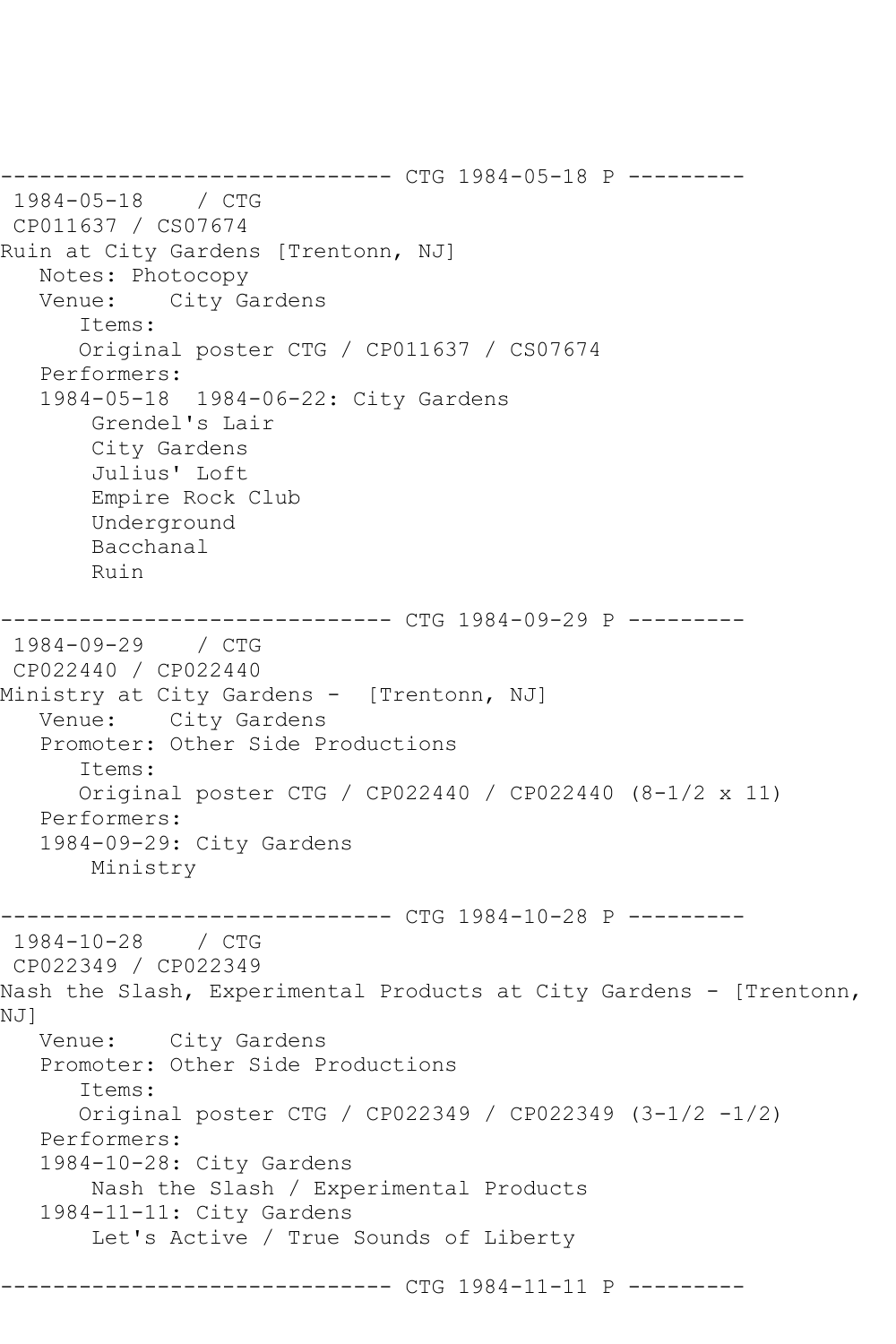1984-11-11 / CTG CP022348 / CP022348 Let's Active, True Sounds of Liberty at City Gardens - [Trentonn, NJ] Venue: City Gardens Promoter: Other Side Productions Items: Original poster CTG / CP022348 / CP022348 (3-1/2 x 5-1/2) Performers: 1984-11-11: City Gardens Let's Active / True Sounds of Liberty ------------------------------ CTG 1985-01-04 P --------- 1985-01-04 / CTG CP022350 / CP022350 Minutemen, Sorry at City Gardens -v Venue: City Gardens Promoter: Other Side Productions Items: Original poster CTG / CP022350 / CP022350 (3-1/2 x 5-1/2) Performers: 1985-01-04: City Gardens Minutemen / Sorry / Sic Kidz 1985-01-06: City Gardens Circle Jerks / YDI / Bodies in Panic / Futile Effort ------------------------------ CTG 1985-05-05 P --------- 1985-05-05 / CTG CP022347 / CP022347 Loudness!!, Lords of the New Church at City Gardens [Trentonn, NJ] Venue: City Gardens Promoter: Other Side Productions Items: Original poster CTG / CP022347 / CP022347 (3-1/2 x 5-1/2) Performers: 1985-05-05: City Gardens Loudness!! 1985-06-05: City Gardens Lords of the New Church / Three O'clocks 1985-06-23: City Gardens True Sounds of Liberty / Ism / Screech Boys 1985-06-30: City Gardens D.O.A. / Dicks 1985-07-07: City Gardens Black Flag / ST. Vitus --------- CTG 1985-06-23 P ---------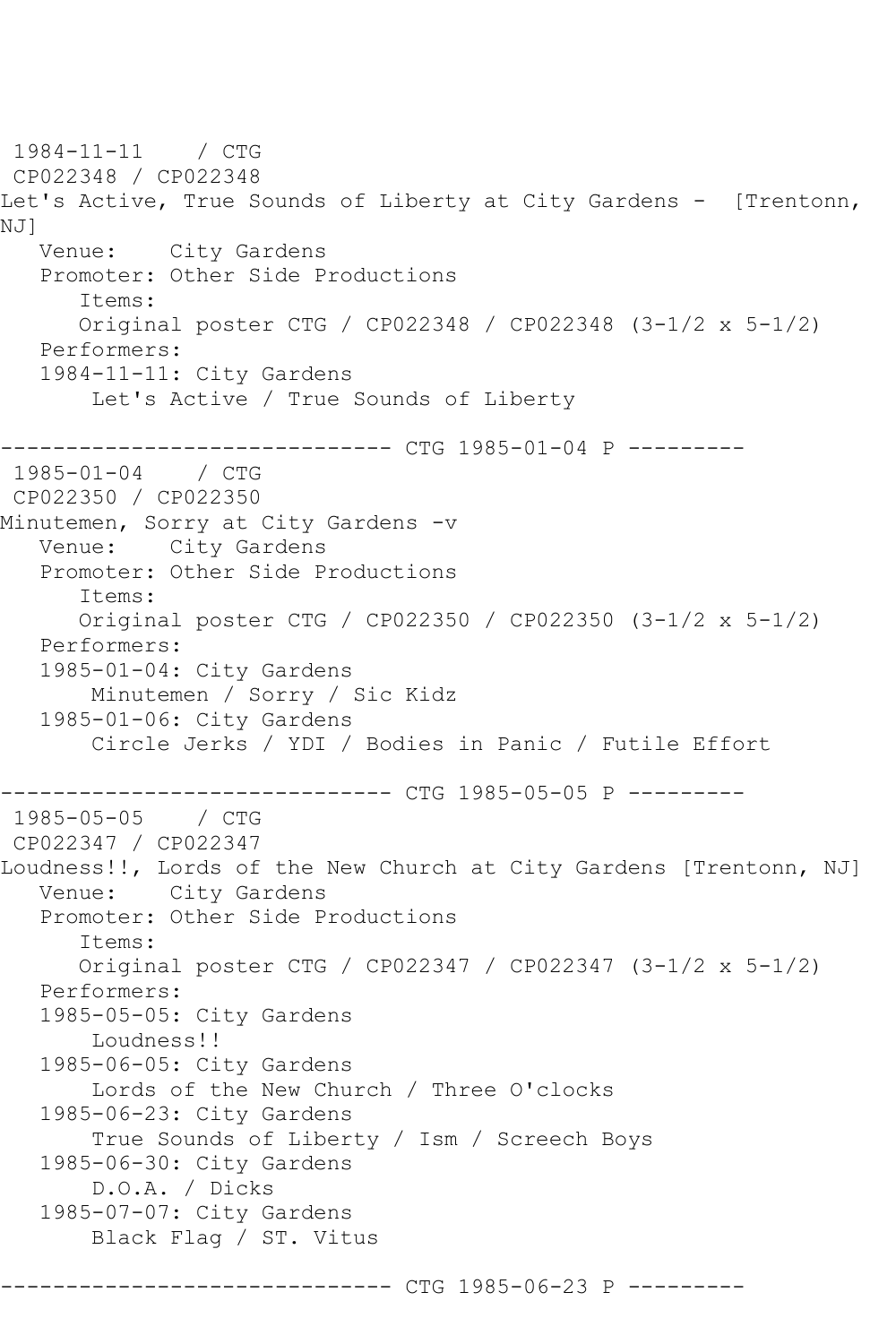1985-06-23 / CTG CP011630 / CS07667 True Sounds of Liberty, Ism at City Gardens [Trentonn, NJ] Notes: Offset<br>Venue: Cit City Gardens Items: Original poster CTG / CP011630 / CS07667 Performers: 1985-06-23 1985-07-07: City Gardens True Sounds of Liberty / Ism / Screech Boys / D.O.A. / Corrosion of Conformity / Dicks / Black Flag ------------------------------ CTG 1985-06-23 P --------- 1985-06-23 / CTG CP022352 / CP022352 True Sounds of Liberty, Ism at City Gardens - [Trentonn, NJ] Venue: City Gardens Promoter: Other Side Productions Items: Original poster CTG / CP022352 / CP022352 (3-1/2 x 5-1/2) Performers: 1985-06-23: City Gardens True Sounds of Liberty / Ism / Screech Boys 1985-06-30: City Gardens D.O.A. / Corrosion of Conformity / Dicks 1985-07-07: City Gardens Black Flag -------------- CTG 1985-07-07 P ----------1985-07-07 / CTG CP011629 / CS07666 Black Flag, ST. Vitus at City Gardens [Trentonn, NJ] Notes: Offset<br>Venue: Cit City Gardens Items: Original poster CTG / CP011629 / CS07666 Performers: 1985-07-07: City Gardens Black Flag / ST. Vitus / Tom Trocolli's Dog ------------------------------ CTG 1985-07-28 P --------- 1985-07-28 / CTG CP011625 / CS07662 Government Issue, Die Kreuzen at City Gardens [Trentonn, NJ] Notes: offset Venue: City Gardens Items: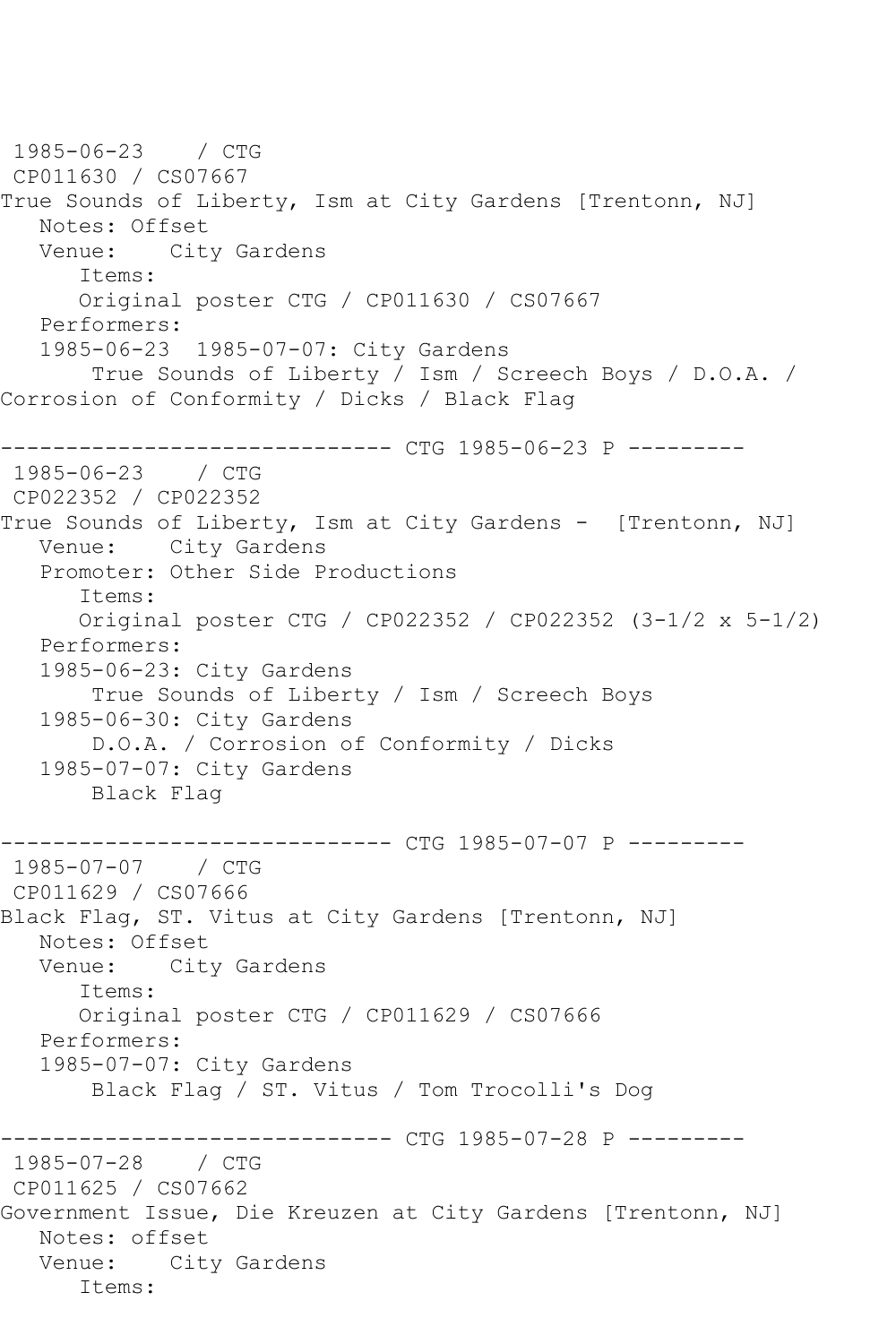Original poster CTG / CP011625 / CS07662 Performers: 1985-07-28 1985-09-08: City Gardens Government Issue / Die Kreuzen / Redd Kross / Descendants / Fright Wig / FCC / Brian Brain / Meat Puppets / Replacements / Rettmans / Butthole Surfers / Children in Adult Jails / Milo / Will to Live / Arrested Development / Meatmen / 76 ------------------------------ CTG 1985-07-28 P ---------  $1985 - 07 - 28$ CP022390 / CP022390 Government Issue, Die Kreuzen at City Gardens [Trentonn, NJ] Venue: City Gardens Promoter: Other Side Productions Items: Original poster CTG / CP022390 / CP022390 (3-1/2 x 5-1/2) Performers: 1985-07-28: City Gardens Government Issue / Die Kreuzen / Redd Kross 1985-08-04: City Gardens Descendents / Fright Wig / F.C.C. 1985-08-11: City Gardens Brian Brain / Meat Puppets / Children in Adult Jails 1985-08-17: City Gardens Replacements / Rettmans 1985-08-25: City Gardens Butthole Surfers / Will to Live / Arrested Development 1985-09-08: City Gardens Meatmen / 76% Uncertain ------------------------------ CTG 1985-08-17 P --------- 1985-08-17 / CTG CP011626 / CS07663 Replacements, Rettmans at City Gardens [Trentonn, NJ] Notes: Offset Venue: City Gardens Items: Original poster CTG / CP011626 / CS07663 Performers: 1985-08-17: City Gardens Replacements / Rettmans ------------ CTG 1985-08-17 P ---------1985-08-17 / CTG CP022351 / CP022351 Replacements, Rettmans at City Gardens - [Trentonn, NJ] Venue: City Gardens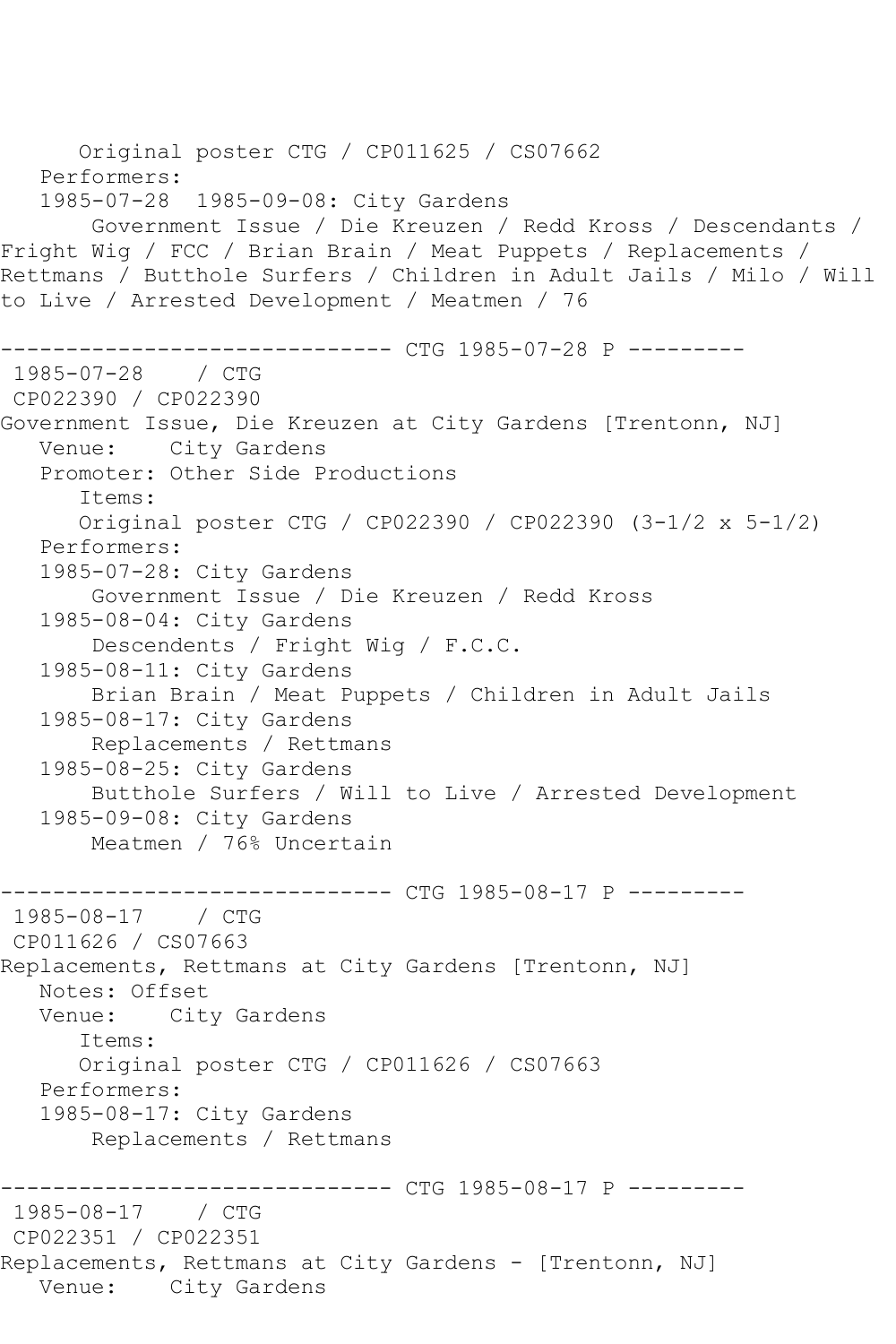```
 Promoter: Other Side Productions
       Items:
       Original poster CTG / CP022351 / CP022351 (3-1/2 x 5-1/2)
    Performers:
    1985-08-17: City Gardens
        Replacements / Rettmans / Micronotz
    1985-08-24: City Gardens
        Butthole Surfers / No Trend / Will to Live / Arrested 
Development
    1985-09-08: City Gardens
        Meatmen / 76% Uncertain / Detox
    1985-09-15: City Gardens
        Bad Brains
    1985-09-22: City Gardens
        7 Seconds
              ------------------------------ CTG 1985-09-08 P ---------
1985-09-08 / CTG 
CP011628 / CS07665
Meatmen, 76 at City Gardens [Trentonn, NJ]
   Notes: Offset
   Venue: City Gardens
       Items:
       Original poster CTG / CP011628 / CS07665
    Performers:
    1985-09-08: City Gardens
        Meatmen / 76
                    ----------- CTG 1985-09-08 P ---------
1985-09-08 / CTG 
CP022353 / CP022353
Meatmen, 76% Uncertain at City Gardens - [Trentonn, NJ]
   Venue: City Gardens
    Promoter: Other Side Productions
       Items:
       Original poster CTG / CP022353 / CP022353 (3-1/2 x 5-1/2)
    Performers:
    1985-09-08: City Gardens
        Meatmen / 76% Uncertain / Detox
    1985-09-15: City Gardens
        Bad Brains / Gang Green / Direct Action
    1985-09-29: City Gardens
        Slayer / Megadeth
                   ------------------------------ CTG 1985-09-13 P ---------
1985-09-13 / CTG 
CP022391 / CP022391
```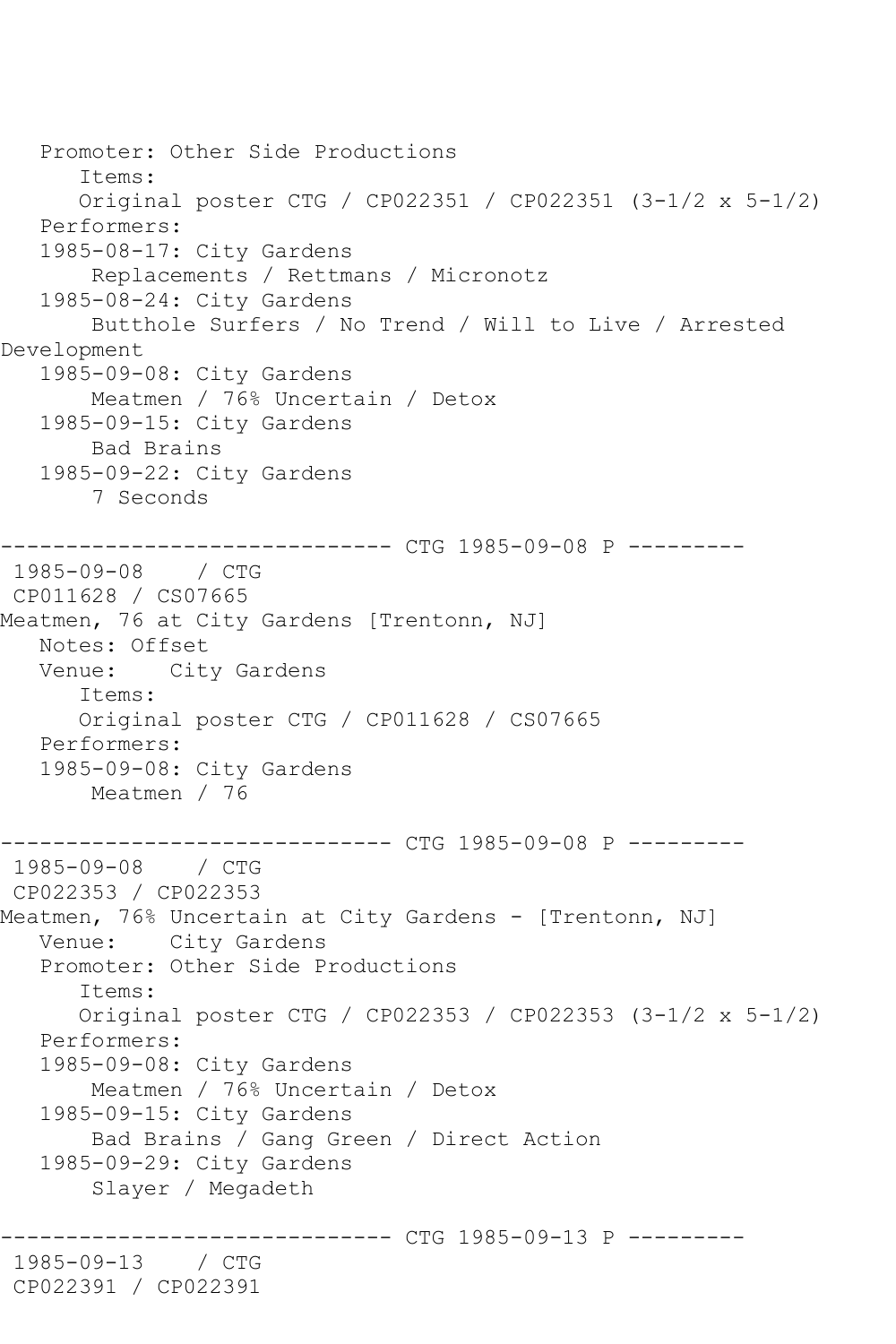Violent Femmes, Ben Vaughan at City Gardens - [Trentonn, NJ] Venue: City Gardens Promoter: Other Side Productions Items: Original poster CTG / CP022391 / CP022391 (3-1/2 x 5-1/2) Performers: 1985-09-13: City Gardens Violent Femmes / Ben Vaughan 1985-09-14: City Gardens Neighbors and Allies / Coup D'Etat 1985-09-15: City Gardens Bad Brains 1985-09-20: City Gardens Lucy Show 1985-09-21: City Gardens Joe Zook and Blues Deluxe / Cheater Jones 1985-09-25: City Gardens Shriekback 1985-09-27: City Gardens Three Colors 1985-09-28: City Gardens Shades / GM 1985-09-29: City Gardens Slayer / Megadeth ------------------------------ CTG 1985-09-15 P --------- 1985-09-15 / CTG CP011627 / CS07664 Bad Brains, 7 Seconds at City Gardens [Trentonn, NJ] Notes: Offset<br>Venue: City City Gardens Items: Original poster CTG / CP011627 / CS07664 Performers: 1985-09-15 1985-09-22: City Gardens Bad Brains / 7 Seconds ----------- CTG 1985-09-15 P ----------1985-09-15 / CTG CP022429 / CP022429 Bad Brains, Gang Green at City Gardens - [Trentonn, NJ] Venue: City Gardens Promoter: Other Side Productions Items: Original poster CTG / CP022429 / CP022429 (8-1/2 x 11) Performers: 1985-09-15: City Gardens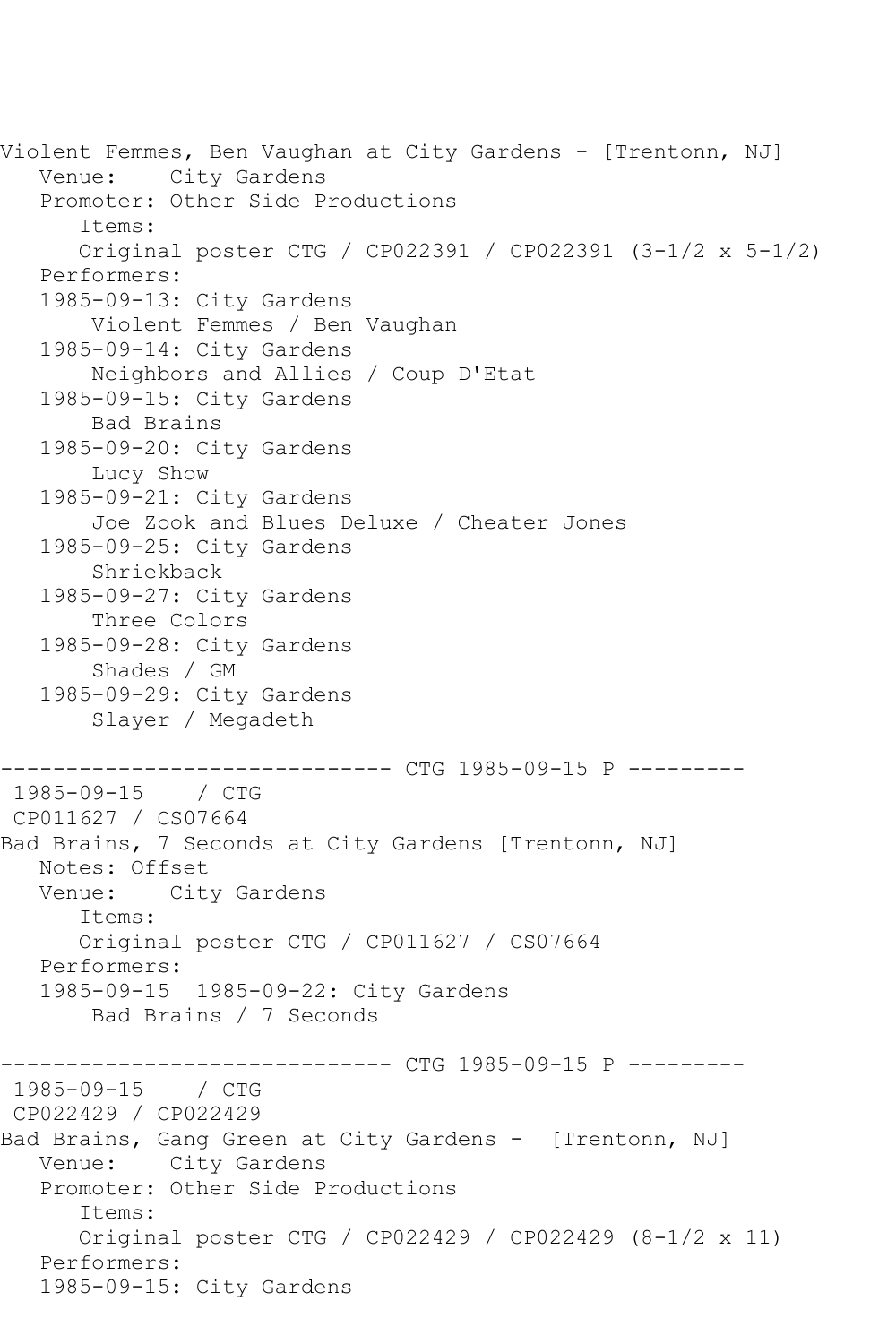```
 Bad Brains / Gang Green / Direct Action
   1985-09-25: City Gardens
        Randy Now / Shriekback
    1985-09-29: City Gardens
        Slayer / Megadeth
                  ------------ CTG 1985-10-13 P ----------
1985-10-13 / CTG 
CP022394 / CP022394
Dickies, Dead Milkmen at City Gardens - [Trentonn, NJ]
   Venue: City Gardens
    Promoter: Other Side Productions
       Items:
       Original poster CTG / CP022394 / CP022394 (3-1/2 x 5-1/2)
    Performers:
   1985-10-13: City Gardens
        Dickies / Dead Milkmen / Flag of Democracy
    1985-10-20: City Gardens
        999 / US Chaos
    1985-10-25: City Gardens
        Nick Lowe
    1985-10-27: City Gardens
        Samhaim / Marginal Man / Skulls
    1985-11-03: City Gardens
        Suicidal Tendencies
    1985-11-10: City Gardens
        Dead Kennedys
    1985-11-17: City Gardens
        Dirty Rotten Imbeciles / Corrosion of Conformity
                     ---------- CTG 1985-11-10 P ---------
1985-11-10 / CTG 
CP011632 / CS07669
Dead Kennedys, Raw Power at City Gardens [Trentonn, NJ]
   Notes: Offset
   Venue: City Gardens
       Items:
       Original poster CTG / CP011632 / CS07669
   Performers:
    1985-11-10 1985-11-24: City Gardens
        Dead Kennedys / Raw Power / Scornflakes / Cyanmid / Motorhead 
/ Fear / Anthrax / Circle Jerks
              ------------------------------ CTG 1985-11-10 P ---------
1985 - 11 - 10CP022393 / CP022393
Dead Kennedys, Raw Power at City Gardens - [Trentonn, NJ]
```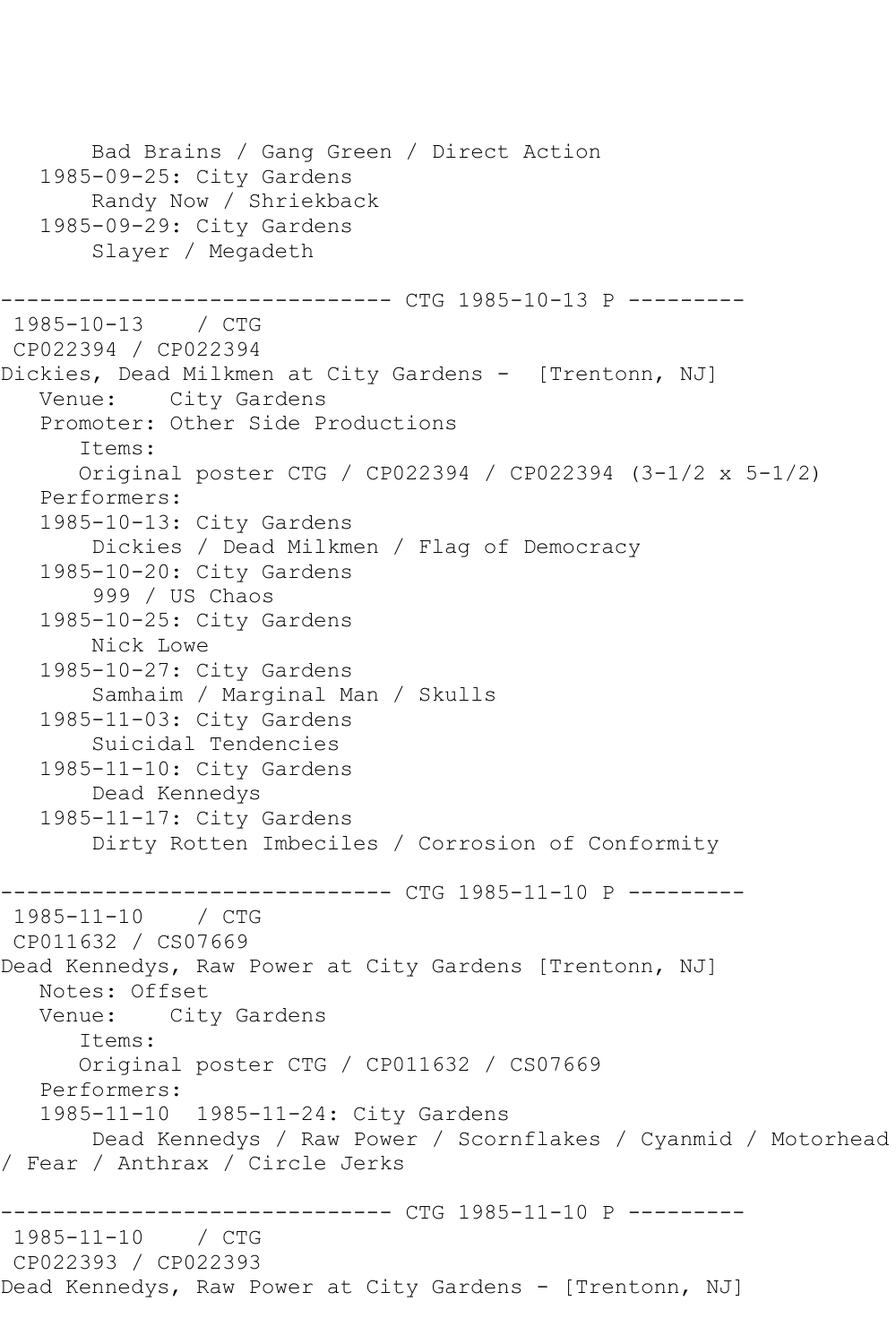Venue: City Gardens Promoter: Other Side Productions Items: Original poster CTG / CP022393 / CP022393 (3-1/2 x 5-1/2) Performers: 1985-11-10: City Gardens Dead Kennedys / Raw Power / Scornflakes / Cyanamid 1985-11-24: City Gardens Motorhead ------------------------------ CTG 1985-11-15 P --------- 1985-11-15 / CTG CP011631 / CS07668 Adrian Belew, A.P.B. at City Gardens [Trentonn, NJ] Notes: Offset Venue: City Gardens Items: Original poster CTG / CP011631 / CS07668 Performers: 1985-11-15 1985-11-27: City Gardens Adrian Belew / A.P.B. / Hoo-doo Gurus / Suicidal Tendencies / Ramones ------------------------------ CTG 1985-11-24 P --------- 1985-11-24 / CTG CP022392 / CP022392 Motorhead, Fates Warning at City Gardens - [Trentonn, NJ] Venue: City Gardens Promoter: Other Side Productions Items: Original poster CTG / CP022392 / CP022392 (3-1/2 x 5-1/2) Performers: 1985-11-24: City Gardens Motorhead / Fates Warning 1985-12-01: City Gardens Anthrax 1985-12-08: City Gardens Suicidal Tendencies 1985-12-29: City Gardens Circle Jerks ------------------------------ CTG 1986-01-05 P --------- 1986-01-05 / CTG CP022327 / CP022327 True Sounds of Liberty, Marginal Man at City Gardens - [Trentonn, NJ] Venue: City Gardens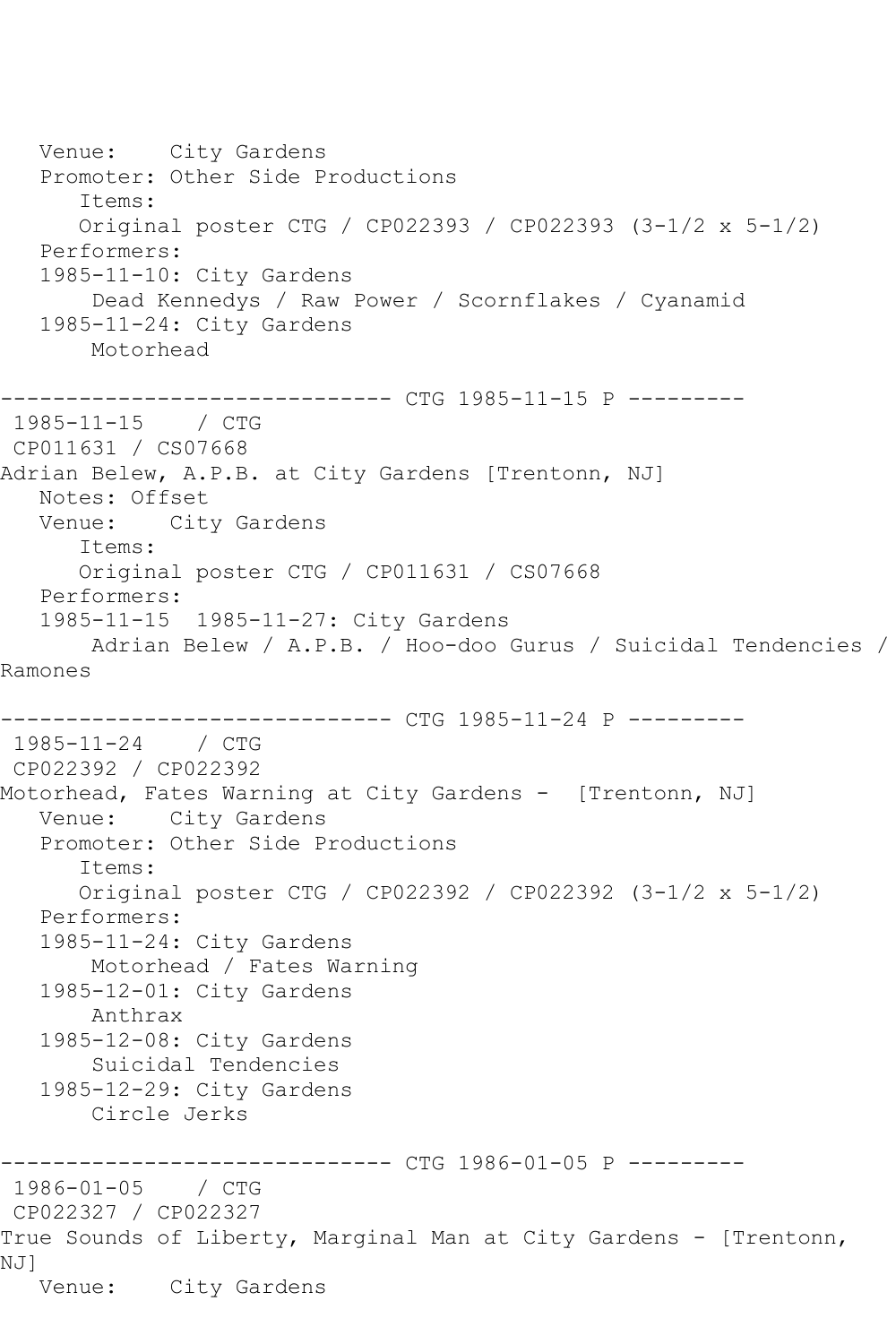```
 Promoter: Other Side Productions
       Items:
       Original poster CTG / CP022327 / CP022327 (3-1/2 x 5-1/2)
    Performers:
    1986-01-05: City Gardens
        True Sounds of Liberty / Marginal Man / Slow Children
    1986-01-12: City Gardens
        Residents / Snakefinger
    1986-01-18: City Gardens
        Joe Jackson
    1986-01-19: City Gardens
        Megadeth
   1986-01-26: City Gardens
        Descendents
         ------------------------------ CTG 1986-02-02 P ---------
1986-02-02 / CTG 
CP022399 / CP022399
Replacements, Ben Vaughan at City Gardens - [Trentonn, NJ]
   Venue: City Gardens
    Promoter: Other Side Productions
       Items:
       Original poster CTG / CP022399 / CP022399 (3-1/2 x 5-1/2)
    Performers:
    1986-02-02: City Gardens
        Replacements / Ben Vaughan
    1986-02-16: City Gardens
        Butthole Surfers / Reducers / Will to Live
    1986-02-22: City Gardens
        Fleshtones
    1986-03-02: City Gardens
        Fall
    1986-03-30: City Gardens
        Venom
    1986-04-04: City Gardens
        Ministry
    1986-04-06: City Gardens
        Black Flag
------------------------------ CTG 1986-02-13 P ---------
1986-02-13 / CTG 
CP022409 / CP022409
Peter Murphy, Johnny Thunders at City Gardens - [Trentonn, NJ]
   Venue: City Gardens
    Promoter: Other Side Productions
       Items:
       Original poster CTG / CP022409 / CP022409 (3-1/2 x 5-1/2)
```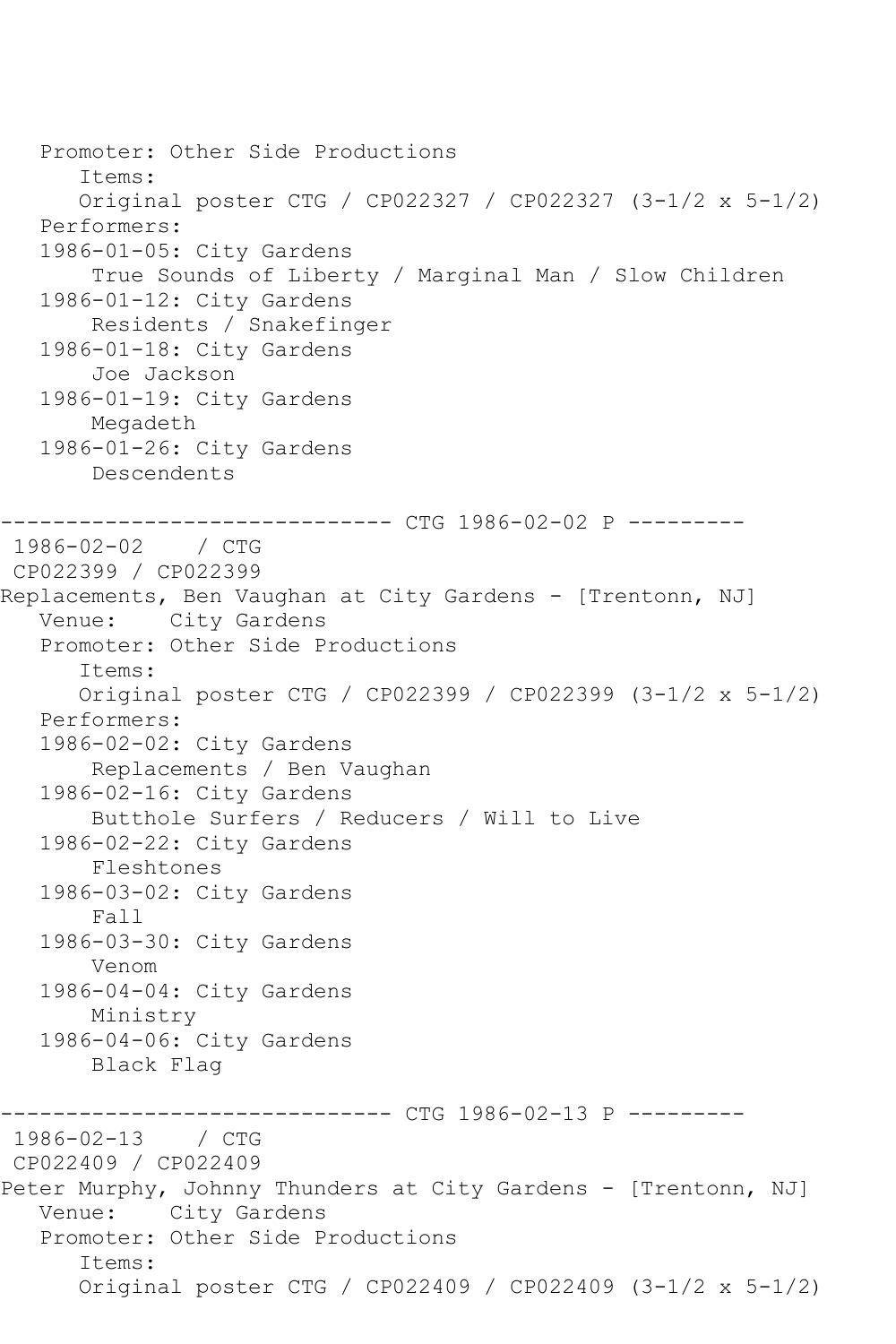```
 Performers:
   1986-02-13: City Gardens
        Peter Murphy / Johnny Thunders / Exploited / Meatmen / 
Megadeth
   1986-12-26: City Gardens
        Bad Brains / S.N.F.U. / Destroy All Bands
   1986-12-28: City Gardens
        Smithereens / Ism
   1987-01-03: City Gardens
        Ramones
   1987-01-18: City Gardens
        Flipper
   1987-02-07: City Gardens
        Henry Rollins
------------------------------ CTG 1986-02-16 P ---------
1986-02-16 / CTG 
CP022438 / CP022438
Butthole Surfers, Reducers at City Gardens - [Trentonn, NJ]
   Venue: City Gardens
   Promoter: Other Side Productions
       Items:
       Original poster CTG / CP022438 / CP022438 (8-1/2 x 11)
   Performers:
   1986-02-16: City Gardens
        Butthole Surfers / Reducers / Will to Live
   1986-02-23: City Gardens
        Government Issue / F.U.'s
   1986-03-02: City Gardens
        Fall / Volcano Suns
   1986-03-09: City Gardens
        Adrenalin O.D. / Detention
------------------------------ CTG 1986-02-22 P ---------
1986-02-22 / CTG
CP022396 / CP022396
Fleshtones, 10,000 Maniacs at City Gardens - [Trentonn, NJ]
   Venue: City Gardens
   Promoter: Other Side Productions
       Items:
      Original poster CTG / CP022396 / CP022396 (3-1/2 x 5-1/2)
   Performers:
   1986-02-22: City Gardens
        Fleshtones / 10,000 Maniacs
   1986-02-23: City Gardens
        Government Issue / F.U.'s
   1986-03-02: City Gardens
```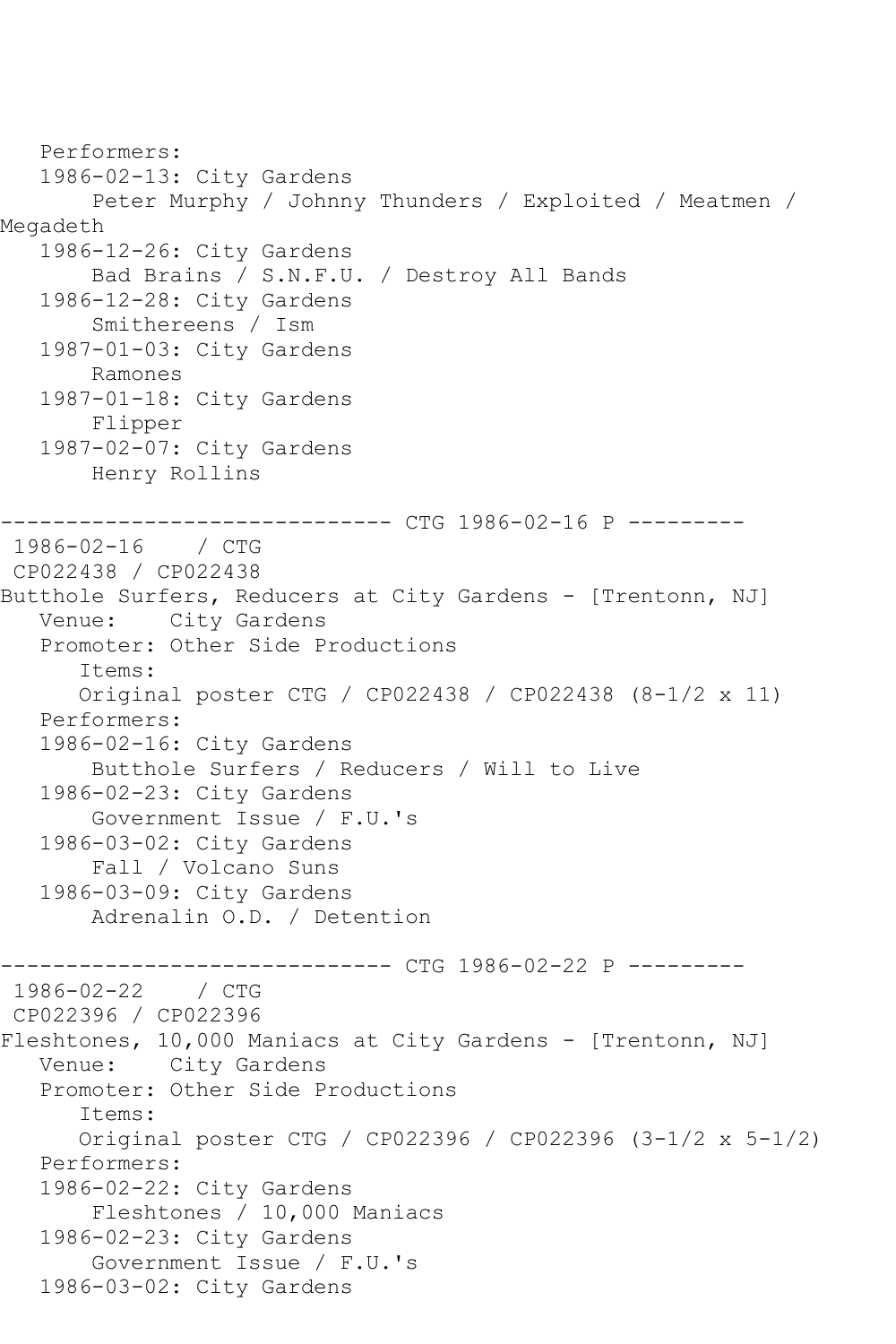Fall / Volcano Suns 1986-03-09: City Gardens Adrenalin O.D. / Detention / Sand in the Face / Teenage Sluts from Hell 1986-03-16: City Gardens Mentors 1986-04-02: City Gardens Venom 1986-04-04: City Gardens Ministry 1986-04-06: City Gardens Black Flag ------------------------------ CTG 1986-02-22 P --------- 1986-02-22 / CTG CP022439 / CP022439 Fleshtones, 10,000 Maniacs at City Gardens [Trentonn, NJ] Venue: City Gardens Promoter: Other Side Productions Items: Original poster CTG / CP022439 / CP022439 (8-1/2 x 11) Performers: 1986-02-22: City Gardens Fleshtones / 10,000 Maniacs 1986-03-16: City Gardens Broken Bones / Peter and the Test Tube Babies ----------------- CTG 1986-03-01 P ----------<br>/ CTG  $1986 - 03 - 01$ CP011636 / CS07673 Ben Vaughan, Das Yahoos at City Gardens [Trentonn, NJ] Notes: Offset<br>Venue: City City Gardens Items: Original poster CTG / CP011636 / CS07673 Performers: 1986-03-01: City Gardens Ben Vaughan / Das Yahoos ------------------------------ CTG 1986-03-16 P --------- 1986-03-16 / CTG CP022395 / CP022395 Fear, Mentors at City Gardens [Trentonn, NJ] Venue: City Gardens Promoter: Other Side Productions Items: Original poster CTG / CP022395 / CP022395 (3-1/2 x 5-1/2)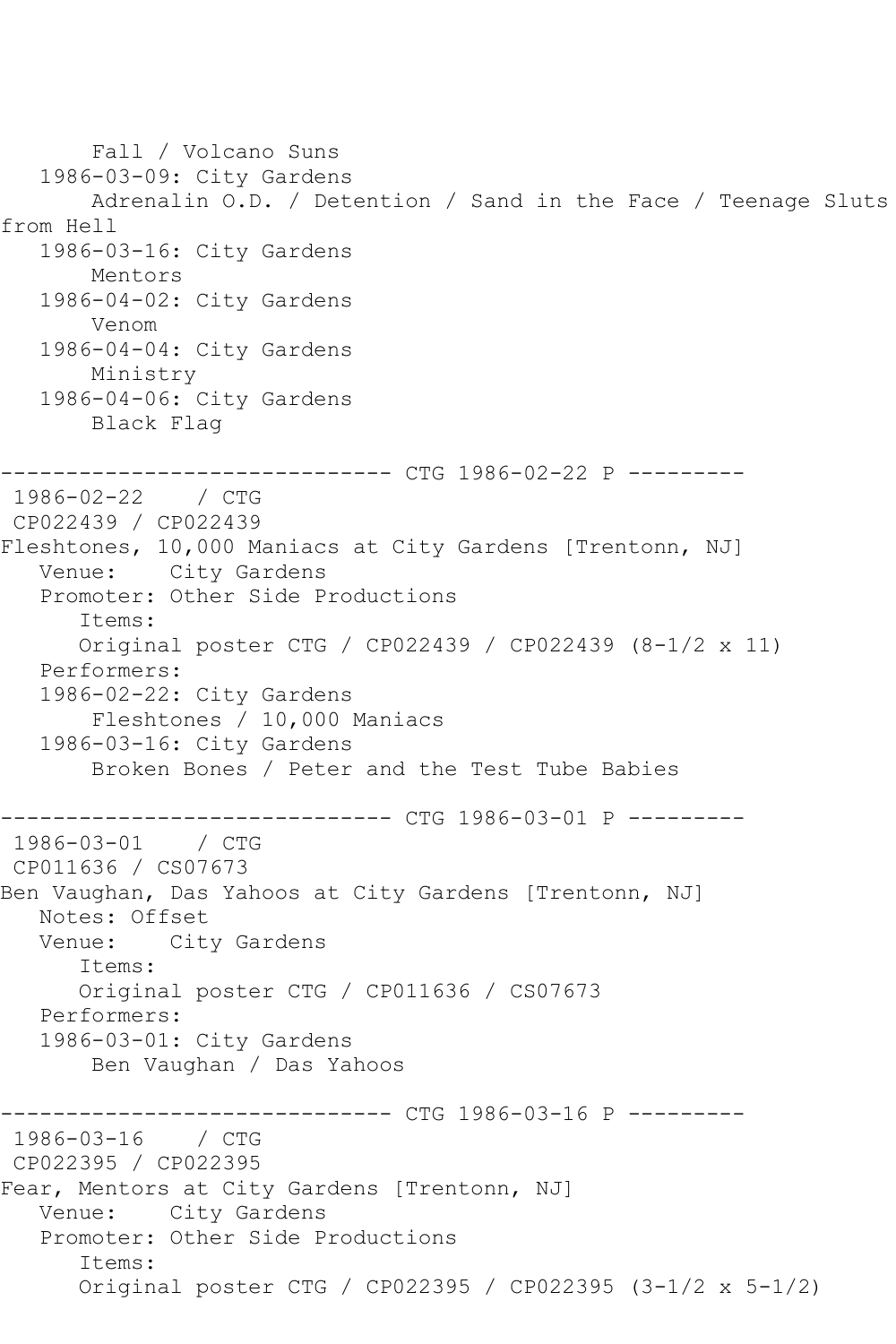```
 Performers:
    1986-03-16: City Gardens
        Fear / Mentors
    1986-03-23: City Gardens
        Camper Van Beethoven / Crucifucks / False Prophets
    1986-04-02: City Gardens
        Venom / Black Flag / Overkill
    1986-04-04: City Gardens
        Ministry
    1986-04-06: City Gardens
        Corrosion of Conformity
    1986-04-20: City Gardens
        Black Flag / Scornflakes / Gone / Painted Willie
    1986-04-27: City Gardens
        Circle Jerks / Meat Puppets
    1986-05-04: City Gardens
        Tygers of Pan Tang
         ------------------------------ CTG 1986-04-02 P ---------
1986-04-02 / CTG 
CP022397 / CP022397
Venom, Black Flag at City Gardens - [Trentonn, NJ]
   Venue: City Gardens
    Promoter: Other Side Productions
       Items:
       Original poster CTG / CP022397 / CP022397 (3-1/2 x 5-1/2)
   Performers:
    1986-04-02: City Gardens
        Venom / Black Flag / Overkill
    1986-04-04: City Gardens
        Ministry / Faith No More
    1986-04-13: City Gardens
        Modern English / Stranger to Stranger
    1986-04-20: City Gardens
        Black Flag / Gone / Scornflakes / Painted Willie
    1986-04-27: City Gardens
        Circle Jerks / Ween
    1986-05-03: City Gardens
        Lords of the New Church / American Girls
                    ----------- CTG 1986-04-25 P ----------
1986-04-25 / CTG 
CP022398 / CP022398
A.P.B., King of Siam at City Gardens - [Trentonn, NJ]
   Venue: City Gardens
    Promoter: Other Side Productions
       Items:
```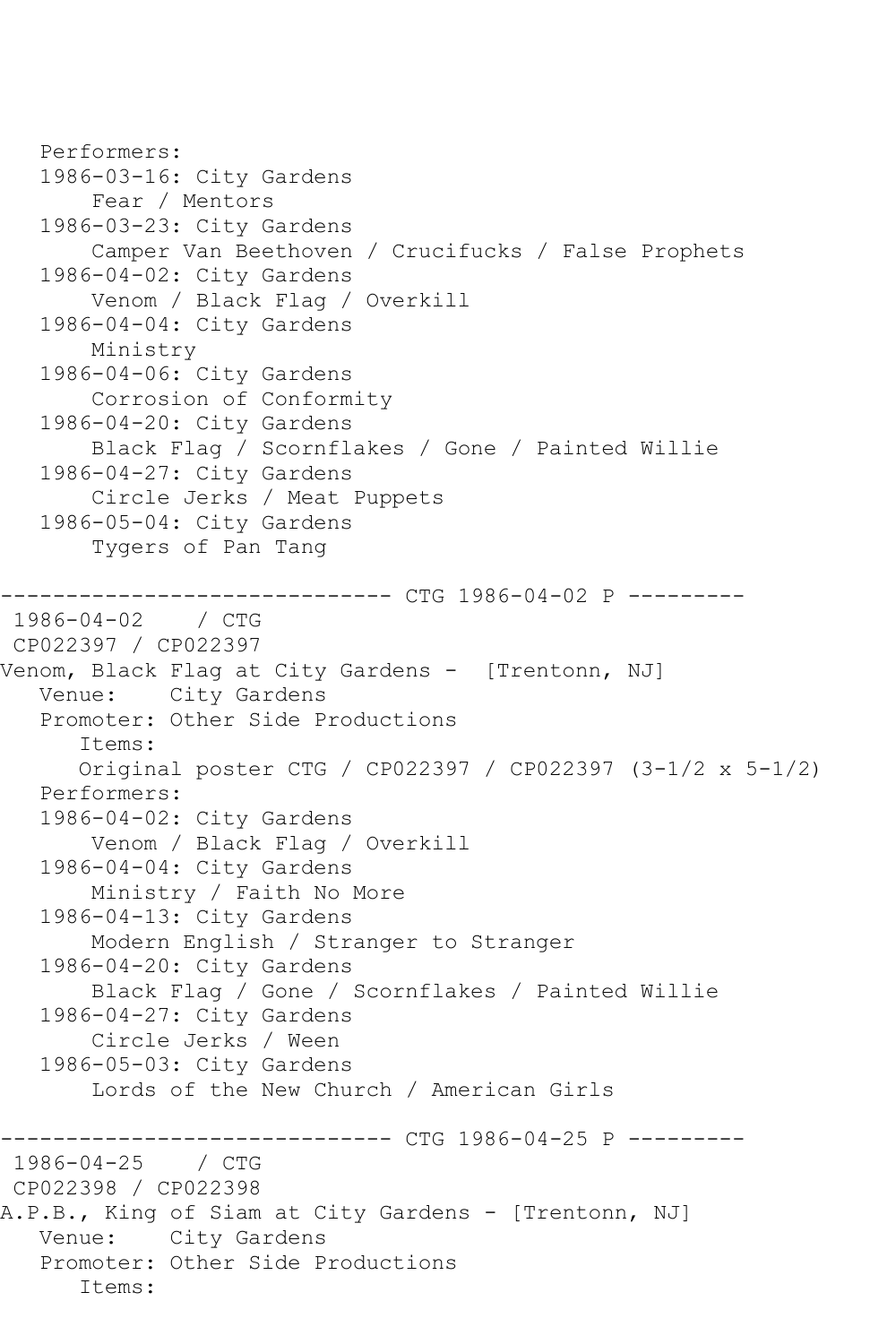Original poster CTG / CP022398 / CP022398 (3-1/2 x 5-1/2) Performers: 1986-04-25: City Gardens A.P.B. / King of Siam 1986-04-27: City Gardens Circle Jerks / Double "O" Zeros / Nixon's Head 1986-05-03: City Gardens Lords of the New Church / American Girls 1986-05-04: City Gardens Ben Vaughan / Soul Asylum / Artificial Artifacts 1986-05-18: City Gardens Meatmen / Youth Brigade 1986-05-23: City Gardens John Trubee and the Ugly Janitors of America 1986-06-08: City Gardens G.B.H. / Dirty Rotten Imbeciles / Agnostic Front ----------- CTG 1986-05-18 P ---------1986-05-18 / CTG CP022402 / CP022402 Meatmen, Youth Brigade at City Gardens - [Trentonn, NJ] Venue: City Gardens Promoter: Other Side Productions Items: Original poster CTG / CP022402 / CP022402 (3-1/2 x 5-1/2) Performers: 1986-05-18: City Gardens Meatmen / Youth Brigade / Gang Green 1986-05-23: City Gardens English Dogs 1986-06-07: City Gardens Ramones 1986-06-08: City Gardens G.B.H. / Dirty Rotten Imbeciles / Agnostic Front 1986-06-20: City Gardens 10,000 Maniacs 1986-06-21: City Gardens Specimen 1986-06-28: City Gardens Pogues 1986-06-29: City Gardens Angry Samoans ------------------------------ CTG 1986-06-20 P ---------  $1986 - 06 - 20$ CP022412 / CP022412 10,000 Maniacs, Last Stand at City Gardens - [Trentonn, NJ]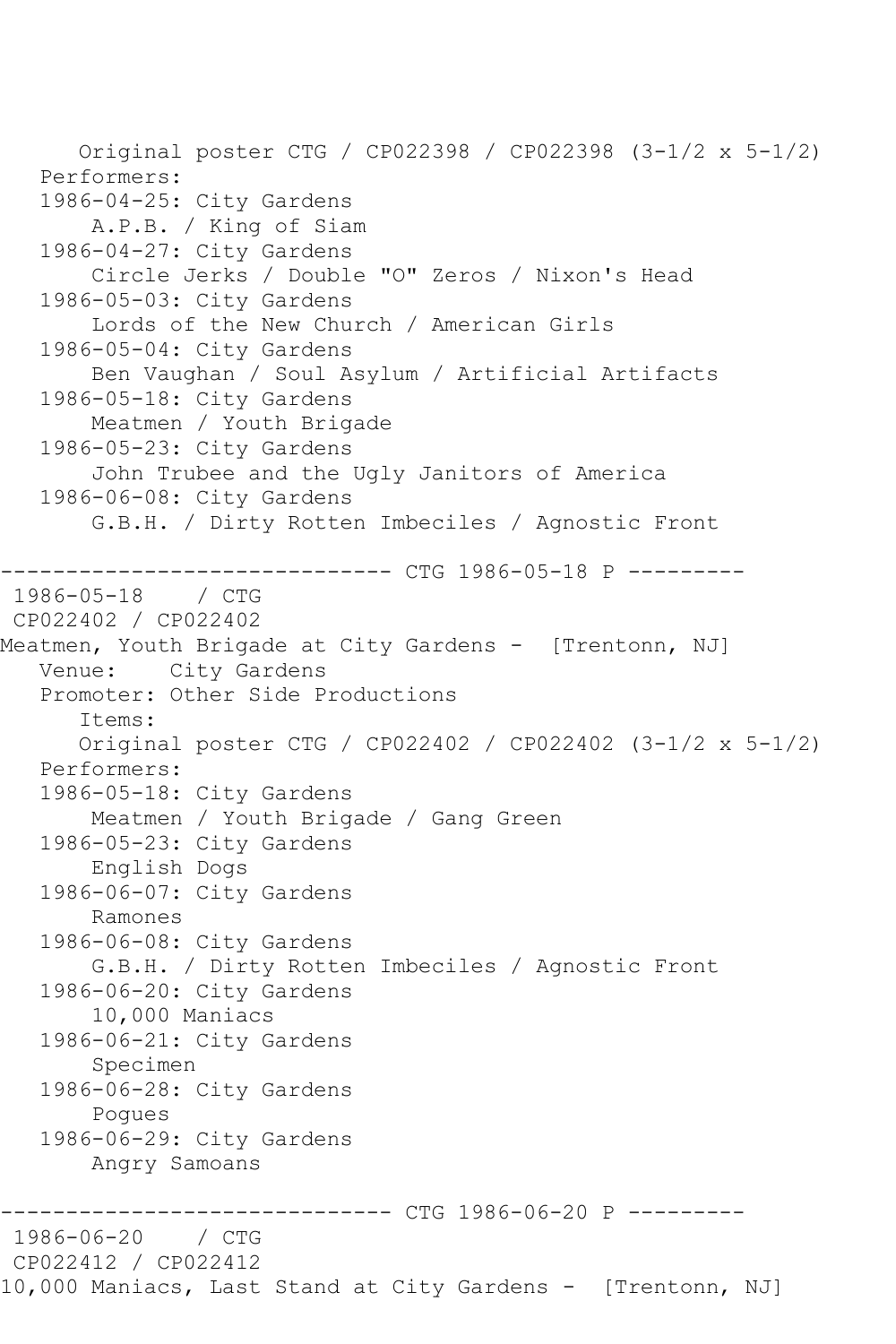```
 Venue: City Gardens
    Promoter: Other Side Productions
       Items:
       Original poster CTG / CP022412 / CP022412 (3-1/2 x 5-1/2)
    Performers:
    1986-06-20: City Gardens
        10,000 Maniacs / Last Stand
    1986-06-27: City Gardens
        Specimen / Shades
    1986-06-28: City Gardens
        Pogues / Mojo Nixon
    1986-06-29: City Gardens
        Angry Samoans / Dead Milkmen / Rettmans
    1986-07-11: City Gardens
        Ramones
    1986-07-13: City Gardens
        D.O.A. / M.D.C. / Bodies in Panic
    1986-07-27: City Gardens
        Agent Orange / Descendents / Squirrel Bait / Volcano Suns
    1986-08-10: City Gardens
        G.B.H. / 7 Seconds / Effigies
                  ------------ CTG 1986-07-11 P ---------
1986-07-11 / CTG 
CP022419 / CP022419
Ramones, Shades at City Gardens - [Trentonn, NJ]
   Venue: City Gardens
    Promoter: Other Side Productions
       Items:
       Original poster CTG / CP022419 / CP022419 (3-1/2 x 5-1/2)
    Performers:
    1986-07-11: City Gardens
        Ramones / Shades
    1986-07-11: City Gardens
        Ramones / Shades
    1986-07-13: City Gardens
        D.O.A. / M.D.C. / Corrosion of Conformity / No Means No
    1986-07-25: City Gardens
        Public Image Limited
    1986-07-27: City Gardens
        Descendents / Agent Orange / Squirrel Bait / Volcano Suns / 
Dag Nasty
    1986-08-03: City Gardens
        Toxic Reasons / Cheetah Chrome / Stetz / Dirge
    1986-08-08: City Gardens
        Camper Van Beethoven / P.L.C.
    1986-08-10: City Gardens
```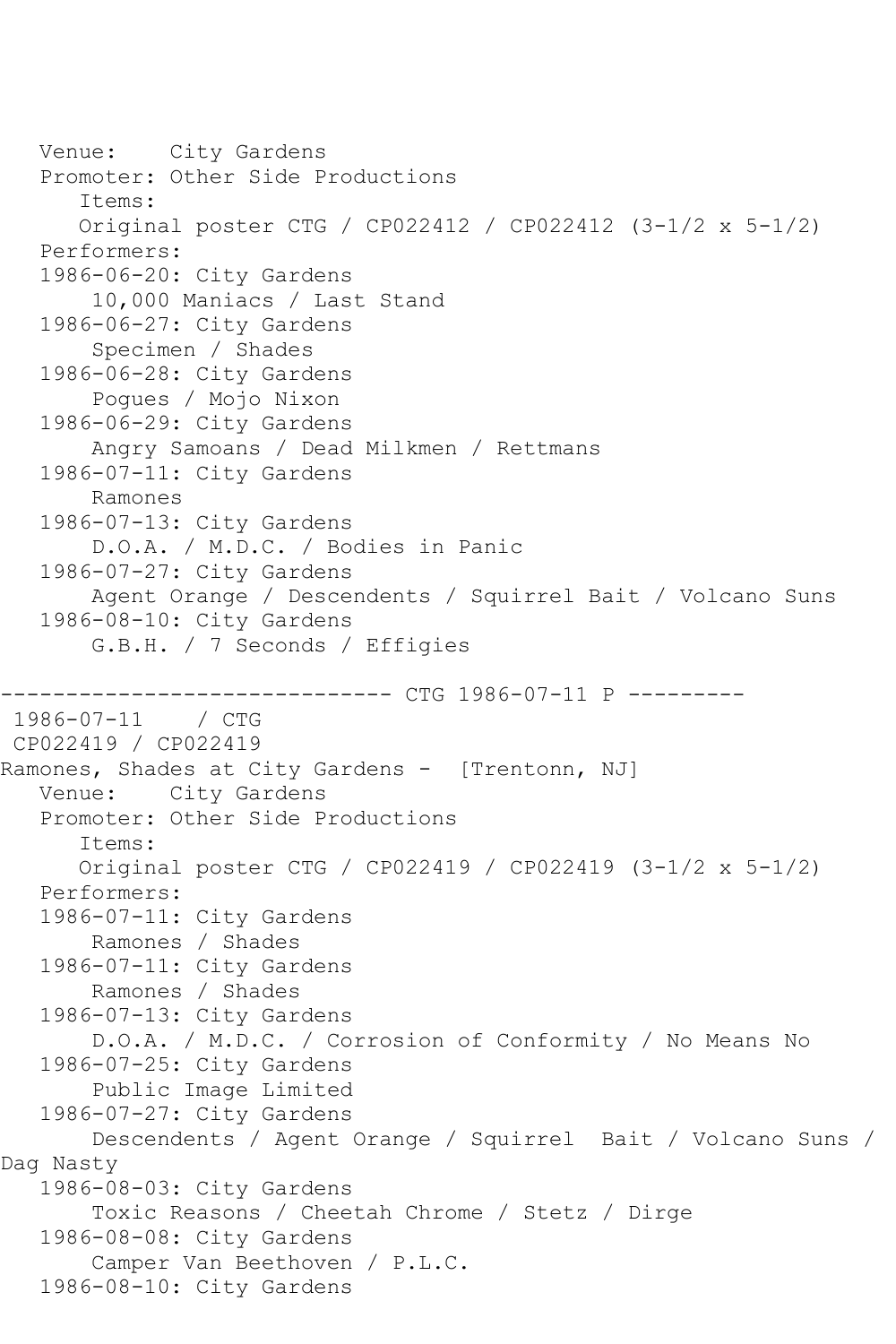G.B.H. / 7 Seconds / Efigies / Cro-Mags ------------------------------ CTG 1986-07-25 P --------- 1986-07-25 / CTG CP022328 / CP022328 Public Image Limited, Descendents at City Gardens - [Trentonn, NJ] Venue: City Gardens Promoter: Other Side Productions Items: Original poster CTG / CP022328 / CP022328 (3-1/2 x 5-1/2) Performers: 1986-07-25: City Gardens Public Image Limited 1986-07-27: City Gardens Descendents / Agent Orange / Squirrel Bait / Volcano Suns / Dag Nasty 1986-08-01: City Gardens X 1986-08-02: City Gardens Death of Samantha / Shadow of Fear / Reactors 1986-08-03: City Gardens Toxic Reasons / Cheetah Chrome / Stetz / Dirge 1986-08-09: City Gardens Camper Van Beethoven / Johnsons / P.L.C. 1986-08-10: City Gardens G.B.H. / 7 Seconds / Cro-Mags / Effigies / Youth of Today 1986-08-24: City Gardens Discharge 1986-08-31: City Gardens Jody Foster's Army / Blast! -------------- CTG 1986-08-24 P ----------1986-08-24 / CTG CP022408 / CP022408 Discharge, Dirty Rotten Imbeciles at City Gardens - [Trentonn, NJ] Venue: City Gardens Promoter: Other Side Productions Items: Original poster CTG / CP022408 / CP022408 (3-1/2 x 5-1/2) Performers: 1986-08-24: City Gardens Discharge / Dirty Rotten Imbeciles / Dayglo Abortions / Bodies in Panic 1986-08-31: City Gardens Jody Foster's Army / Blast / F.C.C. / Savage Silence ------------ CTG 1986-09-21 P ---------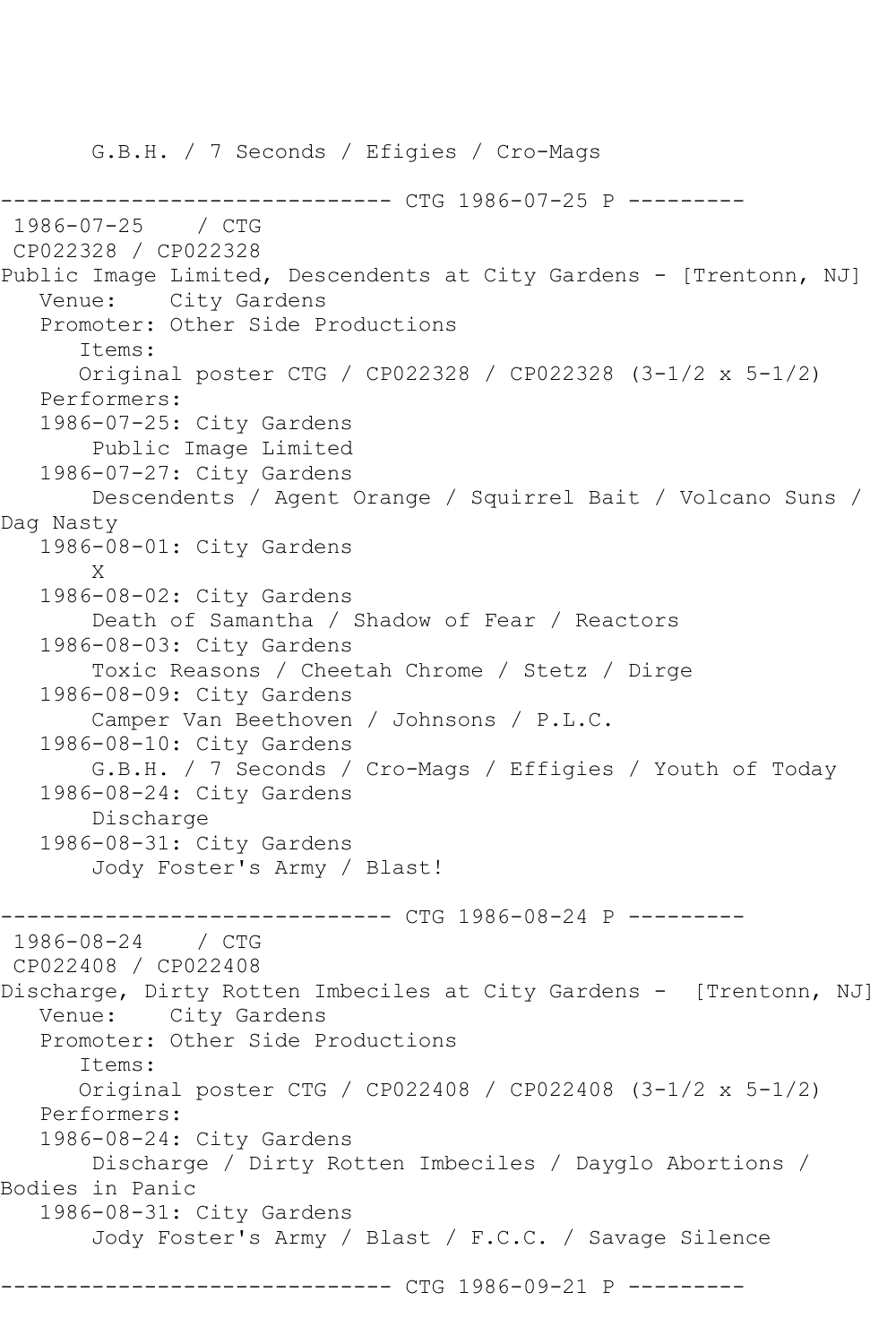1986-09-21 / CTG CP022410 / CP022410 Dickies, Mojo Nixon at City Gardens - [Trentonn, NJ] Venue: City Gardens Promoter: Other Side Productions Items: Original poster CTG / CP022410 / CP022410 (3-1/2 x 5-1/2) Performers: 1986-09-21: City Gardens Dickies / Mojo Nixon / Ed Gein's Car / Electric Love Muffin 1986-09-27: City Gardens Circle Jerks / Agnostic Front / Last Stand 1986-10-10: City Gardens Ramones 1986-10-12: City Gardens Gang Green / Marginal Man / 76% Uncertain 1986-10-31: City Gardens Gene Loves Jezebel ------------------------------ CTG 1986-10-10 P --------- 1986-10-10 / CTG CP022403 / CP022403 Ramones, Gang Green at City Gardens - [Trentonn, NJ] Venue: City Gardens Promoter: Other Side Productions Items: Original poster CTG / CP022403 / CP022403 (3-1/2 x 5-1/2) Performers: 1986-10-10: City Gardens Ramones 1986-10-12: City Gardens Gang Green / Marginal Man / 76% Uncertain / Slap Shot 1986-10-26: City Gardens Bad Brains / Dr. Know / Das Yahoos / Serial Killers 1986-10-31: City Gardens Gene Loves Jezebel 1986-11-02: City Gardens Gone / Saccharine Trust / Scornflakes 1986-11-07: City Gardens Love and Rockets -------------- CTG 1986-10-26 P ----------1986-10-26 / CTG CP022405 / CP022405 Bad Brains, DR. Know at City Gardens - [Trentonn, NJ] Venue: City Gardens Promoter: Other Side Productions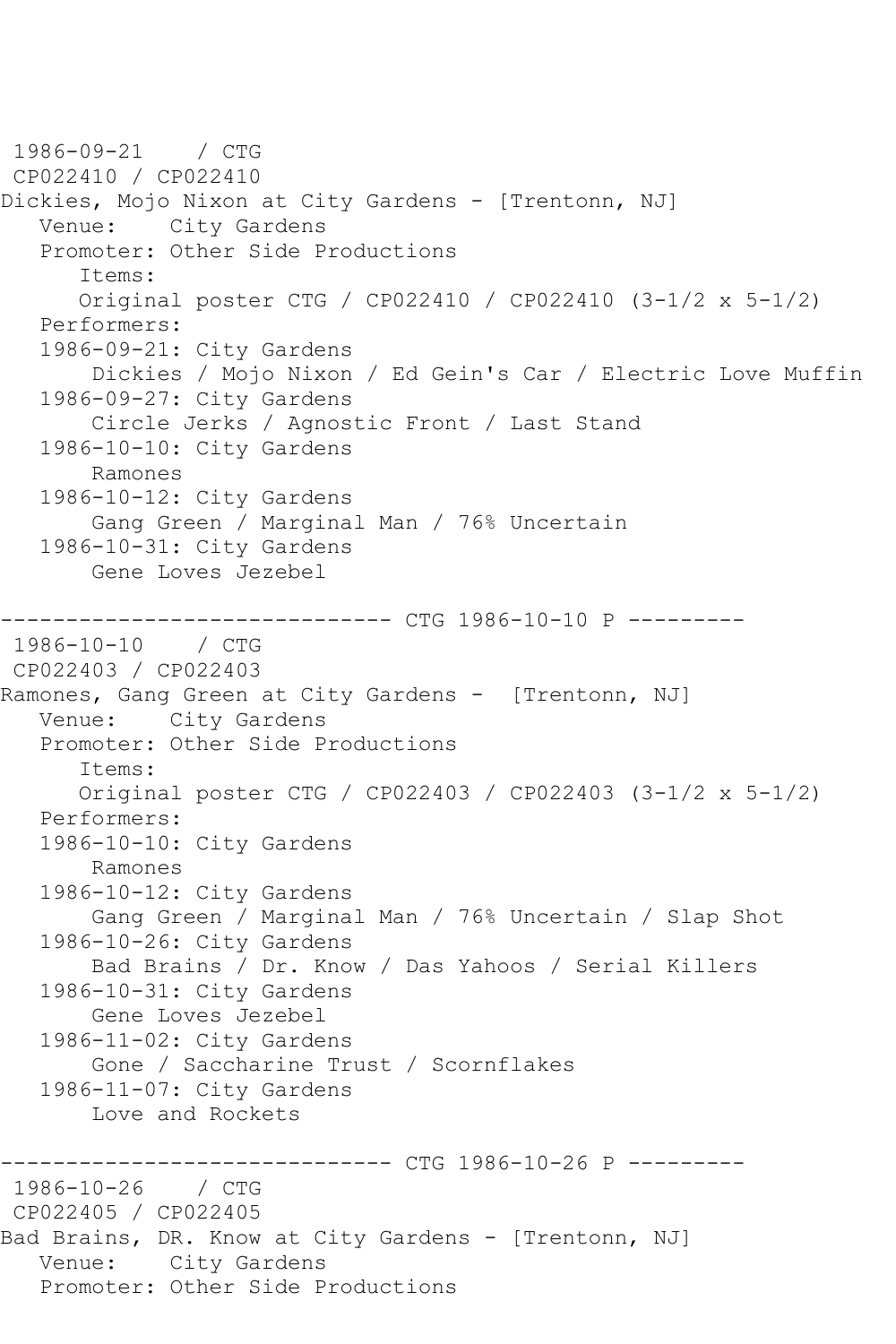```
 Items:
       Original poster CTG / CP022405 / CP022405 (3-1/2 x 5-1/2)
    Performers:
    1986-10-26: City Gardens
        Bad Brains / Dr. Know / Das Yahoos / Serial Killers
    1986-10-31: City Gardens
        Gene Loves Jezebel / Christmas
    1986-11-02: City Gardens
        Gone / Saccharine Trust / Scornflakes
    1986-11-07: City Gardens
        Love and Rockets / Mr. Metha
    1986-11-15: City Gardens
        Dayglo Abortions / Raw Power / C.O.D.
    1986-11-22: City Gardens
        Peter Murphy
    1986-11-23: City Gardens
        Firehose
    1986-11-30: City Gardens
        7 Seconds / Verbal Assault
    1986-12-05: City Gardens
        Slayer / Overkill
                      ------------------------------ IRP 1986-11-02 P ---------
1986-11-02 / IRP 
CP012480 / CS08517
Ben Vaughan, Violent Femmes at Irving Plaza [Philadelphia, PA]
   Notes: Photocopy
   Venue: Irving Plaza
       Items:
       Original poster IRP / CP012480 / CS08517
    Performers:
    1986-11-02 1986-11-30: Irving Plaza
        City Gardens
        Irving Plaza
        Walt Whitman Center for Arts and Humanities
        Bacchanal
        City Gardens
        Irving Plaza
        930 Club, Washington DC
        Ben Vaughan / Violent Femmes
                    ----------- CTG 1986-11-29 P ----------
1986-11-29 / CTG 
CP022407 / CP022407
Fishbone, Stetz at City Gardens - [Trentonn, NJ]
   Venue: City Gardens
   Promoter: Other Side Productions
```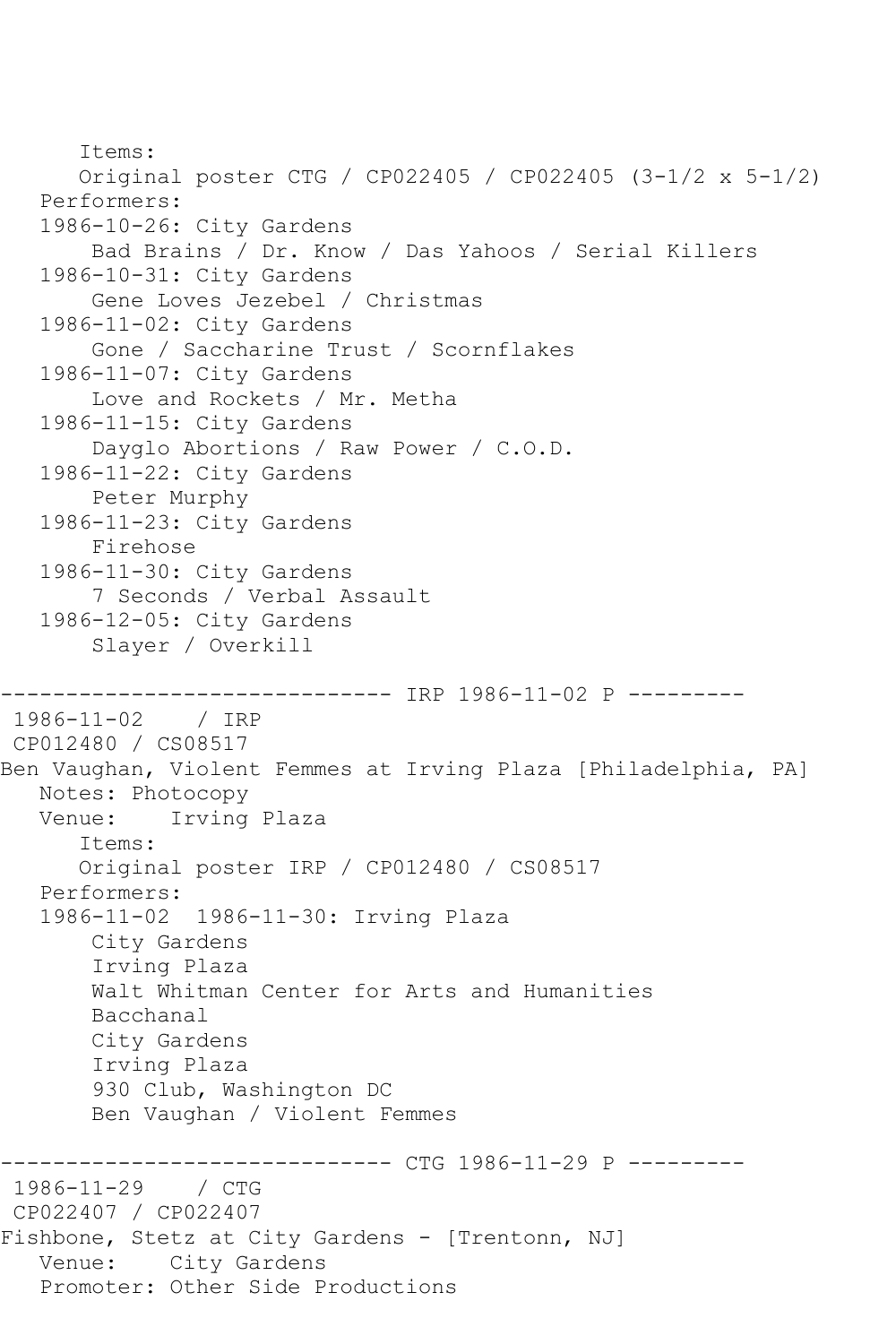```
 Items:
       Original poster CTG / CP022407 / CP022407 (3-1/2 x 5-1/2)
   Performers:
    1986-11-29: City Gardens
        Fishbone / Stetz / Big Red
    1986-11-30: City Gardens
        7 Seconds / Adrenalin O.D. / Verbal Assault / Dirge / Insult 
to Injury
   1986-12-05: City Gardens
        Slayer / Overkill
    1986-12-07: City Gardens
        Red Hot Chili Peppers / True Sounds of Liberty
               ------------------------------ CTG 1987-01-31 P ---------
1987 - 01 - 31CP011614 / CS07651
Possessed, Dark Angel at City Gardens [Trentonn, NJ]
  Notes: Photocopy<br>Venue: City G
             City Gardens
       Items:
       Original poster CTG / CP011614 / CS07651
    Performers:
    1987-01-31: City Gardens
        Possessed / Dark Angel / Forced Entry
                   ------------ CTG 1987-01-31 P ---------
1987-01-31 / CTG 
CP022406 / CP022406
Possessed, Dark Angel at City Gardens [Trentonn, NJ]
   Venue: City Gardens
    Promoter: Other Side Productions
       Items:
       Original poster CTG / CP022406 / CP022406 (3-1/2 x 5-1/2)
    Performers:
    1987-01-31: City Gardens
        Possessed / Dark Angel
    1987-02-22: City Gardens
        Megadeth / Flotsam and Jetsam / Heathens Rage
------------------------------ CTG 1987-01-31 P ---------
1987 - 01 - 31CP022411 / CP022411
Possessed, Dark Angel at City Gardens [Trentonn, NJ]
   Venue: City Gardens
    Promoter: Other Side Productions
       Items:
       Original poster CTG / CP022411 / CP022411 (3-1/2 x 5-1/2)
```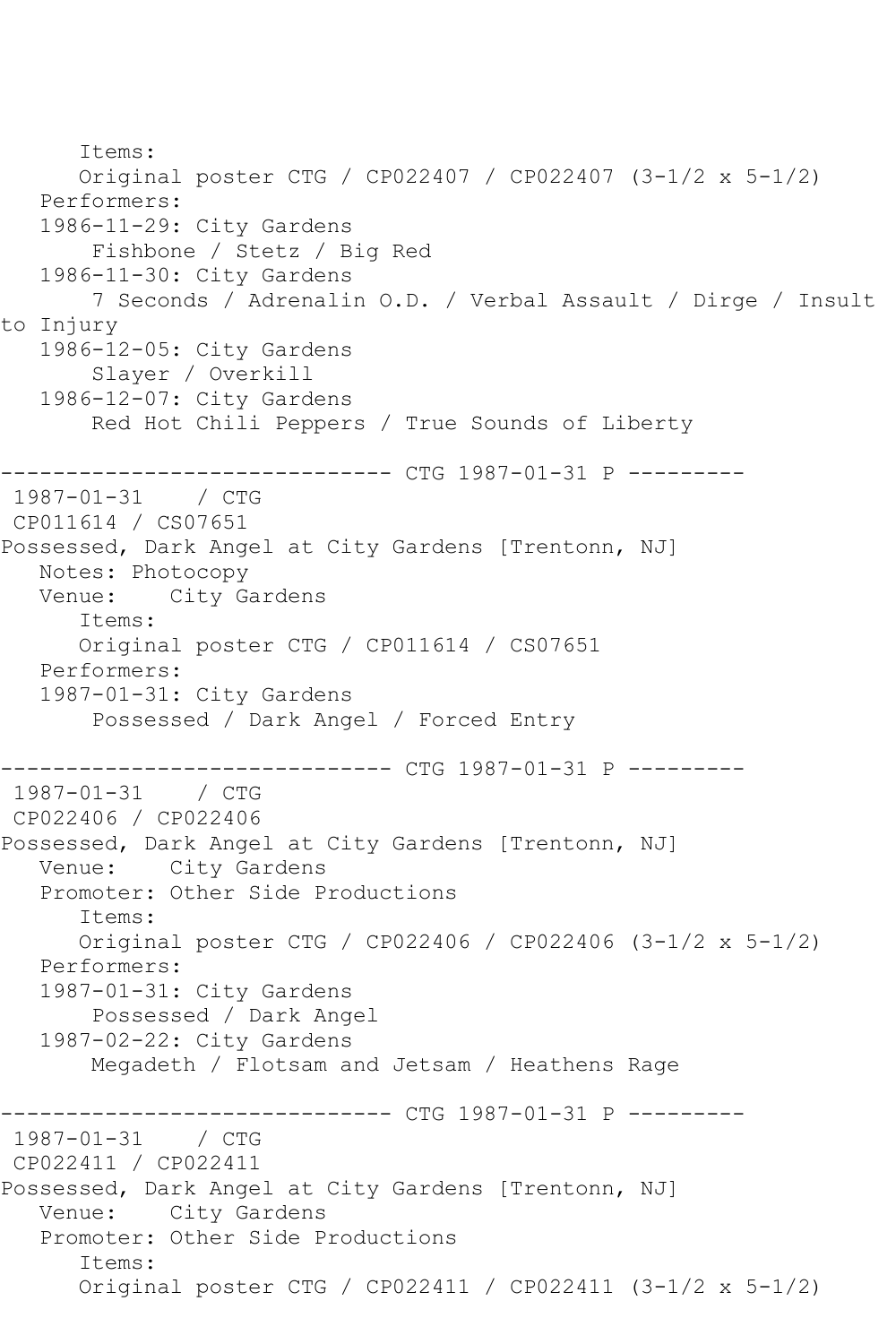```
 Performers:
    1987-01-31: City Gardens
        Possessed / Dark Angel / Forced Entry
    1987-02-07: City Gardens
        Henry Rollins / Henry Hose
    1987-02-13: City Gardens
        Peter Murphy / Stranger to Stranger / Golden Dawn
    1987-02-22: City Gardens
        Megadeth / Flotsam and Jetsam / Heathens Rage
    1987-03-08: City Gardens
        Descendants
    1987-03-13: City Gardens
        Firehose
       ------------------------------ CTG 1987-02-13 P ---------
1987-02-13 / CTG 
CP022346 / CP022346
Peter Murphy, Stranger to Stranger ( Golden Dawn at City Gardens -
[Trentonn, NJ]
   Venue: City Gardens
    Promoter: Other Side Productions
       Items:
       Original poster CTG / CP022346 / CP022346 (8-1/2 x 11)
   Performers:
    1987-02-13: City Gardens
        Peter Murphy / Stranger to Stranger / Golden Dawn
              ------------------------------ CTG 1987-02-13 P ---------
1987 - 02 - 13CP022404 / CP022404
Peter Murphy, Stranger to Stranger ( Golden Dawn at City Gardens - 
[Trentonn, NJ]
   Venue: City Gardens
    Promoter: Other Side Productions
       Items:
       Original poster CTG / CP022404 / CP022404 (3-1/2 x 5-1/2)
   Performers:
    1987-02-13: City Gardens
        Peter Murphy / Stranger to Stranger
                    ----------- CTG 1987-02-13 P ---------
1987-02-13 / CTG 
CP022442 / CP022442
Peter Murphy, Stranger to Stranger ( Golden Dawn at City Gardens - 
[Trentonn, NJ]
   Venue: City Gardens
   Promoter: Other Side Productions
```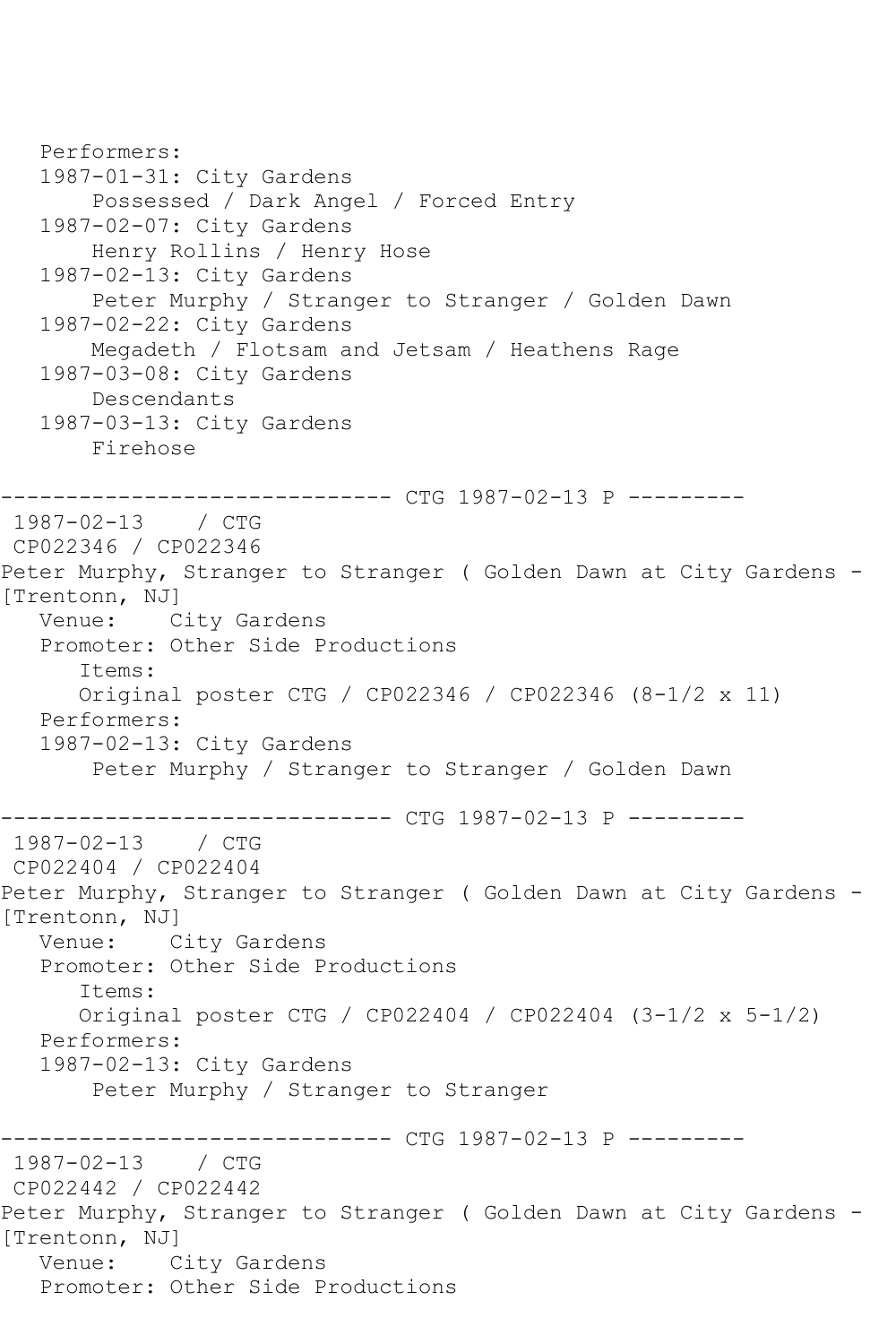```
 Items:
       Original poster CTG / CP022442 / CP022442 (8-1/2 x 11)
    Performers:
    1987-02-13: City Gardens
        Peter Murphy / Stranger to Stranger / Golden Dawn
    1987-02-22: City Gardens
        Megadeth / Flotsam and Jetsam / Heathens Rage
    1987-03-08: City Gardens
        Descendants
    1987-03-14: City Gardens
        D.O.A. / Meatmen
    1987-03-22: City Gardens
        Hoo-doo Gurus
       ------------------------------ CTG 1987-02-22 P ---------
1987-02-22 / CTG 
CP022441 / CP022441
Megadeth, Flotsam and Jetsam at City Gardens [Trentonn, NJ]
   Venue: City Gardens
    Promoter: Other Side Productions
       Items:
       Original poster CTG / CP022441 / CP022441 (8-1/2 x 11)
   Performers:
    1987-02-22: City Gardens
        Megadeth / Flotsam and Jetsam / Heathens Rage
------------------------------ CTG 1987-03-08 P ---------
1987-03-08 / CTG 
CP022366 / CP022366
Descendents, Gang Green at City Gardens - [Trentonn, NJ]
   Venue: City Gardens
    Promoter: Other Side Productions
       Items:
       Original poster CTG / CP022366 / CP022366 (3-1/2 x 5-1/2)
    Performers:
   1987-03-08: City Gardens
        Descendents / Gang Green / Dag Nasty / Half Life / Big Red
   1987-03-14: City Gardens
        D.O.A. / Meatmen / Firehose / DC-3
    1987-03-15: City Gardens
        Joan Jett
    1987-04-01: City Gardens
        Fishbone
    1987-04-12: City Gardens
        Mentors
    1987-04-24: City Gardens
        Voi Vod / Kreator
```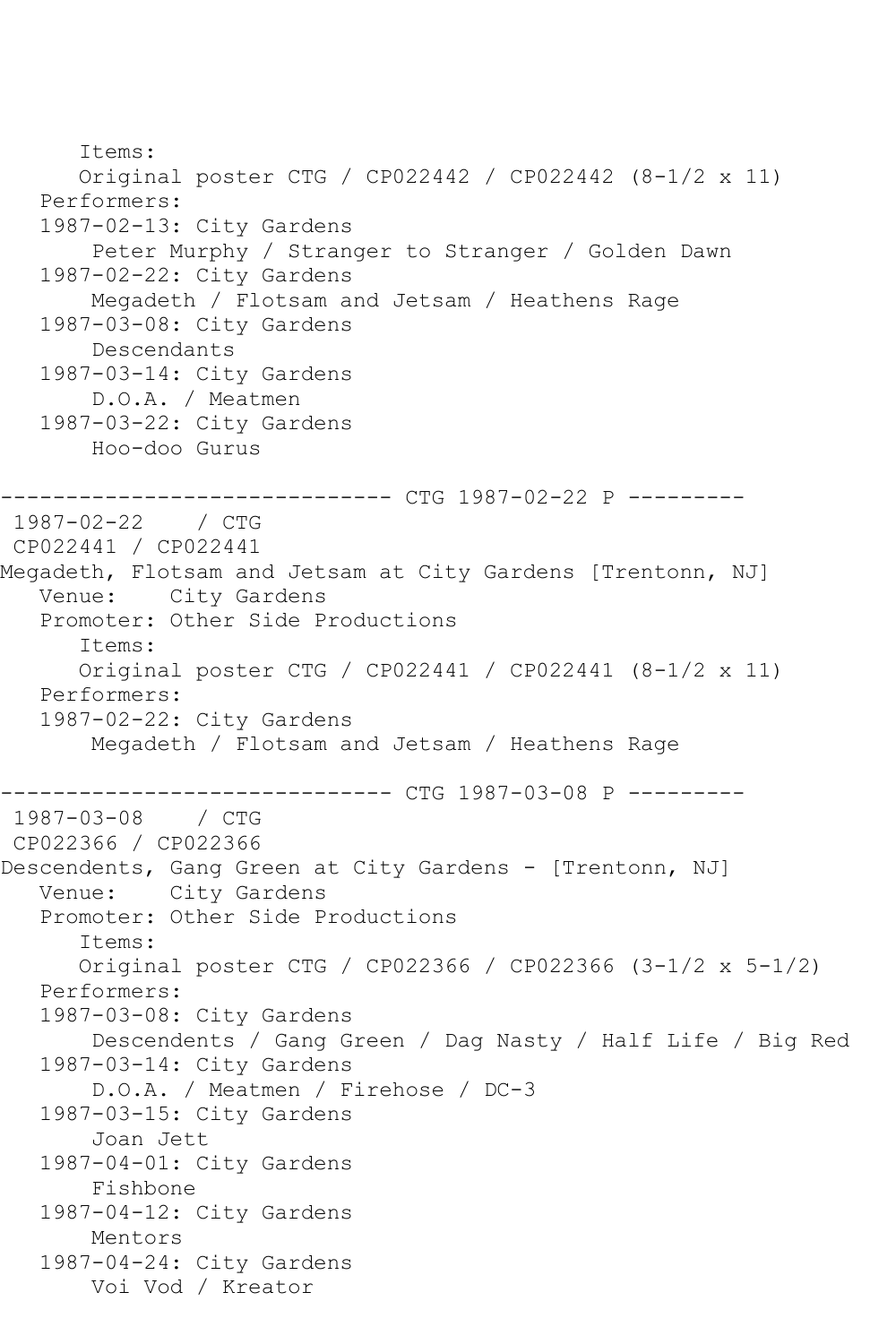1987-04-26: City Gardens Circle Jerks ------------------------------ CTG 1987-04-12 P --------- 1987-04-12 / CTG CP022363 / CP022363 Cro-Mags, Mentors at City Gardens - [Trentonn, NJ] Venue: City Gardens Promoter: Other Side Productions Items: Original poster CTG / CP022363 / CP022363 (3-1/2 x 5-1/2) Performers: 1987-04-12: City Gardens Cro-Mags / Mentors / Suburban Uprise / Legitimate Reason 1987-04-24: City Gardens Voi Vod / Kreator 1987-04-25: City Gardens Mekons / Meat Puppets / Exploited / Sham 69 1987-04-26: City Gardens Circle Jerks / Henry Rollins / Marginal Man / 76% Uncertain 1987-05-03: City Gardens Butthole Surfers 1987-05-10: City Gardens Suicidal Tendencies ------------------------------ CTG 1987-04-24 P --------- 1987-04-24 / CTG CP011633 / CS07670 Kreator, Mekons at City Gardens [Trentonn, NJ] Notes: Offset<br>Venue: Cit City Gardens Items: Original poster CTG / CP011633 / CS07670 Performers: 1987-04-24 1987-06-21: City Gardens Kreator / Mekons / Henry Rollins / Circle Jerks / Marginal Man / 76 ------------------------------ CTG 1987-05-01 P --------- 1987-05-01 / CTG CP022365 / CP022365 Fishbone, Adenalin O.D. at City Gardens - [Trentonn, NJ] Venue: City Gardens Promoter: Other Side Productions Items: Original poster CTG / CP022365 / CP022365 (3-1/2 x 5-1/2) Performers: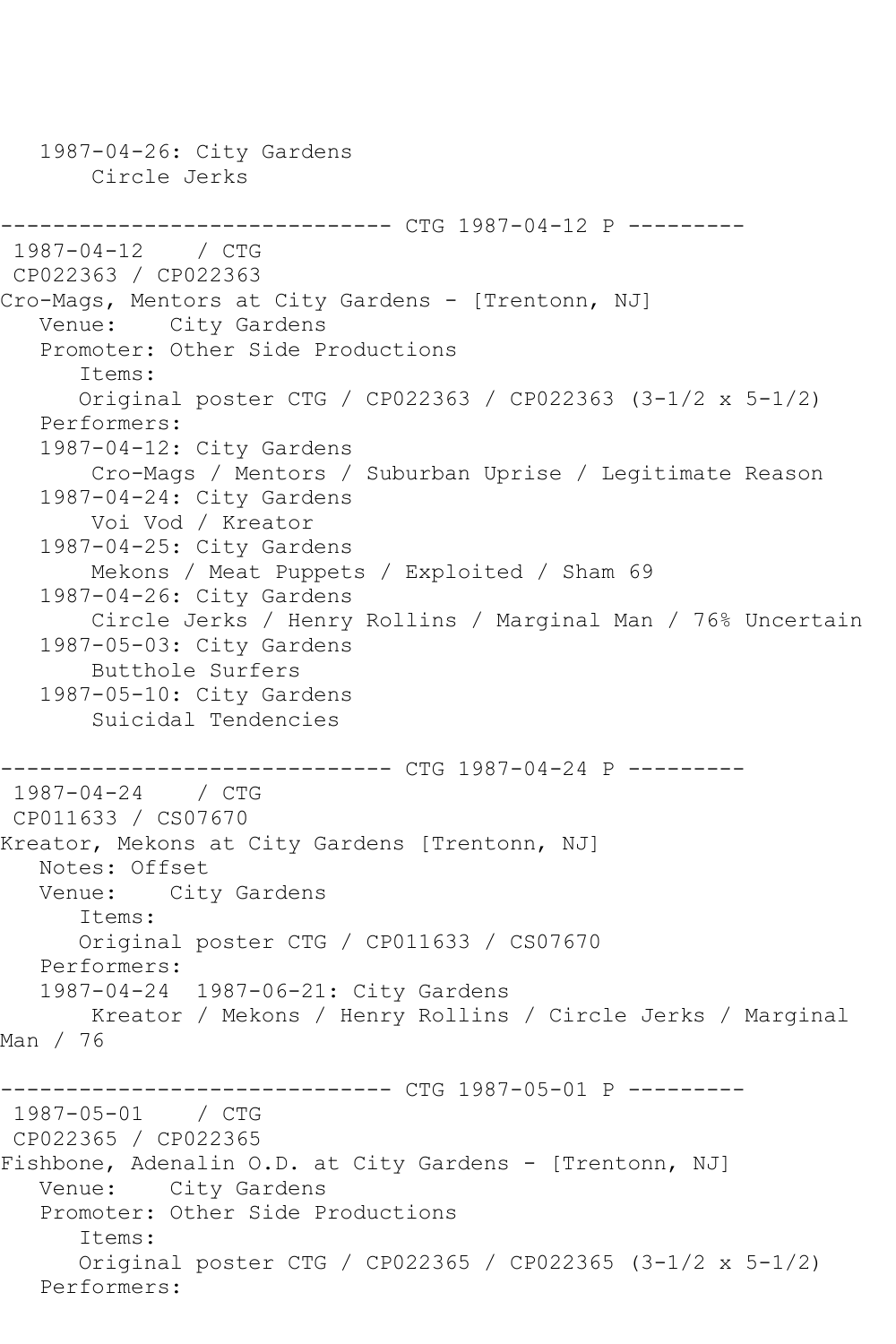```
 1987-05-01: City Gardens
        Fishbone / Adrenalin O.D.
    1987-05-03: City Gardens
        Butthole Surfers / Cleft Palette / Ween
    1987-05-09: City Gardens
        Meat Puppets / Electric Love Muffin
    1987-05-10: City Gardens
        Suicidal Tendencies / McRad / Jersey Fresh
    1987-05-20: City Gardens
        Skinny Puppy
   1987-05-22: City Gardens
        Sonic Youth / Das Damen / Dinosaur
    1987-06-07: City Gardens
        Meatmen / Ed Gein's Car
   1987-06-21: City Gardens
        Henry Rollins / M.I.A.
                    ----------- CTG 1987-06-05 P ---------
1987-06-05 / CTG 
CP022417 / CP022417
Murphy's Law, Meatmen at City Gardens - [Trentonn, NJ]
   Venue: City Gardens
   Promoter: Other Side Productions
       Items:
       Original poster CTG / CP022417 / CP022417 (3-1/2 x 5-1/2)
    Performers:
    1987-06-05: City Gardens
        Murphy's Law / Meatmen
    1987-06-21: City Gardens
        Descendents / Henry Rollins / MIA / Cancerous Growth
    1987-06-26: City Gardens
        Exploited
    1987-07-22: City Gardens
        7 Seconds / Angry Samoans / Flaming Lips
              ----------------- CTG 1987-07-22 P ----------<br>/ CTG
1987 - 07 - 22CP022434 / CP022434
7 Seconds, Angry Samoans at City Gardens - [Trentonn, NJ]
   Venue: City Gardens
   Promoter: Other Side Productions
       Items:
       Original poster CTG / CP022434 / CP022434 (8-1/2 x 11)
    Performers:
    1987-07-22: City Gardens
        7 Seconds / Angry Samoans / Flaming Lips
    1987-07-26: City Gardens
```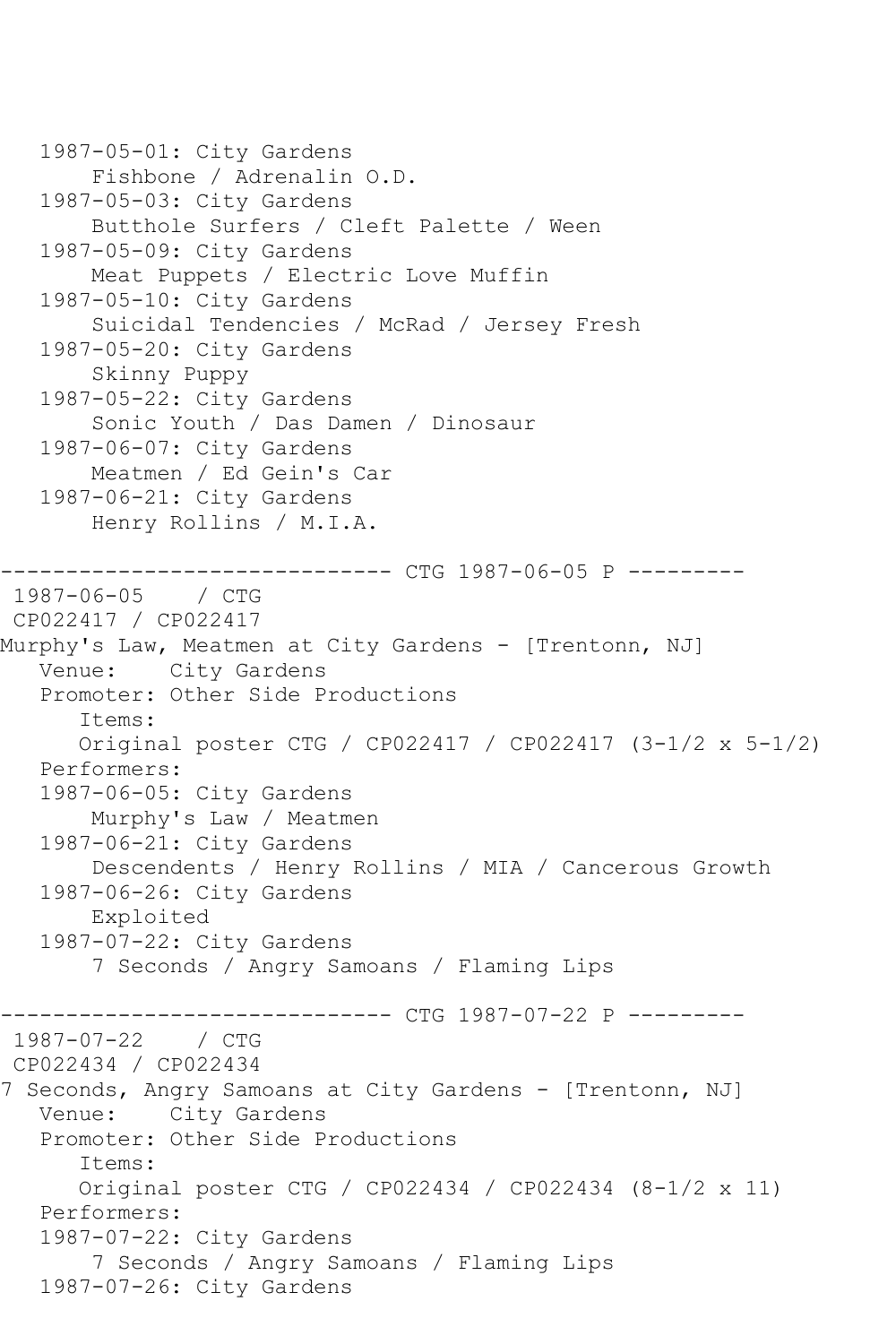```
 Fishbone
   1987-07-31: City Gardens
        Graham Chapman
   1987-08-02: City Gardens
        7 Seconds / Uniform Choice / Justice League / Token Entry / 
Hogan's Heroes
   1987-08-09: City Gardens
        G.B.H. / Corrosion of Conformity / Dag Nasty / Accused
   1987-08-21: City Gardens
        DR. Timothy Leary
                  ------------ CTG 1987-07-31 P ---------
1987-07-31 / CTG 
CP022435 / CP022435
Graham Chapman at City Gardens - [Trentonn, NJ]
   Venue: City Gardens
   Promoter: Other Side Productions
       Items:
       Original poster CTG / CP022435 / CP022435 (8-1/2 x 11)
   Performers:
   1987-07-31: City Gardens
        Graham Chapman
------------------------------ CTG 1987-08-09 P ---------
1987-08-09 / CTG 
CP022368 / CP022368
Murphy's Law, Corrosion of Conformity at City Gardens - [Trentonn, 
NJ]
   Venue: City Gardens
   Promoter: Other Side Productions
       Items:
       Original poster CTG / CP022368 / CP022368 (3-1/2 x 5-1/2)
   Performers:
   1987-08-09: City Gardens
       Murphy's Law / Corrosion of Conformity / Crucial Youth / Sub 
Culture
   1987-08-16: City Gardens
        Julian Cope
   1987-08-21: City Gardens
        DR. Timothy Leary
   1987-08-29: City Gardens
        Ramones / Warzone / Goo Goo Dolls
   1987-09-06: City Gardens
       G.B.H.
                   ------------ CTG 1987-08-16 P ---------
1987-08-16 / CTG
```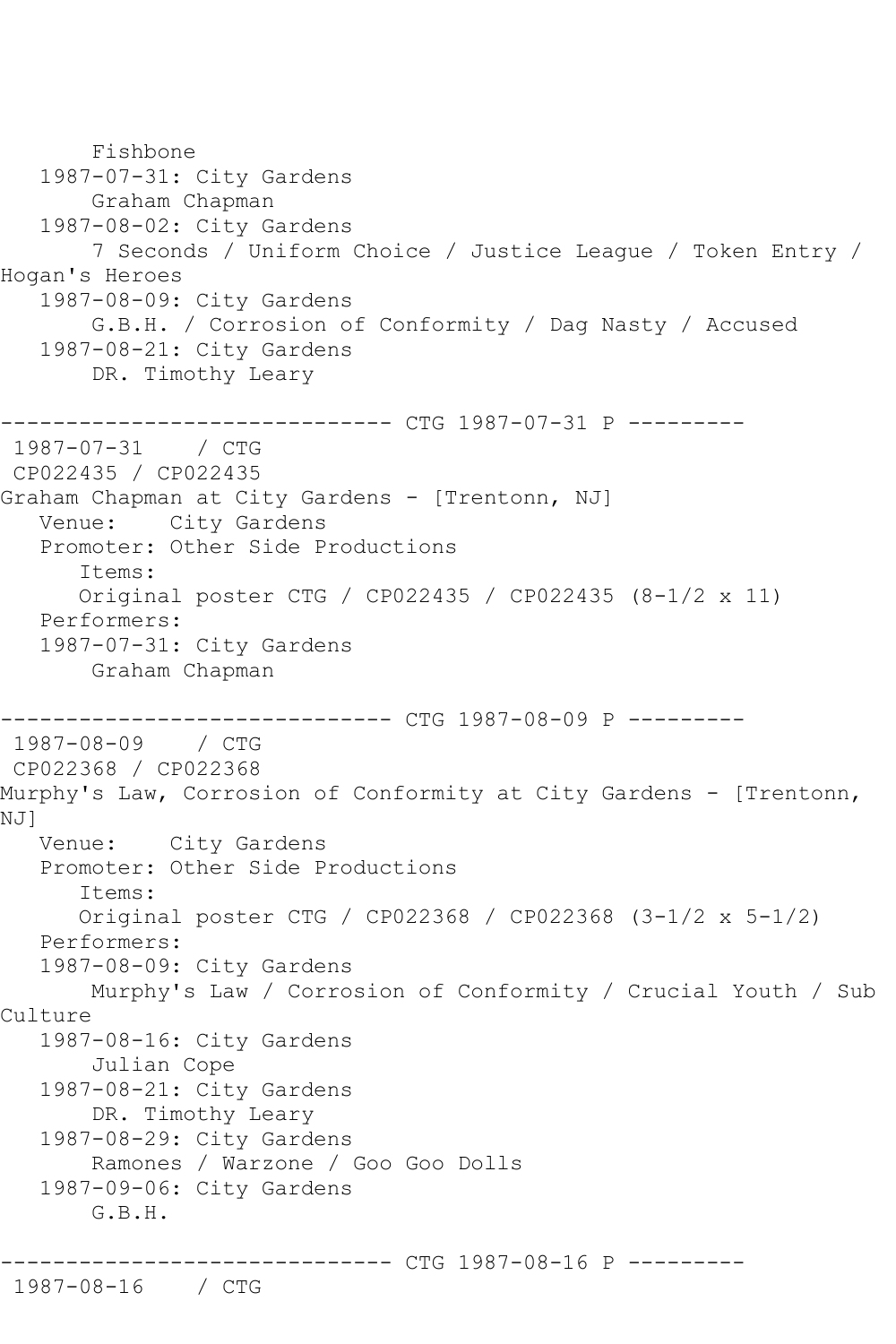```
CP022431 / CP022431
Julian Cope, Funkaphobia at City Gardens - [Trentonn, NJ]
   Venue: City Gardens
    Promoter: Other Side Productions
       Items:
       Original poster CTG / CP022431 / CP022431 (8-1/2 x 11)
    Performers:
    1987-08-16: City Gardens
        Julian Cope / Funkaphobia / Vermeer
    1987-08-21: City Gardens
        DR. Timothy Leary
    1987-08-29: City Gardens
        Ramones / Warzone / Goo Goo Dolls
    1987-09-04: City Gardens
        Naked Raygun
    1987-09-06: City Gardens
        G.B.H. / Verbal Abuse / Accused
    1987-09-27: City Gardens
        Suicidal Tendencies
------------------------------ CTG 1987-08-29 P ---------
1987-08-29 / CTG 
CP022371 / CP022371
Ramones, Warzone at City Gardens - [Trentonn, NJ]
   Venue: City Gardens
    Promoter: Other Side Productions
       Items:
       Original poster CTG / CP022371 / CP022371 (3-1/2 x 5-1/2)
    Performers:
    1987-08-29: City Gardens
        Ramones / Warzone
    1987-09-04: City Gardens
        Naked Raygun / Dick Destiny and the Highway Kings
    1987-09-05: City Gardens
        D. Rettman / Randy Now
    1987-09-06: City Gardens
        G.B.H. / Dag Nasty / Verbal Abuse / Accused
    1987-09-09: City Gardens
        Burning Spear / Timmi and the Dub Warriors
    1987-09-26: City Gardens
        Hoo-doo Gurus
    1987-09-27: City Gardens
        Celtic Frost / Flotsam and Jetsam
    1987-10-02: City Gardens
        Abbie Hoffman
    1987-10-09: City Gardens
        Celibate Rifles / No Trend / Angry Red Planet
```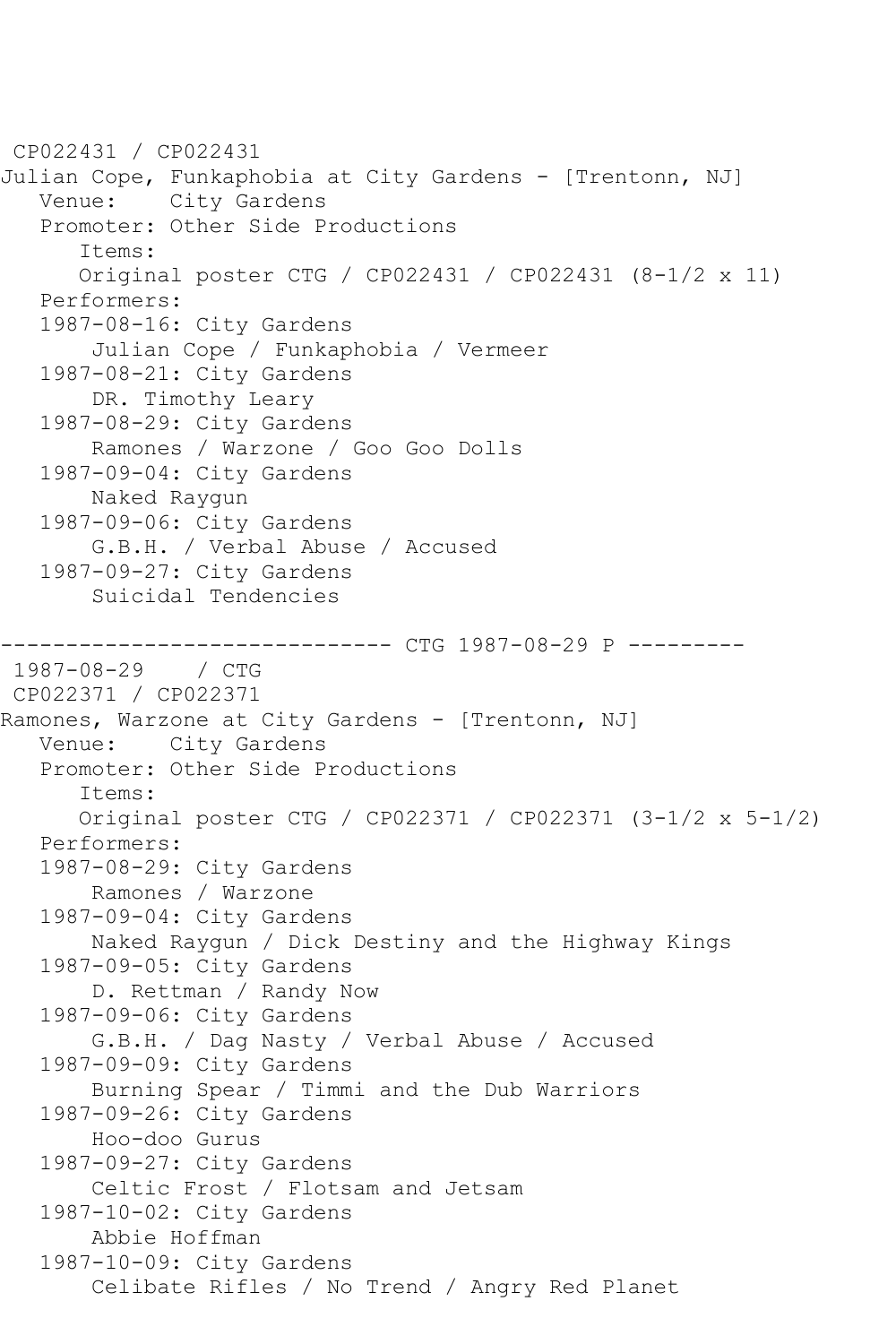------------------------------ CTG 1987-09-25 P --------- 1987-09-25 / CTG CP022369 / CP022369 Pogues, Brian Brain at City Gardens - [Trentonn, NJ] Venue: City Gardens Promoter: Other Side Productions Items: Original poster CTG / CP022369 / CP022369 (3-1/2 x 5-1/2) Performers: 1987-09-25: City Gardens Pogues / Brian Brain 1987-09-26: City Gardens Hoo-doo Gurus / Stetz 1987-09-27: City Gardens Flotsam and Jetsam 1987-10-02: City Gardens Abbie Hoffman 1987-10-04: City Gardens Toots and the Maytals 1987-10-09: City Gardens Celibate Rifles / No Trend / Angry Red Planet 1987-10-31: City Gardens Lime Spiders 1987-11-01: City Gardens Dickies / Murphy's Law 1987-11-09: City Gardens Jesus and Mary Chain 1987-11-15: City Gardens Circle Jerks ----------------- CTG 1987-10-24 P ----------<br>/ CTG  $1987 - 10 - 24$ CP022367 / CP022367 Celibate Rifles, Serial Killers at City Gardens - [Trentonn, NJ] Venue: City Gardens Promoter: Other Side Productions Items: Original poster CTG / CP022367 / CP022367 (3-1/2 x 5-1/2) Performers: 1987-10-24: City Gardens Celibate Rifles / Serial Killers 1987-10-25: City Gardens Agnostic Front / Underdog / Timmi and the Dub Warriors / McRad 1987-10-31: City Gardens Lime Spiders / Noise Petals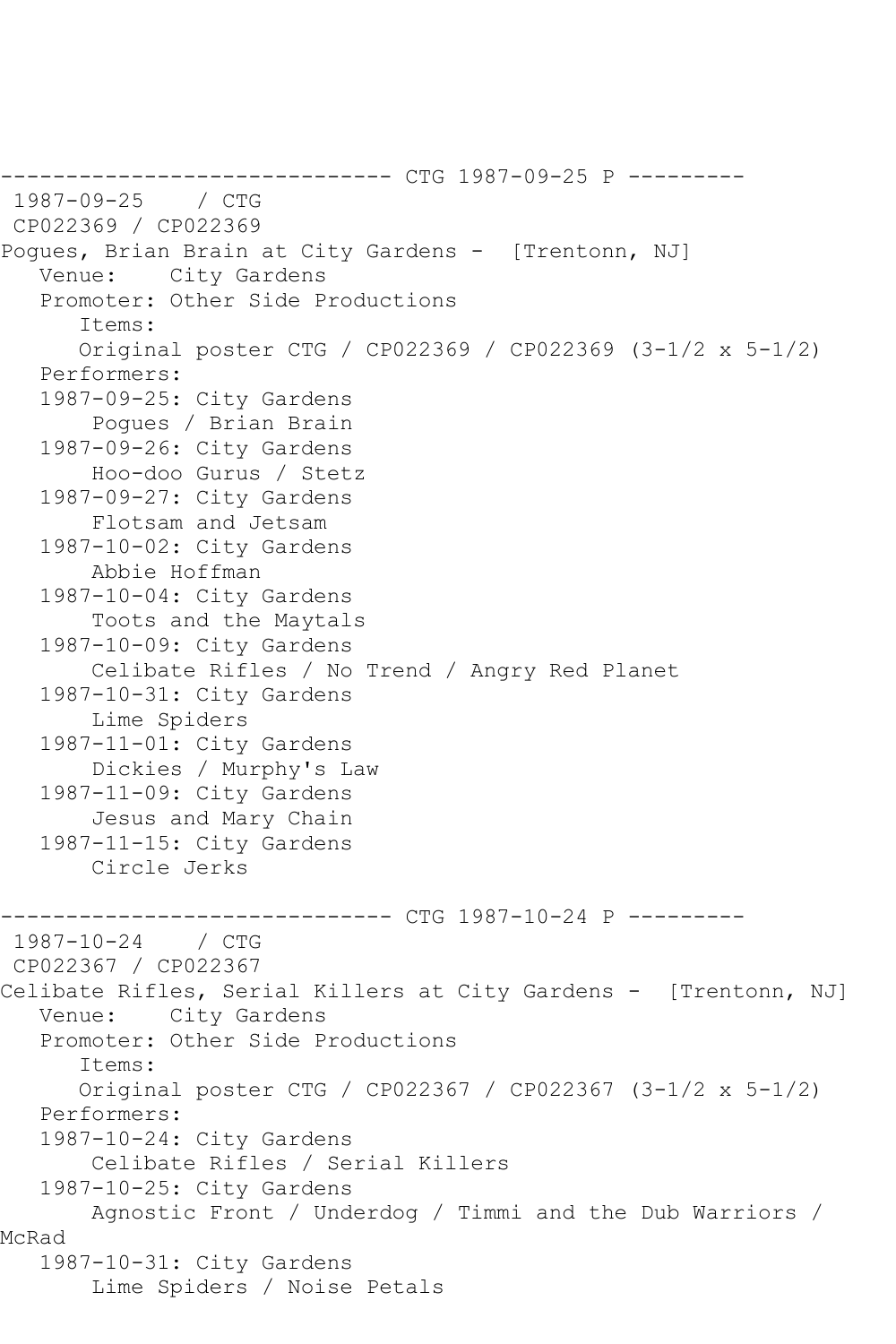```
 1987-11-06: City Gardens
        Dickies / Murphy's Law
   1987-11-07: City Gardens
        G.B.H. / Accused
   1987-11-08: City Gardens
        Red Hot Chili Peppers / Faith No More
   1987-11-13: City Gardens
        Fishbone / Screaming Blue Messiahs
   1987-11-15: City Gardens
        Circle Jerks / Gang Green
   1987-11-22: City Gardens
        D.O.A. / Dag Nasty / No Means No / American Standard
------------------------------ CTG 1987-11-13 P ---------
1987-11-13 / CTG 
CP022370 / CP022370
Fishbone, Big Dipper at City Gardens - [Trentonn, NJ]
   Venue: City Gardens
   Promoter: Other Side Productions
       Items:
      Original poster CTG / CP022370 / CP022370 (3-1/2 x 5-1/2)
   Performers:
   1987-11-13: City Gardens
        Fishbone / Big Dipper
   1987-11-15: City Gardens
        Circle Jerks / Necros / Gang Green / Dirge
   1987-11-22: City Gardens
        D.O.A. / Dag Nasty / No Means No / American Standard
   1987-11-27: City Gardens
        Randy Now
   1987-12-06: City Gardens
        10,000 Maniacs / Miracle Legion
      ------------------------------ CTG 1987-11-20 P ---------
1987-11-20 / CTG 
CP022364 / CP022364
DP & the Greys, Chemical Cat at City Gardens - [Trentonn, NJ]
   Venue: City Gardens
   Promoter: Other Side Productions
       Items:
      Original poster CTG / CP022364 / CP022364 (3-1/2 x 5-1/2)
   Performers:
   1987-11-20: City Gardens
        D.P. & the Greys / Chemical Cat / Dorian Grey
   1987-11-21: City Gardens
        Timmi and the Dub Warriors / Ini Kamoze
   1987-11-22: City Gardens
```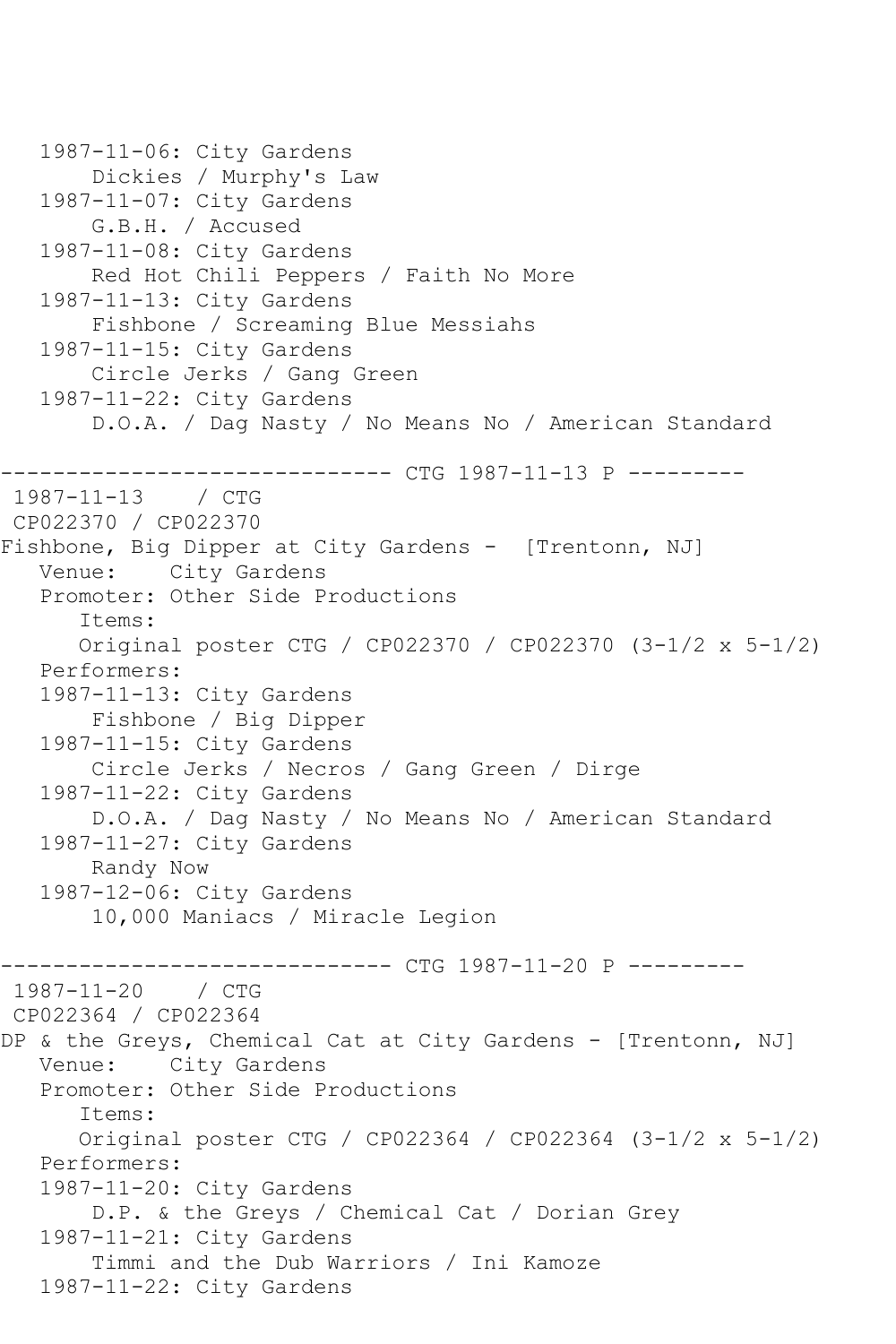```
 D.O.A. / Dag Nasty / No Means No / American Standard
    1987-11-25: City Gardens
        D.D. and the Divebombers
    1987-11-27: City Gardens
        Randy Now
    1987-11-28: City Gardens
        House of Assembly
    1987-12-04: City Gardens
        Third World
    1987-12-06: City Gardens
        10,000 Maniacs
    1987-12-31: City Gardens
        Ben Vaughan
         ------------------------------ CTG 1988-01-01 P ---------
1988-01-01 / CTG 
CP022376 / CP022376
Ramones, Adrenalin O.D. at City Gardens - [Trentonn, NJ]
   Venue: City Gardens
    Promoter: Other Side Productions
       Items:
       Original poster CTG / CP022376 / CP022376 (3-1/2 x 5-1/2)
   Performers:
    1988-01-01: City Gardens
        Ramones / Adrenalin O.D.
    1988-01-09: City Gardens
        Meatmen / Government Issue / Kingface / Soul Side
    1988-01-22: City Gardens
        Exploited / Pagan Babies / Uprise / Vision
    1988-01-23: City Gardens
        They Might Be Giants / Dick Destiny and the Highway Kings
    1988-01-27: City Gardens
        Gene Loves Jezebel / Flesh For Lulu
    1988-02-05: City Gardens
        Toots and the Maytals
    1988-02-06: City Gardens
        Bad Brains
    1988-02-27: City Gardens
        Henry Rollins
                   ------------ CTG 1988-01-15 P ---------
1988-01-15 / CTG 
CP022377 / CP022377
Heathens Rage, Myth at City Gardens - [Trentonn, NJ]
   Venue: City Gardens
    Promoter: Other Side Productions
       Items:
```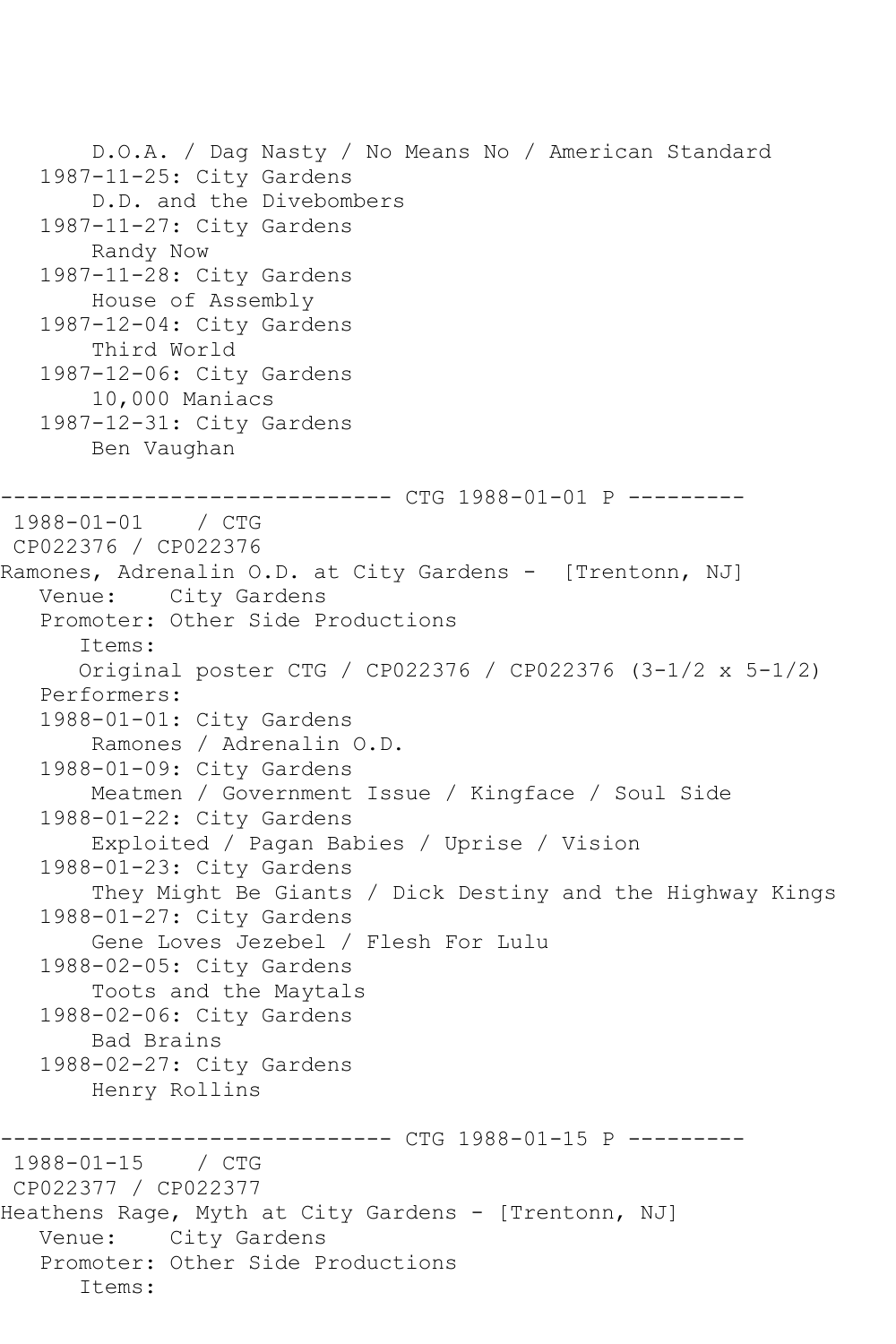Original poster CTG / CP022377 / CP022377 (3-1/2 x 5-1/2) Performers: 1988-01-15: City Gardens Heathens Rage / Myth 1988-01-22: City Gardens Exploited / Pagan Babies / Uprise / Vision 1988-01-23: City Gardens They Might Be Giants / Dick Destiny and the Highway Kings / Ween 1988-01-27: City Gardens Gene Loves Jezebel / Flesh For Lulu 1988-01-29: City Gardens Public Enemy / Schooly D 1988-01-31: City Gardens Scream / Verbal Assault / Flag of Democracy / Crucial Youth / Shock Mommies 1988-02-05: City Gardens Toots and the Maytals / Toasters ------------------------------ CTG 1988-02-13 P ---------  $1988 - 02 - 13$ CP022375 / CP022375 Randy Now, Throwing Muses at City Gardens - [Trentonn, NJ] Venue: City Gardens Promoter: Other Side Productions Items: Original poster CTG / CP022375 / CP022375 (3-1/2 x 5-1/2) Performers: 1988-02-13: City Gardens Randy Now 1988-02-14: City Gardens Throwing Muses / 3 Colors 1988-02-15: City Gardens Tesco Vee 1988-02-20: City Gardens Schooly D / I.Q. MC's / D-Magic 1988-02-27: City Gardens Henry Rollins 1988-03-04: City Gardens Wailers / Dub Warriors 1988-03-05: City Gardens Kool Moe Dee 1988-03-11: City Gardens Volcano Suns / Original Sins 1988-03-20: City Gardens Youth of Today / Bold 1988-03-26: City Gardens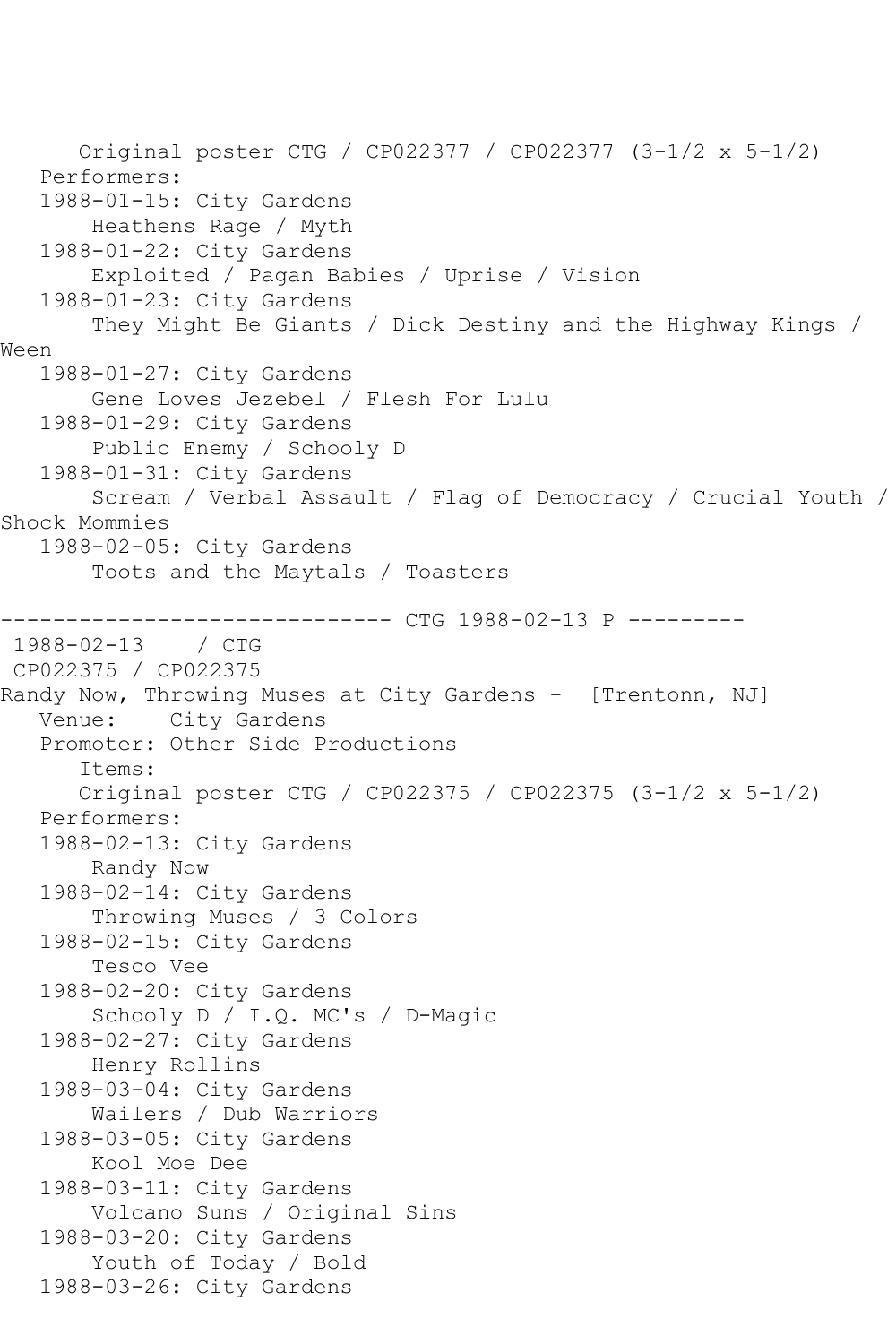Gun Club 1988-04-10: City Gardens All 1988-04-16: City Gardens Stiff Little Fingers / Ed Gein's Car 1988-04-22: City Gardens Peter Murphy ----------------- CTG 1988-02-27 P ----------<br>/ CTG  $1988 - 02 - 27$ CP022372 / CP022372 Henry Rollins, Wailers at City Gardens - [Trentonn, NJ] Venue: City Gardens Promoter: Other Side Productions Items: Original poster CTG / CP022372 / CP022372 (3-1/2 x 5-1/2) Performers: 1988-02-27: City Gardens Henry Rollins 1988-03-04: City Gardens Wailers / Dub Warriors 1988-03-05: City Gardens Kool Moe Dee 1988-03-11: City Gardens Volcano Suns / Original Sins / Gray Network 1988-03-13: City Gardens Agnostic Front / Underdog / Shades Apart 1988-03-18: City Gardens Jerry Harrison / Mercy Seat 1988-03-20: City Gardens Youth of Today / Bold / Sticks and Stones 1988-03-25: City Gardens Sinead O'Conner 1988-03-26: City Gardens Gun Club / Amor Pati / Sand in the Face 1988-03-27: City Gardens Men Without Hats 1988-04-02: City Gardens Robyn Hitchcock / Big Dipper 1988-04-08: City Gardens Toasters / Citizens 1988-04-09: City Gardens Danzig 1988-04-10: City Gardens All / Dough Boys 1988-04-22: City Gardens Ramones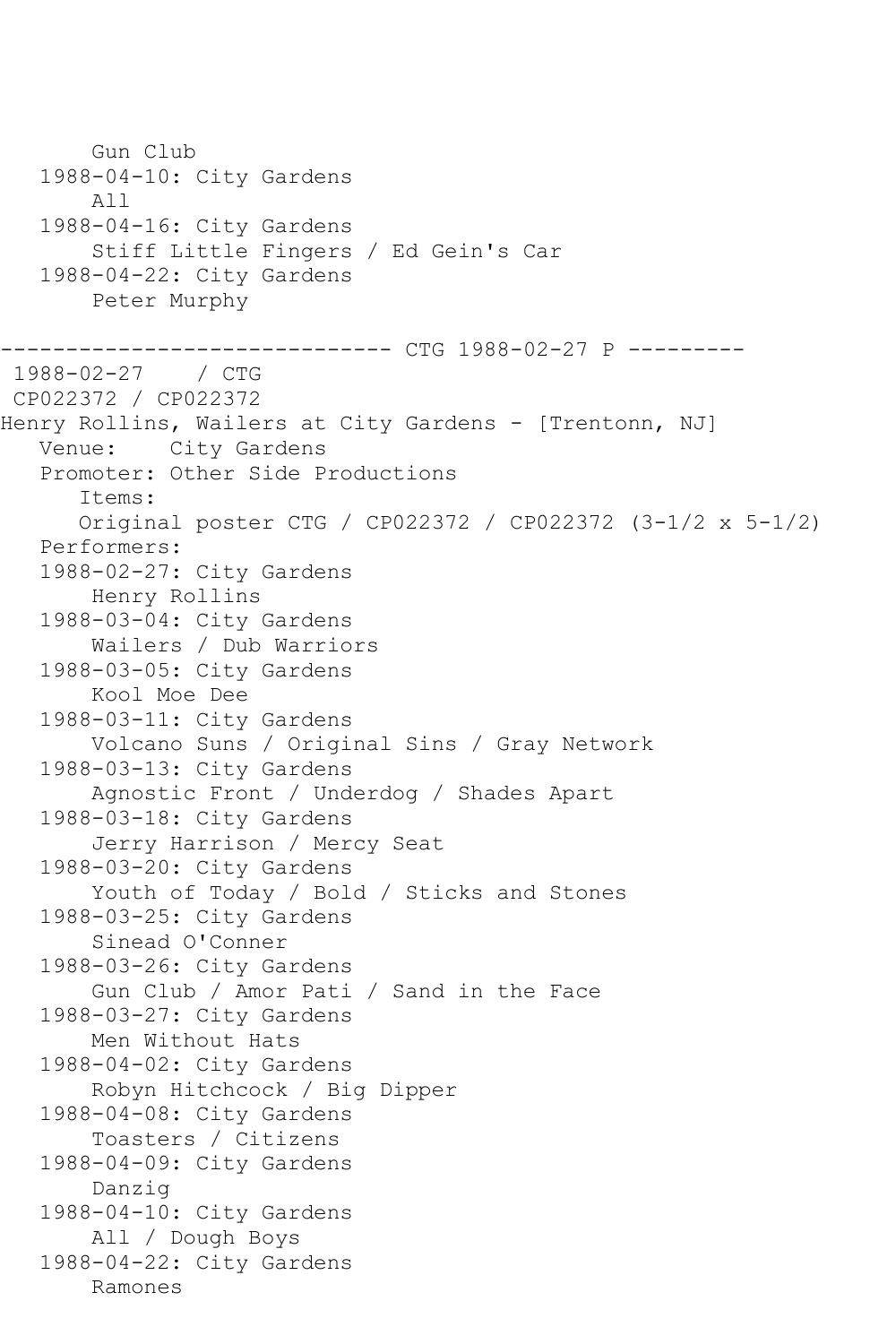1988-04-23: City Gardens Peter Murphy 1988-05-01: City Gardens Broken Bones / U.K. Subs 1988-05-02: City Gardens Mojo Nixon / Ween ------------------------------ CTG 1988-03-18 P --------- 1988-03-18 / CTG CP022374 / CP022374 Jerry Harrison's Casual Gods, Gordon Gano's Mercy Seat at City Gardens - [Trentonn, NJ]<br>Venue: City Gardens City Gardens Promoter: Other Side Productions Items: Original poster CTG / CP022374 / CP022374 (3-1/2 x 5-1/2) Performers: 1988-03-18: City Gardens Jerry Harrison / Gordon Gano's Mercy Seat 1988-03-19: City Gardens Powderhorn Jones / Randy Now 1988-03-20: City Gardens Youth of Today / Bold / Sticks and Stones 1988-03-25: City Gardens Sinead O'Conner 1988-03-26: City Gardens Gun Club / Amor Pati 1988-03-27: City Gardens Men Without Hats / Cucumbers 1988-04-02: City Gardens Robyn Hitchcock / Big Dipper 1988-04-08: City Gardens Toasters / Citizens 1988-04-09: City Gardens Danzig 1988-04-10: City Gardens All / Dough Boys 1988-04-16: City Gardens Billy Bragg / Michelle Shocked 1988-04-17: City Gardens Screaming Blue Messiahs / Dramarama 1988-04-22: City Gardens Ramones 1988-04-23: City Gardens Peter Murphy 1988-04-24: City Gardens Crumbsuckers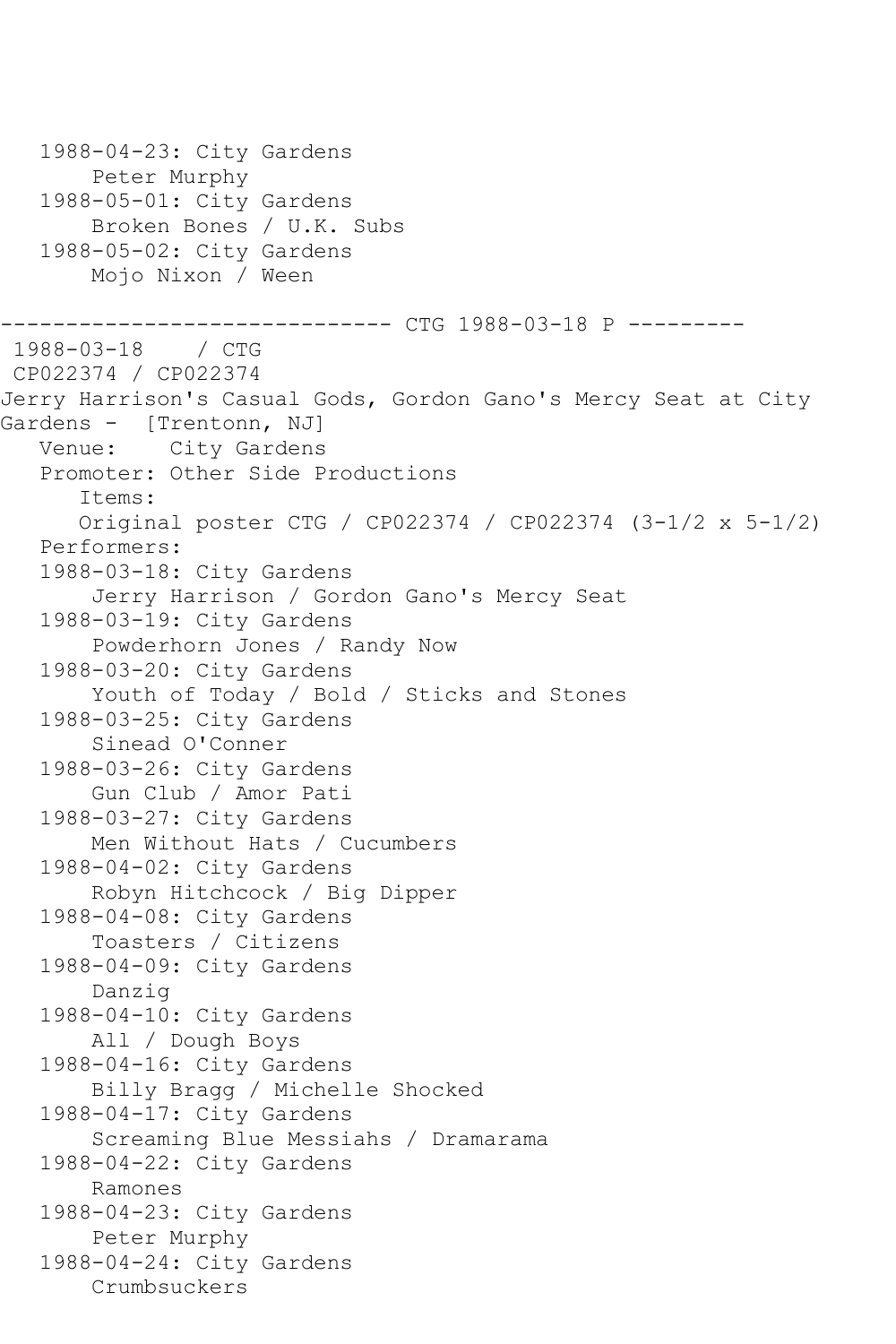```
 1988-05-01: City Gardens
        Dayglo Abortions / Broken Bones / U.K. Subs
    1988-05-02: City Gardens
        Mojo Nixon / Ween
    1988-05-15: City Gardens
        Soul Asylum / Dag Nasty / Das Damen
------------------------------ CTG 1988-04-08 P ---------
1988-04-08 / CTG 
CP022378 / CP022378
Toasters, Citizens at City Gardens - [Trentonn, NJ]
   Venue: City Gardens
    Promoter: Other Side Productions
       Items:
       Original poster CTG / CP022378 / CP022378 (3-1/2 x 5-1/2)
    Performers:
    1988-04-08: City Gardens
        Toasters / Citizens
    1988-04-09: City Gardens
        Danzig / Heathens Rage / GWAR
    1988-04-10: City Gardens
        All / H.R. / Dough Boys
    1988-04-15: City Gardens
        Randy Now
    1988-04-16: City Gardens
        Billy Bragg / Royal Crescent Mob / Michelle Shocked
    1988-04-17: City Gardens
        Screaming Blue Messiahs / Dramarama
    1988-04-22: City Gardens
        Ramones / Prong
    1988-04-23: City Gardens
        Peter Murphy / Passion Fodder
    1988-04-24: City Gardens
        Crumbsuckers / P.O.W.
    1988-04-29: City Gardens
        Godfathers / Rettmans / Chucks
    1988-05-01: City Gardens
        Broken Bones / U.K. Subs / Dayglo Abortions
    1988-05-02: City Gardens
        Mojo Nixon / Ween
    1988-05-06: City Gardens
        Underworld
    1988-05-15: City Gardens
        Dag Nasty
                     ---------- CTG 1988-04-22 P ----------
```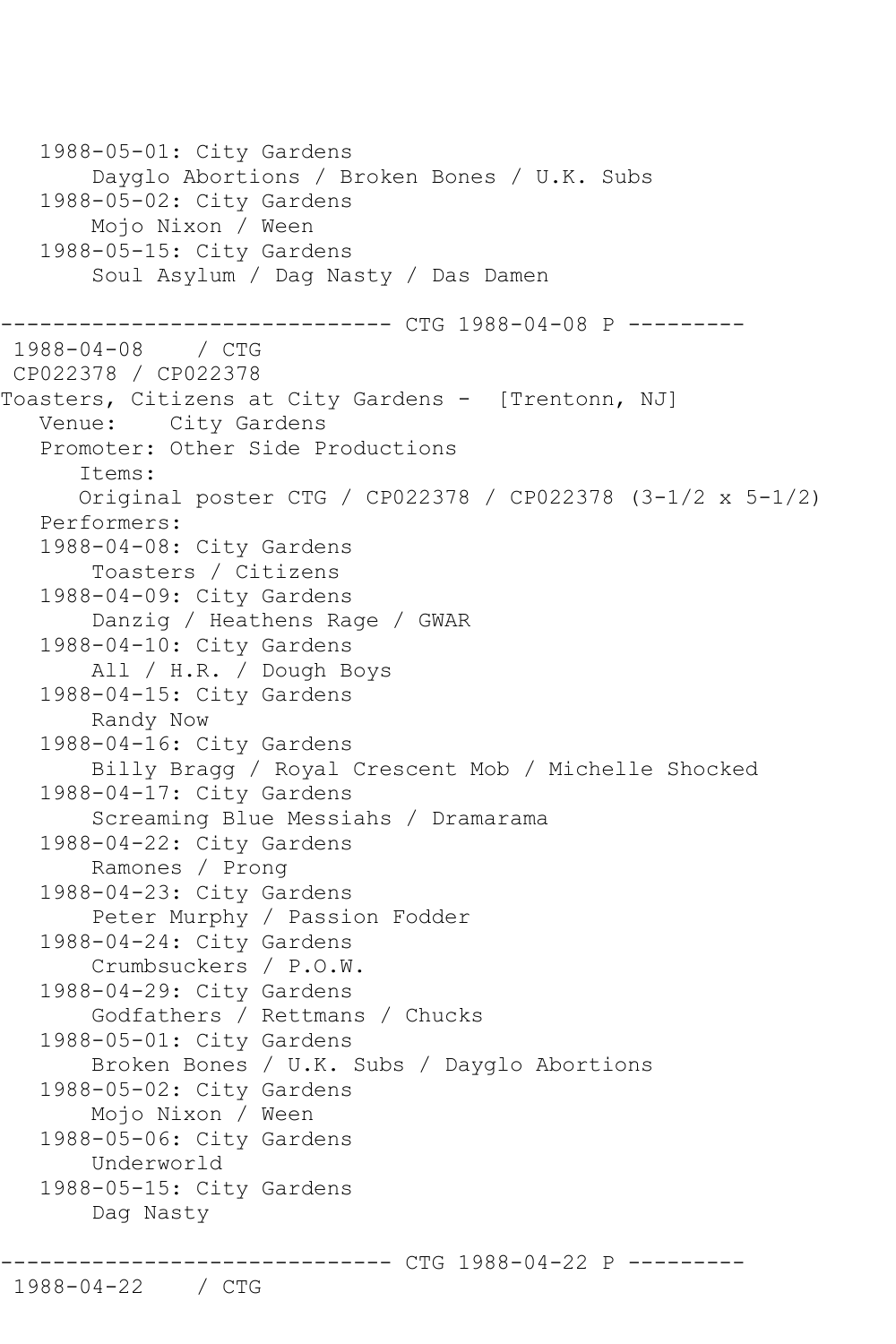CP022373 / CP022373 Ramones, Gutter Boy at City Gardens - [Trentonn, NJ] Venue: City Gardens Promoter: Other Side Productions Items: Original poster CTG / CP022373 / CP022373 (3-1/2 x 5-1/2) Performers: 1988-04-22: City Gardens Ramones / Gutter Boy 1988-04-23: City Gardens Peter Murphy / Passion Fodder 1988-04-24: City Gardens Crumbsuckers / Pagan Babies / POW 1988-04-29: City Gardens Godfathers / Rettmans / Spiral Jetty / Chucks 1988-05-01: City Gardens Broken Bones / U.K. Subs / Dayglo Abortions / Mentors 1988-05-02: City Gardens Mojo Nixon / Ween 1988-05-07: City Gardens Toasters / Citizens 1988-05-14: City Gardens Sawns / Vernon Reid's Living Colour 1988-05-15: City Gardens Dag Nasty / Government Issue / Music for the Deaf 1988-05-20: City Gardens They Might Be Giants / Plug 1988-05-21: City Gardens Throwing Muses / Pixies 1988-05-22: City Gardens Adolescents / Token Entry 1988-06-04: City Gardens Bad Brains / Murphy's Law 1988-06-25: City Gardens Jimmy Cliff ------------------------------ CTG 1988-05-14 P ---------  $1988 - 05 - 14$ CP022383 / CP022383 Vernon Reid's Living Colour, Swans at City Gardens - [Trentonn, NJ]<br>Venue: City Gardens City Gardens Promoter: Other Side Productions Items: Original poster CTG / CP022383 / CP022383 (3-1/2 x 5-1/2) Performers: 1988-05-14: City Gardens Vernon Reid's Living Colour / Swans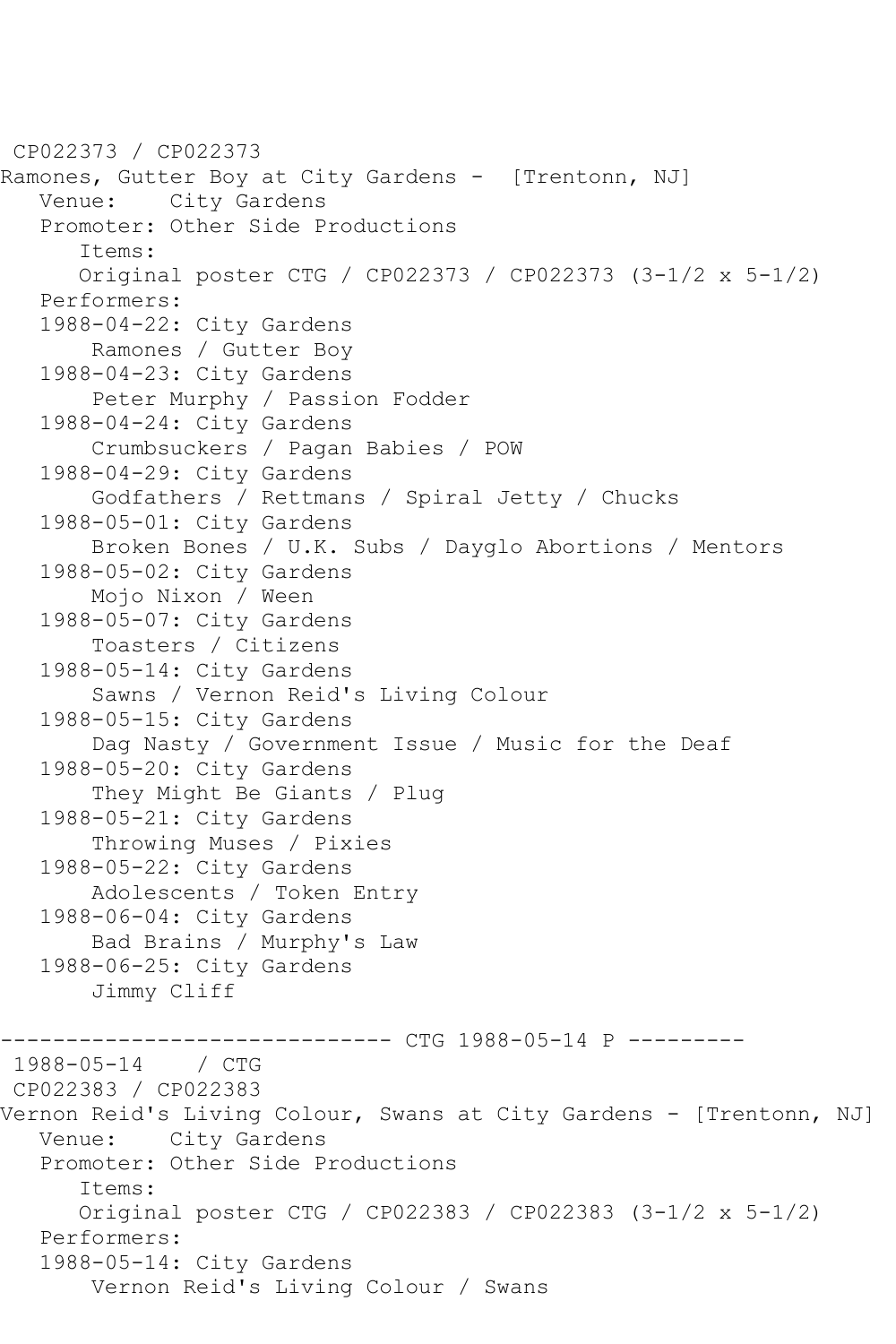```
 1988-05-15: City Gardens
        Dag Nasty / Government Issue / Music for the Deaf
    1988-05-20: City Gardens
        They Might Be Giants / Lemonheads / Plug
    1988-05-21: City Gardens
        Throwing Muses / Pixies / Noise Petals
   1988-05-22: City Gardens
        Adolescents / Token Entry / Didjits / Black Vomit
    1988-06-04: City Gardens
        Bad Brains
    1988-06-05: City Gardens
        M.D.C.
    1988-06-11: City Gardens
        Rettmans / Chucks
    1988-06-17: City Gardens
        Yellowman / Toots and the Maytals
    1988-06-18: City Gardens
        Camper Van Beethoven
   1988-06-24: City Gardens
        Soul Asylum
    1988-06-25: City Gardens
        Jimmy Cliff
   1988-07-10: City Gardens
        Meat Puppets / Jody Foster's Army
    1988-07-24: City Gardens
        Circle Jerks / 7 Seconds
               ------------------------------ CTG 1988-06-10 P ---------
1988 - 06 - 10CP022380 / CP022380
GWAR, Cleft Palette at City Gardens - [Trentonn, NJ]
   Venue: City Gardens
   Promoter: Other Side Productions
       Items:
       Original poster CTG / CP022380 / CP022380 (3-1/2 x 5-1/2)
    Performers:
    1988-06-10: City Gardens
        GWAR / Cleft Palette
    1988-06-11: City Gardens
        Miracle Legion / Rettmans / Chucks
    1988-06-17: City Gardens
        Yellowman / Toots and the Maytals / Tommy Cowan
    1988-06-18: City Gardens
        Camper Van Beethoven / Royal Crescent Mob / Spot / 1019
    1988-06-24: City Gardens
        Heathens Rage / Drunken Angel
    1988-06-25: City Gardens
```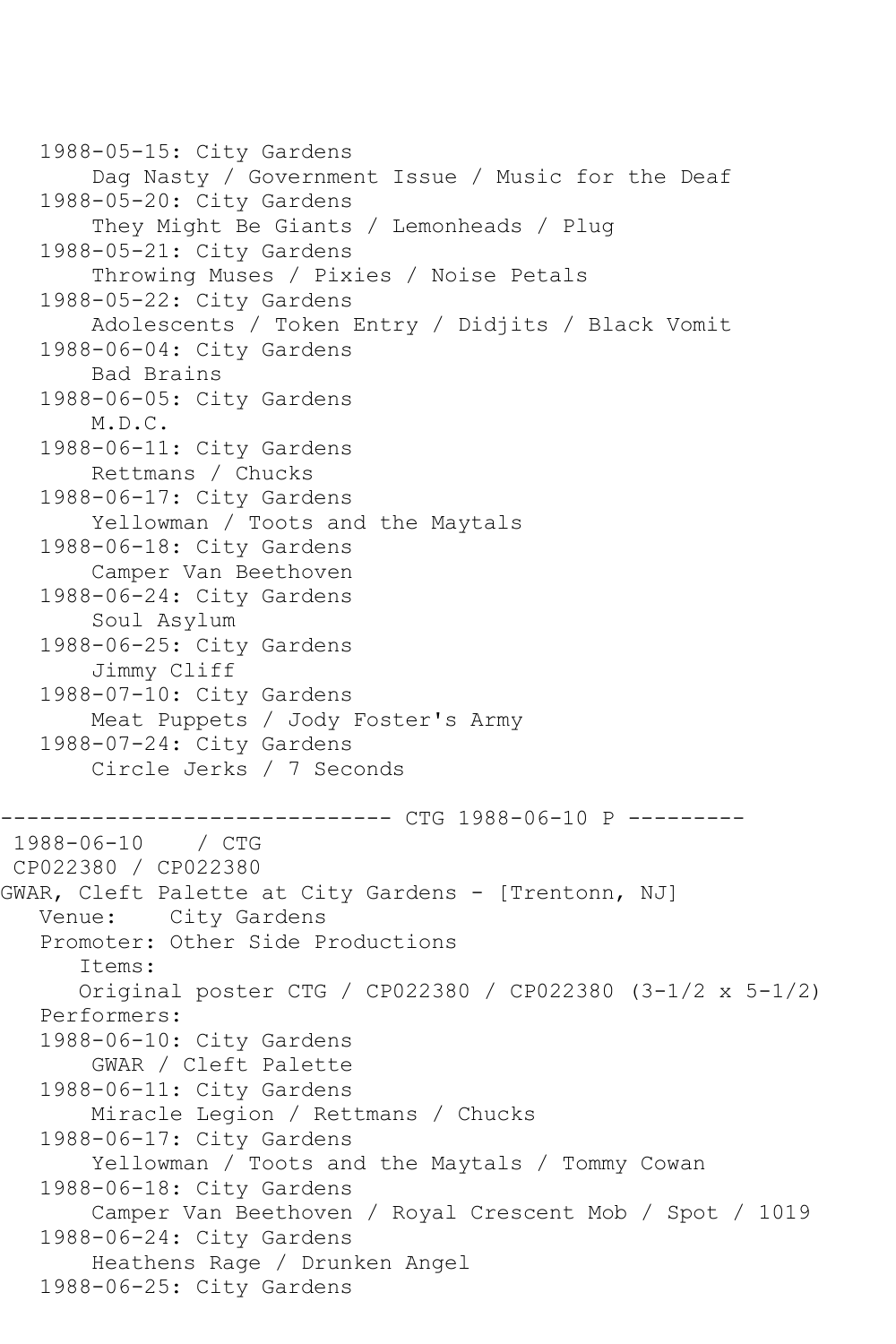```
 Vernon Reid's Living Colour / Original Sins / Darrows
    1988-06-26: City Gardens
        Nuclear Assault / Broken Bones / U.K. Subs
    1988-07-01: City Gardens
        Tackhead
    1988-07-09: City Gardens
        Meat Puppets / Jody Foster's Army / Stumbling Way
    1988-07-15: City Gardens
        Redd Kross / Henry Rollins
    1988-07-16: City Gardens
        Voi Vod / Testament / Violence
    1988-07-17: City Gardens
        Agent Orange
    1988-07-23: City Gardens
        Jimmy Cliff
    1988-07-24: City Gardens
        Circle Jerks / 7 Seconds
    1988-07-29: City Gardens
        General Public / Chiefs of Relief
    1988-07-30: City Gardens
        All
                  ------------ CTG 1988-07-01 P ---------
1988-07-01 / CTG 
CP022379 / CP022379
Tackhead, Elysian Field at City Gardens - [Trentonn, NJ]
   Venue: City Gardens
    Promoter: Other Side Productions
       Items:
       Original poster CTG / CP022379 / CP022379 (3-1/2 x 5-1/2)
    Performers:
    1988-07-01: City Gardens
        Tackhead / Elysian Field
    1988-07-08: City Gardens
        Randy Now
    1988-07-09: City Gardens
        Third World
    1988-07-10: City Gardens
        Meat Puppets / Stumbling Way
    1988-07-15: City Gardens
        Redd Kross / Henry Rollins / Social Distortion
    1988-07-16: City Gardens
        Voi Vod / Testament / Violence
   1988-07-17: City Gardens
        Agent Orange / Slammin' Watusis
    1988-07-20: City Gardens
        Flotsam and Jetsam / Gang Green
```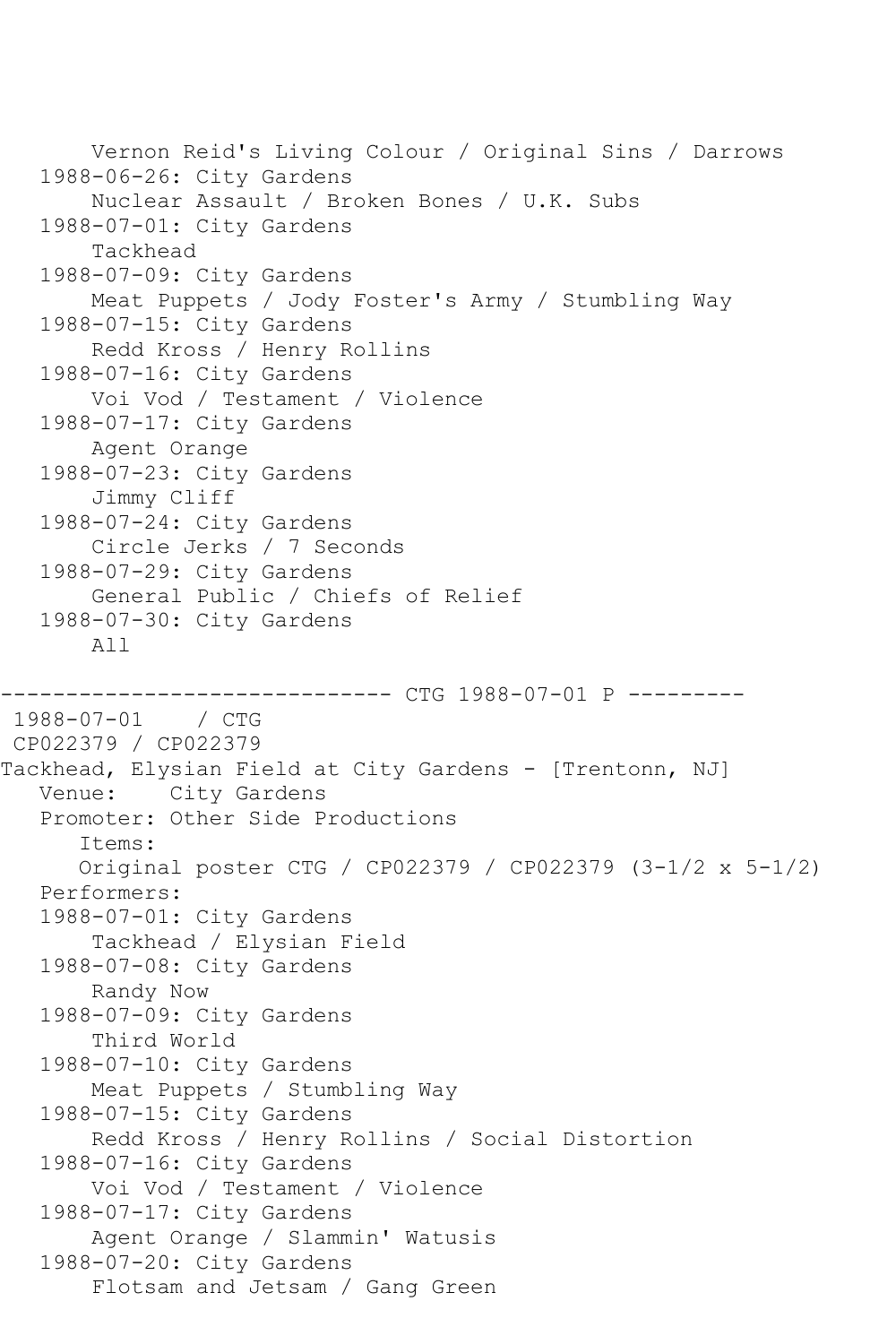1988-07-23: City Gardens Jimmy Cliff 1988-07-24: City Gardens Circle Jerks / 7 Seconds / Vampire Lezbos 1988-07-25: City Gardens Iggy Pop 1988-07-30: City Gardens All / D.O.A. / Government Issue / Hard-Ons ------------------------------ CTG 1988-07-15 P ---------  $1988 - 07 - 15$ CP022382 / CP022382 Social Distortion, Henry Rollins at City Gardens - [Trentonn, NJ] Venue: City Gardens Promoter: Other Side Productions Items: Original poster CTG / CP022382 / CP022382 (3-1/2 x 5-1/2) Performers: 1988-07-15: City Gardens Social Distortion / Henry Rollins 1988-07-16: City Gardens Sanctuary / Testament / Violence 1988-07-17: City Gardens Agent Orange / Dag Nasty / Slammin' Watusis 1988-07-22: City Gardens Iggy Pop 1988-07-23: City Gardens Jimmy Cliff 1988-07-24: City Gardens Circle Jerks / 7 Seconds / Vampire Lezbos 1988-07-30: City Gardens All / D.O.A. / Government Issue / Hard-Ons 1988-08-05: City Gardens Ramones / Dickies 1988-08-07: City Gardens Agnostic Front / S.N.F.U. / Vandals 1988-08-14: City Gardens Dirty Rotten Imbeciles / Kreator / Holy Terror 1988-08-19: City Gardens Ranking Roger's General Public / Chiefs of Relief 1988-08-26: City Gardens Toasters / Citizens ------------------------------ CTG 1988-08-05 P ---------  $1988 - 08 - 05$ CP022381 / CP022381 Ramones, Dickies at City Gardens - [Trentonn, NJ]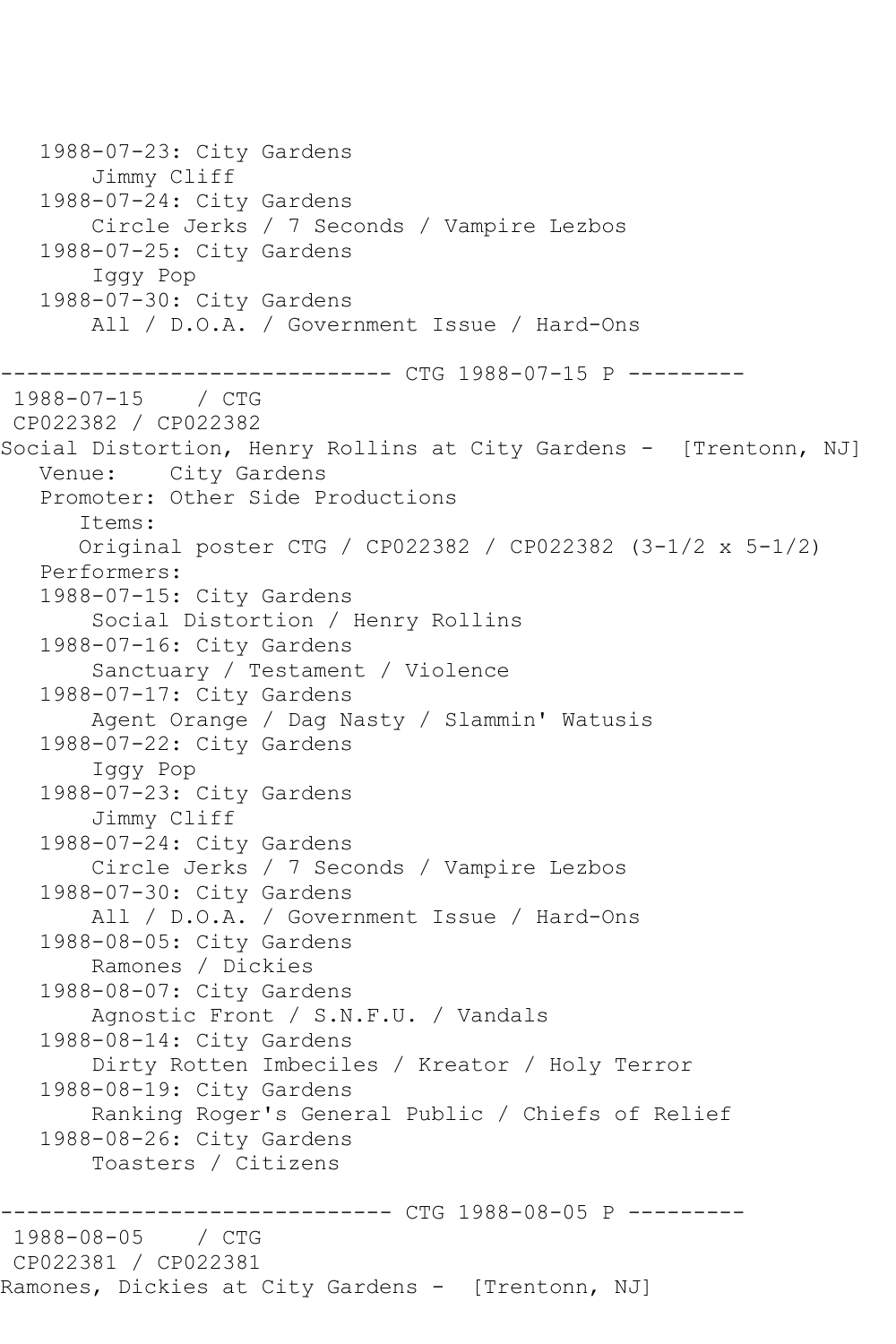```
 Venue: City Gardens
    Promoter: Other Side Productions
       Items:
       Original poster CTG / CP022381 / CP022381 (3-1/2 x 5-1/2)
    Performers:
    1988-08-05: City Gardens
        Ramones / Dickies
    1988-08-06: City Gardens
        Randy Now
    1988-08-07: City Gardens
        Agnostic Front / S.N.F.U. / Vandals
    1988-08-14: City Gardens
        Dirty Rotten Imbeciles / Kreator / Holy Terror
    1988-08-19: City Gardens
        Ranking Roger / Chiefs of Relief
    1988-08-20: City Gardens
        Smithereens / Stealin' Horses
    1988-08-26: City Gardens
        Toasters / Citizens
    1988-08-28: City Gardens
        Murphy's Law / GWAR / Mentors
                        ------- CTG 1988-08-19 P ---------
1988-08-19 / CTG 
CP022385 / CP022385
Ranking Roger, Chiefs of Relief at City Gardens - [Trentonn, NJ]
   Venue: City Gardens
    Promoter: Other Side Productions
       Items:
       Original poster CTG / CP022385 / CP022385 (3-1/2 x 5-1/2)
    Performers:
    1988-08-19: City Gardens
        Ranking Roger / Chiefs of Relief
   1988-08-20: City Gardens
        Smithereens / Stealin' Horses
    1988-08-26: City Gardens
        Toasters / Citizens
    1988-08-28: City Gardens
        Murphy's Law / GWAR / Mentors or
    1988-09-02: City Gardens
        Shades
    1988-09-03: City Gardens
        Randy Now
    1988-09-10: City Gardens
        Itals / Roots Radics / Kanam
    1988-09-23: City Gardens
        Rape Man
```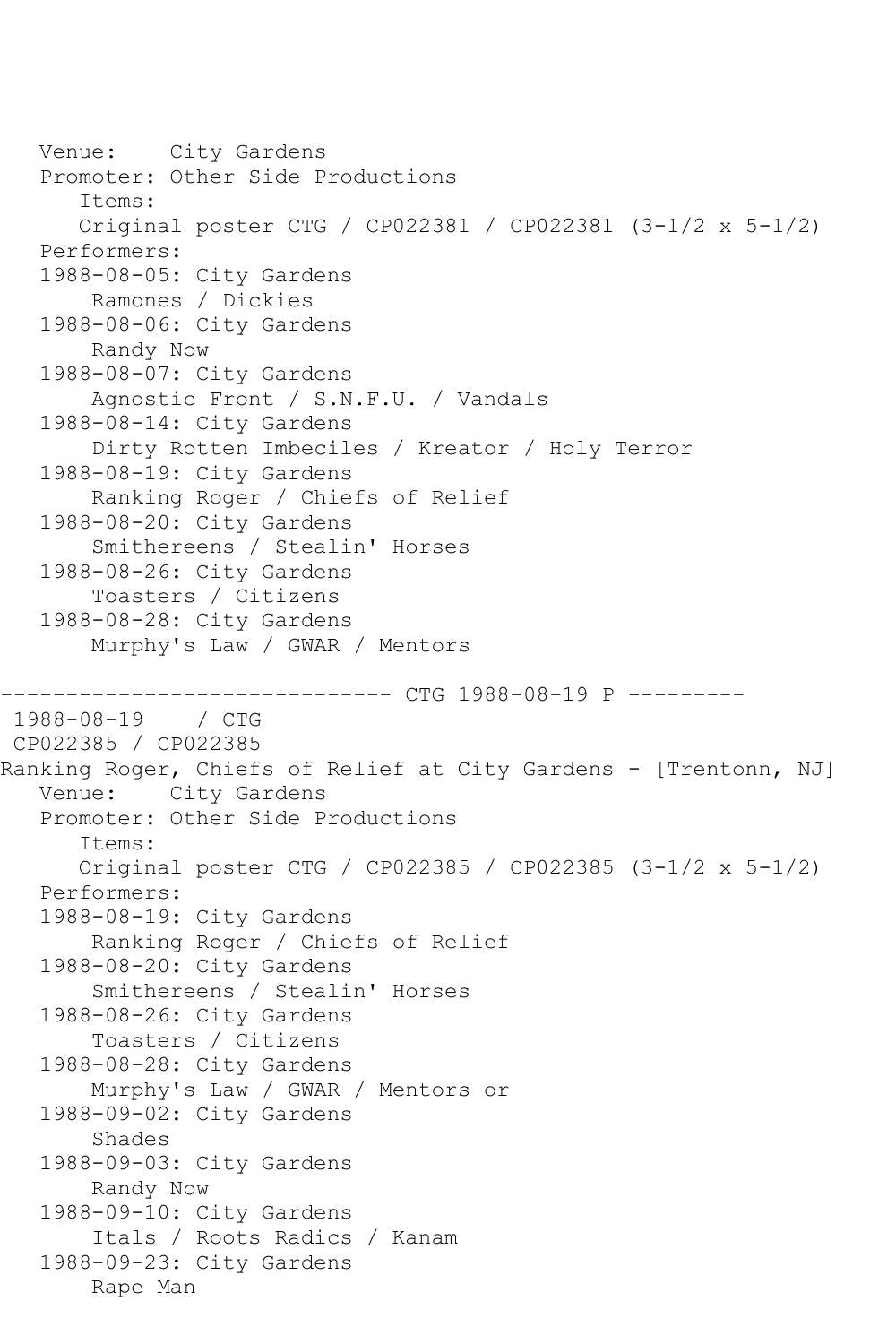1988-09-25: City Gardens Dayglo Abortions / Poison Idea / Bad Religion 1988-10-01: City Gardens Damned / Sham 69 1988-10-07: City Gardens Sly Dunbar and Robbie Shakespeare / Maxi Priest / Freddie Mcgregor ------------ CTG 1988-09-10 P ----------1988-09-10 / CTG CP022384 / CP022384 Itals, Roots Radics at City Gardens - [Trentonn, NJ] Venue: City Gardens Promoter: Other Side Productions Items: Original poster CTG / CP022384 / CP022384 (3-1/2 x 5-1/2) Performers: 1988-09-10: City Gardens Itals / Roots Radics / Kname 1988-09-17: City Gardens Danzig / Ism 1988-09-23: City Gardens Rape Man / Bullet Lavolta / L.S.D. 1988-09-24: City Gardens Social Distortion / Pagan Babies / Uprise 1988-09-25: City Gardens Dayglo Abortions / L-7 / Poison Idea / Bad Religion 1988-09-28: City Gardens Robin Trower / Aviator 1988-09-30: City Gardens Jack Bruce 1988-10-01: City Gardens Damned / Sham 69 1988-10-02: City Gardens Sly Dunbar and Robbie Shakespeare / Maxi Priest ------------------------------ CTG 1988-09-30 P --------- 1988-09-30 / CTG CP022386 / CP022386 Jack Bruce, Fusionaires at City Gardens - [Trentonn, NJ] Venue: City Gardens Promoter: Other Side Productions Items: Original poster CTG / CP022386 / CP022386 (3-1/2 x 5-1/2) Performers: 1988-09-30: City Gardens Jack Bruce / Fusionaires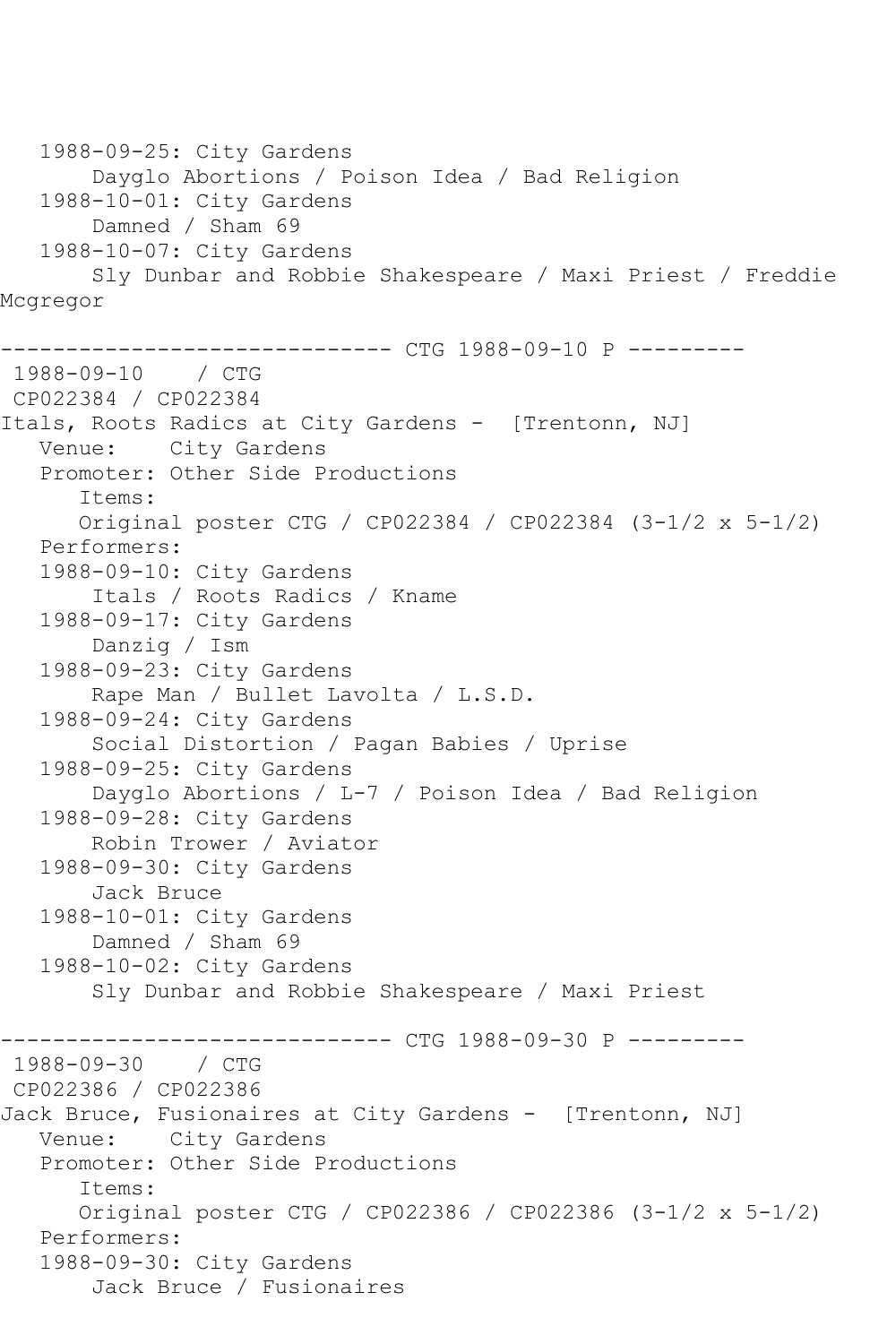```
 1988-10-01: City Gardens
        Original Sins / Sham 69
    1988-10-02: City Gardens
        Sly Dunbar and Robbie Shakespeare / Maxi Priest / Freddie 
Mcgregor
    1988-10-07: City Gardens
        Toasters / Scofflaws
    1988-10-08: City Gardens
        Flock of Seagulls / Chucks / Blenders
    1988-10-14: City Gardens
        Ramones / Citizens
    1988-10-15: City Gardens
        Ramones / Vision
    1988-10-26: City Gardens
        Burning Spear
    1988-10-30: City Gardens
        Jane's Addiction / All
   1988-11-02: City Gardens
        Skinny Puppy
    1988-11-04: City Gardens
        Royal Crescent Mob
    1988-11-06: City Gardens
        Voi Vod
    1988-11-12: City Gardens
        Wailers
    1988-11-20: City Gardens
        G.B.H.
                          ------ CTG 1988-10-26 P ---------
1988-10-26 / CTG 
CP022389 / CP022389
Burning Spear, Skinny Puppy at City Gardens - [Trentonn, NJ]
   Venue: City Gardens
    Promoter: Other Side Productions
       Items:
       Original poster CTG / CP022389 / CP022389 (3-1/2 x 5-1/2)
    Performers:
    1988-10-26: City Gardens
        Burning Spear
    1988-11-02: City Gardens
        Skinny Puppy
    1988-11-04: City Gardens
        Royal Crescent Mob
    1988-11-06: City Gardens
        Voi Vod / Violence
    1988-11-11: City Gardens
        Devo
```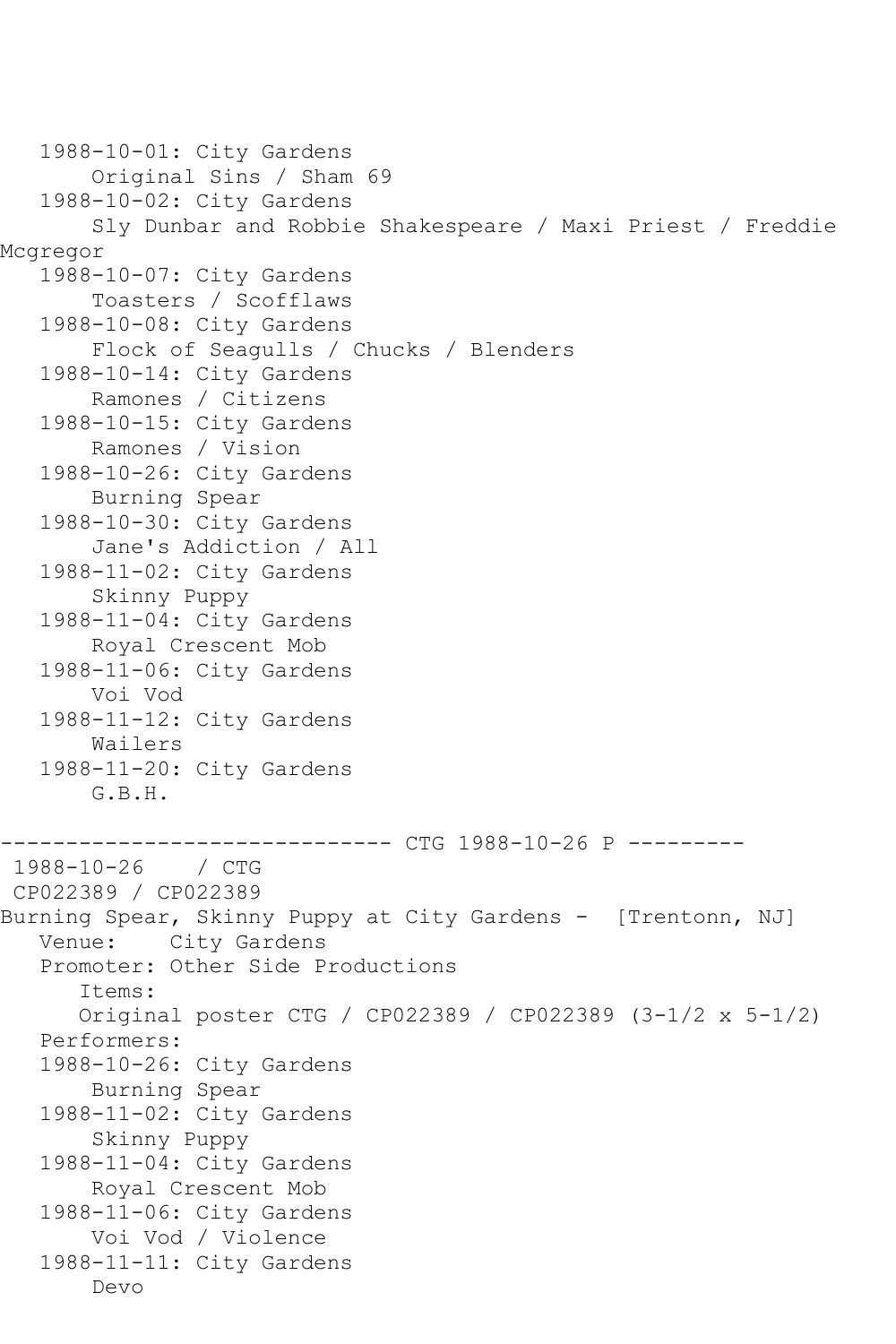1988-11-12: City Gardens Wailers 1988-11-19: City Gardens G.B.H. 1988-12-17: City Gardens Ministry ------------------------------ CTG 1988-11-11 P --------- 1988-11-11 / CTG CP022388 / CP022388 Devo, Wailers at City Gardens - [Trentonn, NJ] Venue: City Gardens Promoter: Other Side Productions Items: Original poster CTG / CP022388 / CP022388 (3-1/2 x 5-1/2) Performers: 1988-11-11: City Gardens Devo 1988-11-12: City Gardens Wailers 1988-11-14: City Gardens Ian Hunter and Mick Ronson / Aviator 1988-11-19: City Gardens G.B.H. / GWAR 1988-11-25: City Gardens Eek-A-Mouse / Shinehead 1988-11-26: City Gardens Information Society 1988-12-02: City Gardens Citizens 1988-12-03: City Gardens Danzig 1988-12-17: City Gardens Ministry ------------------------------ CTG 1988-11-12 P --------- 1988-11-12 / CTG CP022436 / CP022436 Wailers, Ian Hunter and Mick Ronson at City Gardens - [Trentonn, NJ] Venue: City Gardens Promoter: Other Side Productions Items: Original poster CTG / CP022436 / CP022436 (8-1/2 x 11) Performers: 1988-11-12: City Gardens Wailers 1988-11-14: City Gardens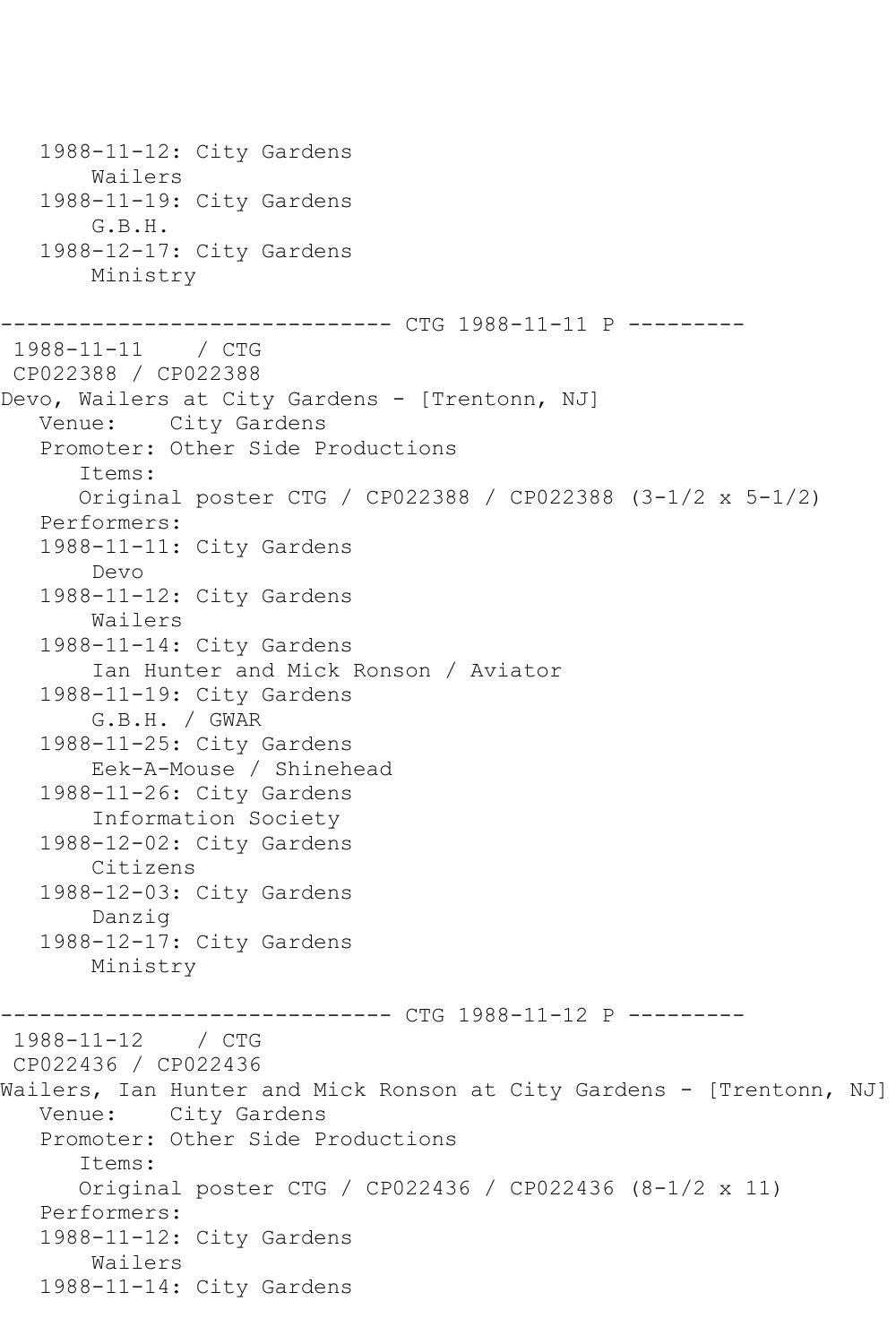```
 Ian Hunter and Mick Ronson / Aviator
    1988-11-19: City Gardens
        G.B.H. / GWAR
   1988-11-25: City Gardens
        Eek-A-Mouse / Shinehead
    1988-11-26: City Gardens
        Information Society
    1988-12-02: City Gardens
        Citizens
    1988-12-03: City Gardens
        Danzig
    1988-12-17: City Gardens
        Ministry
                     ----------- CTG 1988-12-16 P ----------
1988-12-16 / CTG 
CP022354 / CP022354
Ice-T, Ministry at City Gardens - [Trentonn, NJ]
   Venue: City Gardens
    Promoter: Other Side Productions
       Items:
       Original poster CTG / CP022354 / CP022354 (3-1/2 x 5-1/2)
   Performers:
    1988-12-16: City Gardens
        Ice-T
    1988-12-17: City Gardens
        Ministry
    1988-12-30: City Gardens
        Cramps
    1989-01-01: City Gardens
        Circle Jerks
   1989-01-07: City Gardens
        Flock of Seagulls
                       ------------------------------ CTG 1988-12-25 P ---------
1988-12-25 / CTG 
CP022387 / CP022387
Randy Now, Cramps at City Gardens [Trentonn, NJ]
   Venue: City Gardens
    Promoter: Other Side Productions
       Items:
       Original poster CTG / CP022387 / CP022387 (3-1/2 x 5-1/2)
    Performers:
    1988-12-25: City Gardens
        Randy Now
    1988-12-30: City Gardens
        Cramps / Mad Daddys
```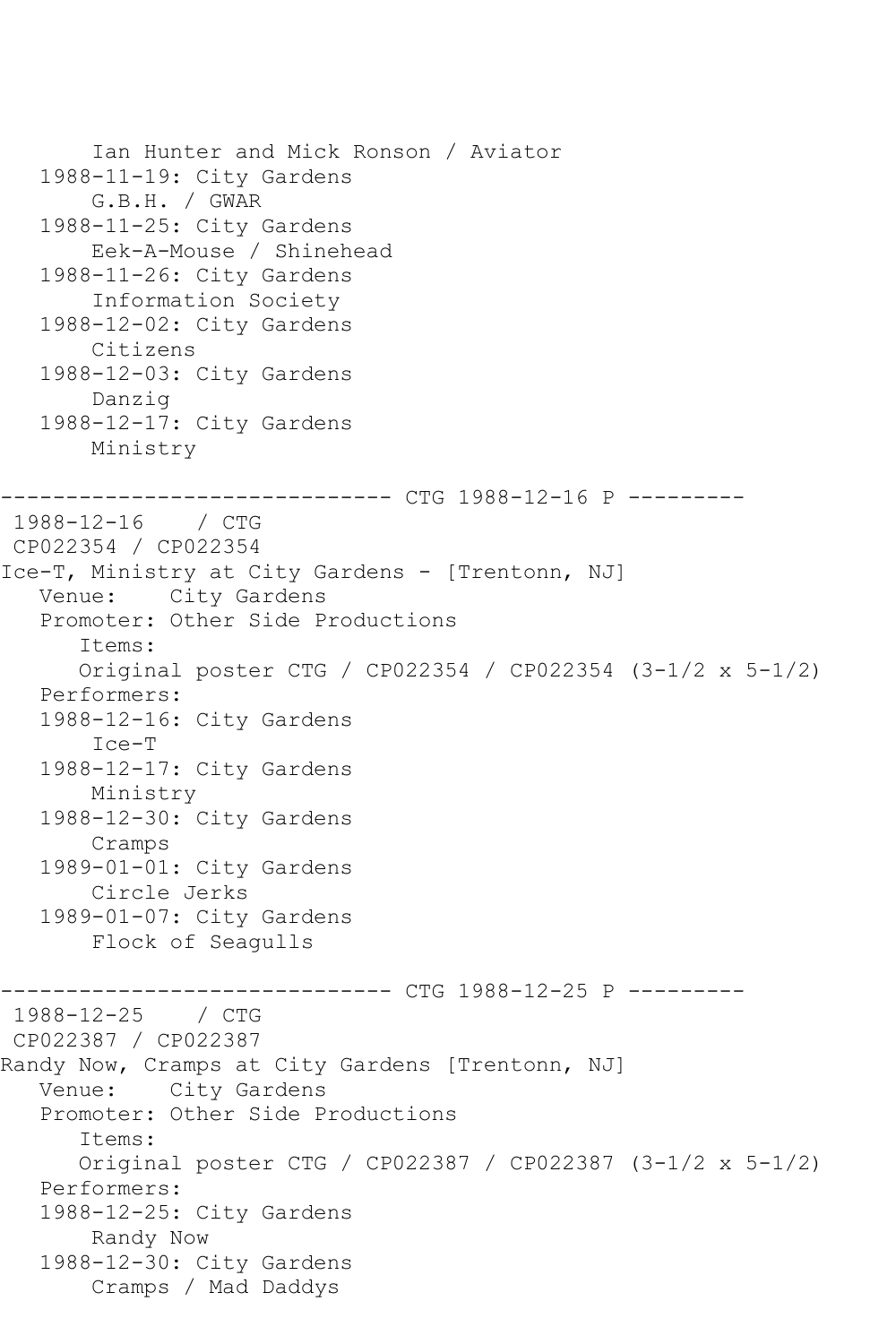```
 1989-01-01: City Gardens
        Circle Jerks / Dead Spot
    1989-01-06: City Gardens
        Shock Troop / Aviator / P. Plumeri
    1989-01-08: City Gardens
        Blue Oyster Cult / Circus of Power
    1989-01-13: City Gardens
        Toasters / Citizens / Chucks
    1989-01-20: City Gardens
        Bullet Boys / Adrian Dodz
    1989-01-27: City Gardens
        Feelies / Yo La Tengo
    1989-01-28: City Gardens
        Flock of Seagulls
                     ---------- CTG 1989-01-20 P ---------
1989-01-20 / CTG 
CP022355 / CP022355
Bullet Boys, Private Life at City Gardens - [Trentonn, NJ]
   Venue: City Gardens
    Promoter: Other Side Productions
       Items:
       Original poster CTG / CP022355 / CP022355 (3-1/2 x 5-1/2)
    Performers:
    1989-01-20: City Gardens
        Bullet Boys / Private Life / Adrian Dodz
    1989-01-27: City Gardens
        Feelies / Yo La Tengo
    1989-02-05: City Gardens
        7 Seconds / Sticks and Stones
    1989-02-10: City Gardens
        GWAR
    1989-02-19: City Gardens
        Lene Lovich
    1989-02-24: City Gardens
        Henry Rollins / Ween
    1989-02-25: City Gardens
        Toots and the Maytals
    1989-02-26: City Gardens
        Jane's Addiction
                        ------- CTG 1989-02-19 P ---------
1989-02-19 / CTG 
CP022356 / CP022356
Lene Lovich, Blenders at City Gardens - [Trentonn, NJ]
   Venue: City Gardens
   Promoter: Other Side Productions
```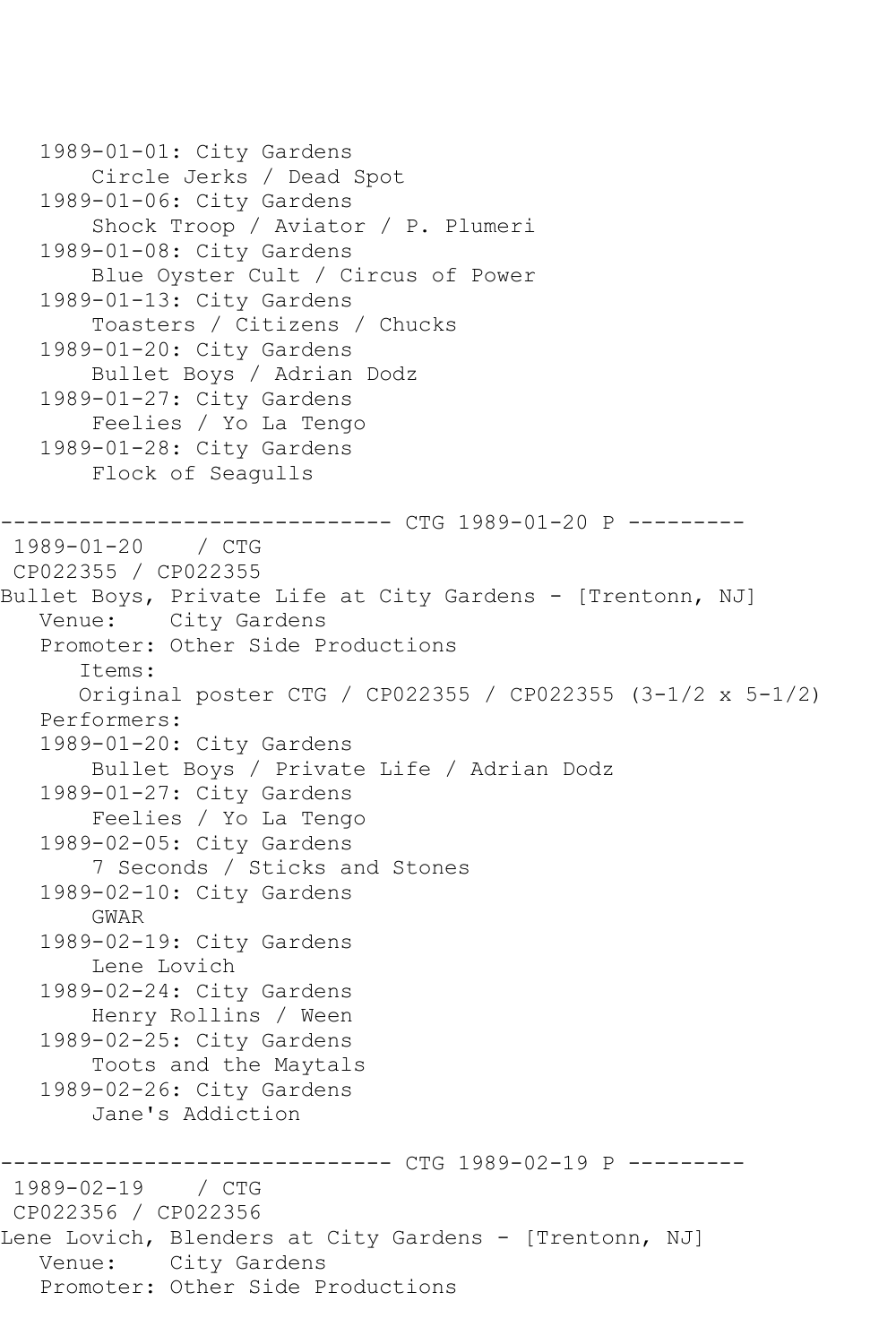```
 Items:
       Original poster CTG / CP022356 / CP022356 (3-1/2 x 5-1/2)
    Performers:
    1989-02-19: City Gardens
        Lene Lovich / Blenders / Tanz Waffen
    1989-02-24: City Gardens
        Henry Rollins / Ween
    1989-02-25: City Gardens
        Toots and the Maytals / Second Step
    1989-02-26: City Gardens
        Jane's Addiction
    1989-03-03: City Gardens
        Sister Carol / Panic
    1989-03-10: City Gardens
        Paul Stanley / Warrant
    1989-03-12: City Gardens
        Broken Bones
    1989-03-17: City Gardens
        Gregory Isaacs
    1989-03-24: City Gardens
        Urban Blight
    1989-03-26: City Gardens
        Dark Angel
    1989-04-14: City Gardens
        Ramones
    1989-04-22: City Gardens
        Graham Parker
    1989-04-23: City Gardens
        Bad Brains
             ------------------------------ CTG 1989-03-26 P ---------
1989 - 03 - 26CP022357 / CP022357
Dark Angel, Death at City Gardens - [Trentonn, NJ]<br>Venue: City Gardens
           City Gardens
    Promoter: Other Side Productions
       Items:
       Original poster CTG / CP022357 / CP022357 (3-1/2 x 5-1/2)
    Performers:
    1989-03-26: City Gardens
        Dark Angel / Death / Hari Kari
    1989-03-31: City Gardens
        Killing Joke / Ween / I Love You
    1989-04-07: City Gardens
        Citizens Panic! / Now
    1989-04-14: City Gardens
        Ramones
```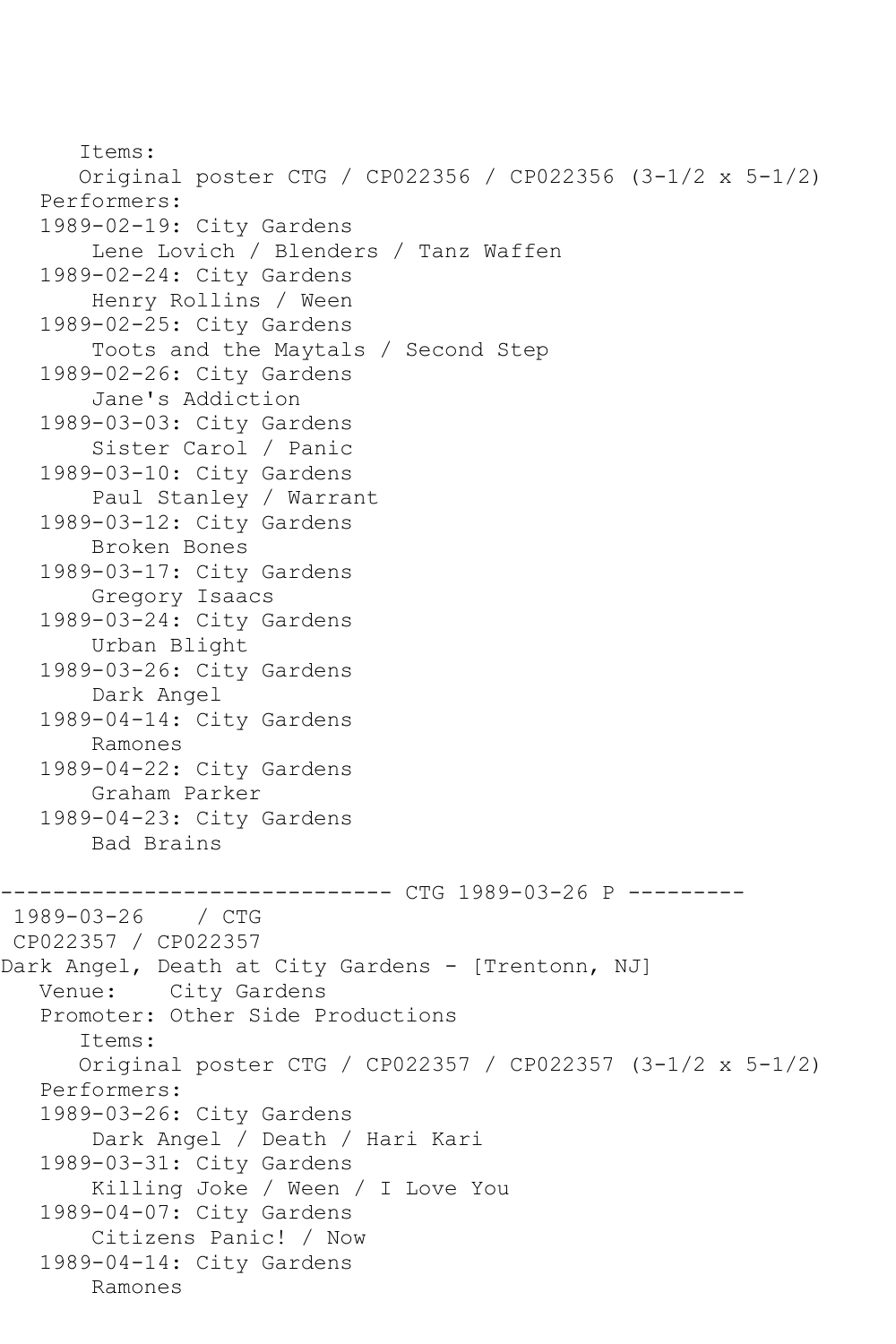```
 1989-04-16: City Gardens
        Graham Parker / Pierce Turner
   1989-04-23: City Gardens
        Bad Brains / Leeway
         ------------------------------ CTG 1989-09-29 P ---------
1989-09-29 / CTG 
CP011615 / CS07652
Yellowman, Panic at City Gardens [Trentonn, NJ]
  Notes: Offset<br>Venue: City
           City Gardens
       Items:
       Original poster CTG / CP011615 / CS07652
   Performers:
    1989-09-29 1989-10-11: City Gardens
        Yellowman / Panic / Flaming Lips / Mudhoney / Fluid / Wailers 
/ New Dub Warriors / Henry Rollins / Ween / Bush Babies
         ------------------------------ CTG 1989-10-27 P ---------
1989-10-27 / CTG 
CP011617 / CS07654
GWAR, Mudhoney at City Gardens [Trentonn, NJ]
  Notes: Photocopy<br>Venue: City Ga
           City Gardens
       Items:
       Original poster CTG / CP011617 / CS07654
   Performers:
   1989-10-27 1989-12-03: City Gardens
        GWAR / Mudhoney / Fluid / Joe Strummer / Buzzcocks / Flight 
of Mavis / Eek-A-Mouse / Soundgarden / Bullet Lavolta / I Love You / 
Dickies / Young Fresh Fellows / Citizens / Urban Blight / Toasters / 
7 Seconds / Bad Religion
------------------------------ CTG 1989-11-25 P ---------
1989-11-25 / CTG 
CP011616 / CS07653
Eek-A-Mouse, Shinehead at City Gardens [Trentonn, NJ]
   Notes: Photocopy
   Venue: City Gardens
       Items:
       Original poster CTG / CP011616 / CS07653
   Performers:
    1989-11-25 1989-12-30: City Gardens
        Eek-A-Mouse / Shinehead / Information Society / Citizens / 
Panic / Ice-T / Ministry / Low / Cramps / Mad Daddys / Circle Jerks 
/ Bullet Boys / Living Colour
```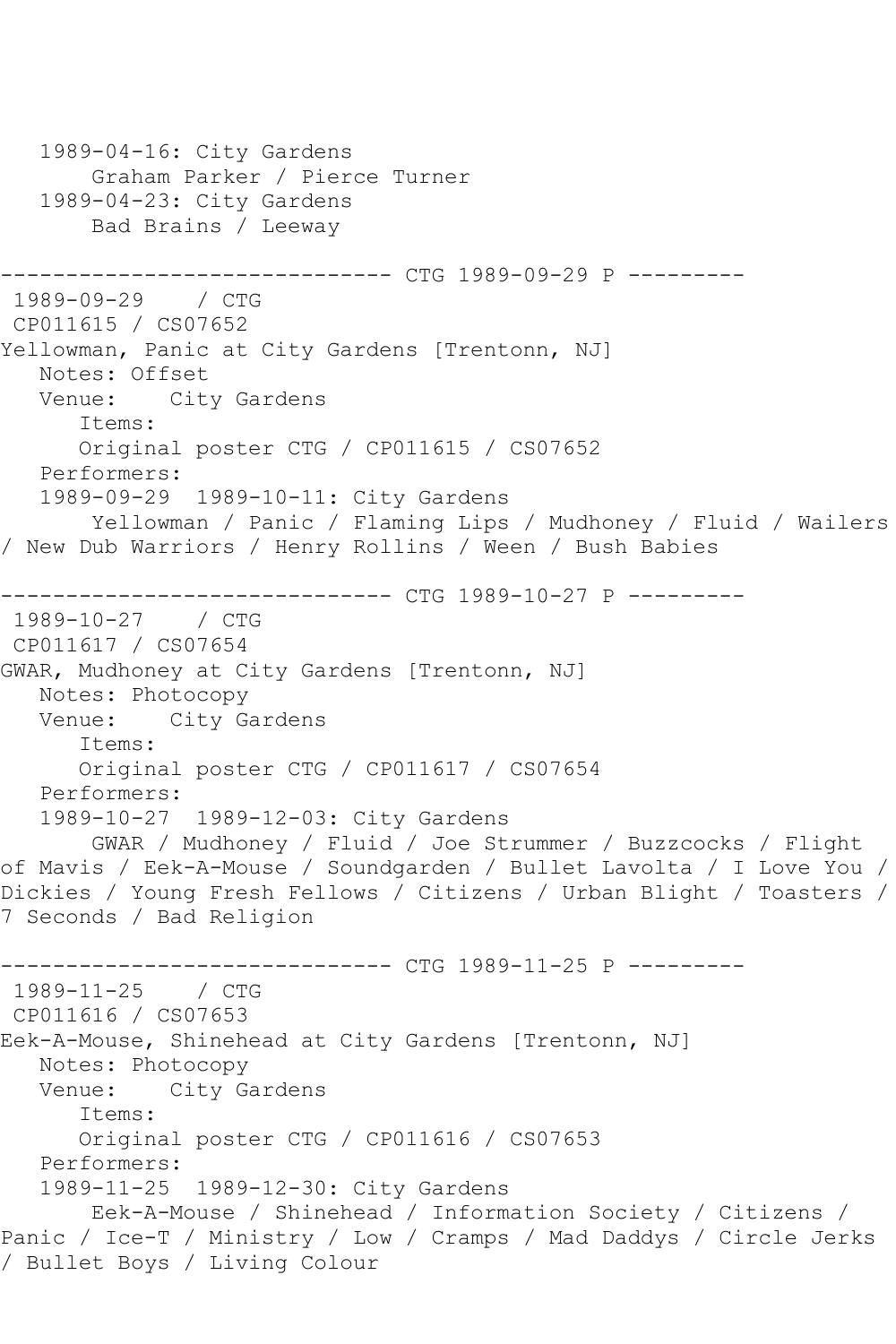------------------------------ CTG 1990-01-19 P ---------  $1990 - 01 - 19$ CP022424 / CP022424 Bim Skala Bim, Flinch at City Gardens - [Trentonn, NJ] Venue: City Gardens Promoter: Other Side Productions Items: Original poster CTG / CP022424 / CP022424 (8-1/2 x 11) Performers: 1990-01-19: City Gardens Bim Skala Bim / Flinch / Bouncing Souls 1990-01-21: City Gardens Mighty Lemon Drops / Ocean Blue / John Wesley Harding 1990-02-02: City Gardens Henry Rollins 1990-02-11: City Gardens Meat Puppets / Eleventh Dream Day 1990-02-18: City Gardens Dirty Rotten Imbeciles / Nasty Savage / Sick of It All / Ripping Corpse 1990-02-23: City Gardens Ramones ------------------------------ CTG 1990-02-11 P --------- 1990-02-11 / CTG CP022358 / CP022358 Meat Puppets, Eleventh Day Dream at City Gardens - [Trentonn, NJ] Venue: City Gardens Promoter: Other Side Productions Items: Original poster CTG / CP022358 / CP022358 (3-1/2 x 5-1/2) Performers: 1990-02-11: City Gardens Meat Puppets / Eleventh Day Dream 1990-02-16: City Gardens Acoustic Seconds / Ween 1990-02-18: City Gardens Dirty Rotten Imbeciles / Nasty Savage / Sick of It All / Ripping Corpse 1990-02-23: City Gardens Ramones / Fiendz 1990-03-02: City Gardens Romantics 1990-03-11: City Gardens Judge / Outburst / Intensity 1990-03-16: City Gardens Voi Vod / Soundgarden / Faith No More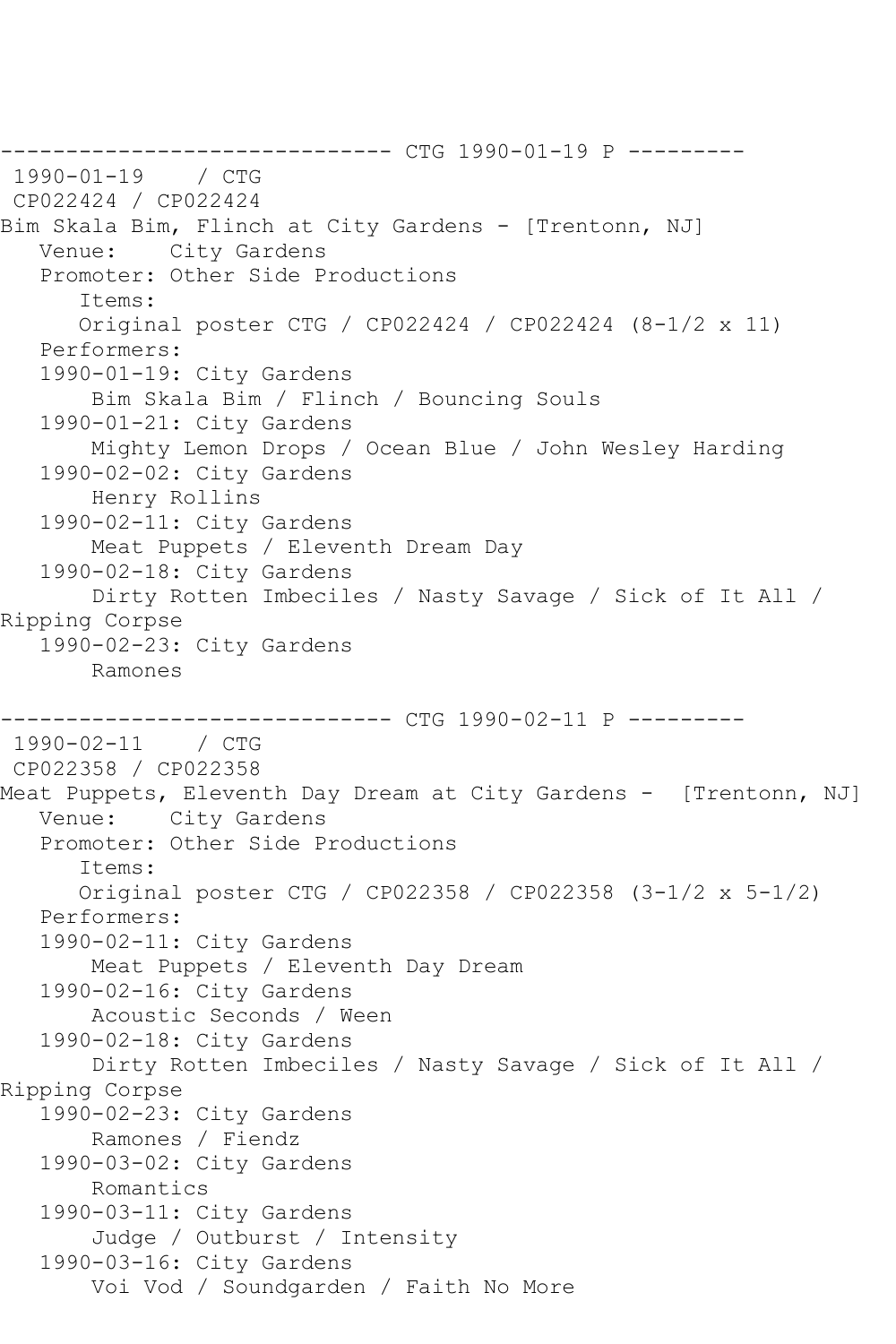1990-03-23: City Gardens Dramarama 1990-03-25: City Gardens Chain of Strength / Vision / Killing Time / Uppercut 1990-03-30: City Gardens Toasters / Scram! ------------------------------ CTG 1990-04-06 P --------- 1990-04-06 / CTG CP022361 / CP022361 Randy Now, Testament at City Gardens - [Trentonn, NJ] Venue: City Gardens Promoter: Other Side Productions Items: Original poster CTG / CP022361 / CP022361 (3-1/2 x 5-1/2) Performers: 1990-04-06: City Gardens Randy Now 1990-04-08: City Gardens Testament / Savatage / Nuclear Assault 1990-04-13: City Gardens Feelies / 12:01 / Love Child 1990-04-20: City Gardens New York Citizens / Steadys / Public Service 1990-04-27: City Gardens Ocean Blue / Chucks / Stumbling Way 1990-04-29: City Gardens Token Entry / Bigger Thomas / Bouncing Souls / Dubside 1990-05-04: City Gardens Rettmans / Conrads 1990-05-06: City Gardens Poison Idea / Wrecking Crew / Sticks and Stones 1990-05-11: City Gardens Cramps / Flat Duo Jets 1990-05-18: City Gardens Social Distortion ------------ CTG 1990-05-04 P ----------1990-05-04 / CTG CP022359 / CP022359 Eek-A-Mouse, NY Citizens at City Gardens [Trentonn, NJ] Venue: City Gardens Promoter: Other Side Productions Items: Original poster CTG / CP022359 / CP022359 (3-1/2 x 5-1/2) Performers: 1990-05-04: City Gardens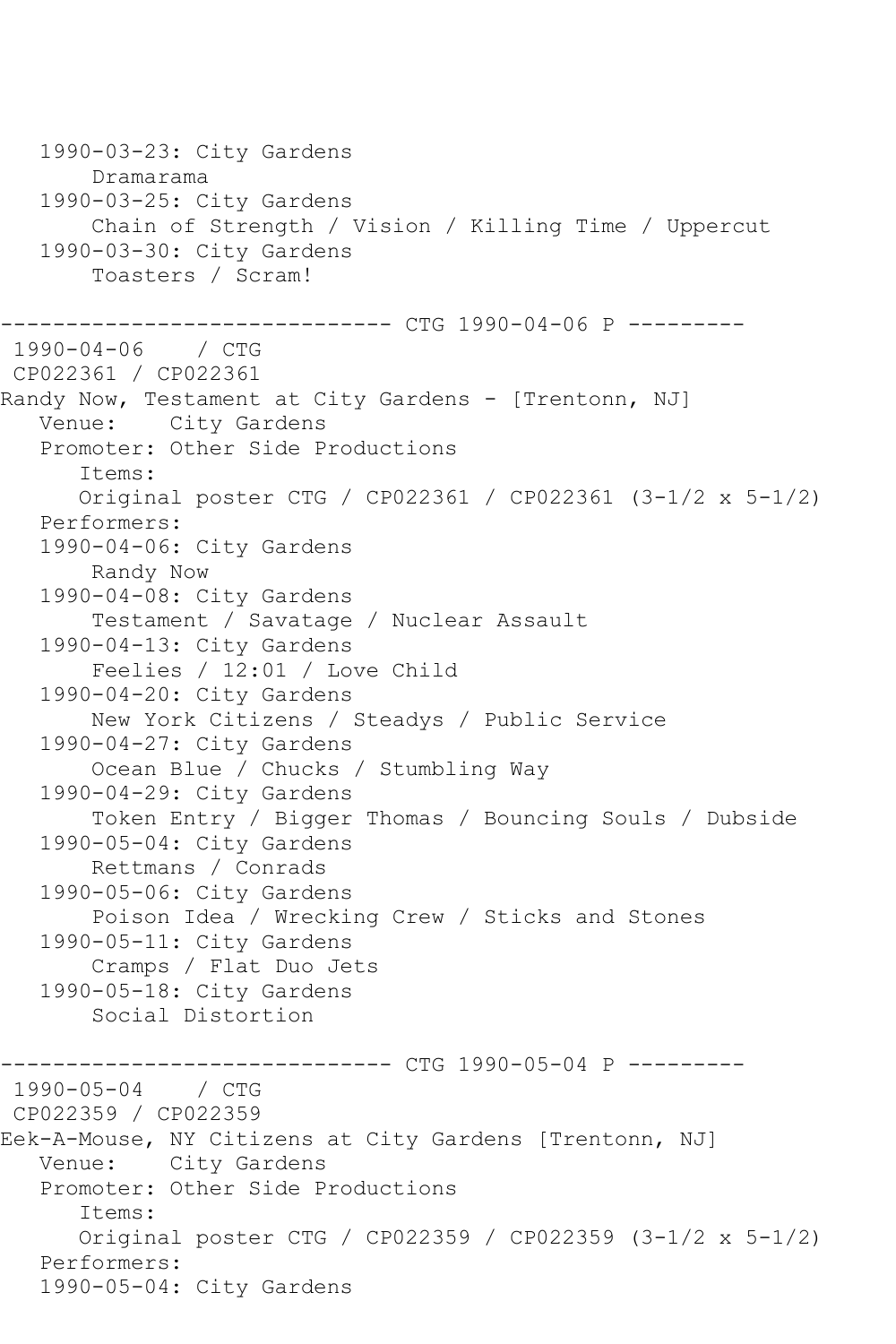Eek-A-Mouse / NY Citizens / Now / Raucous Brothers 1990-05-06: City Gardens Poison Idea / Ripping Corpse / Wrecking Crew / Sticks and StonesPiece 1990-05-11: City Gardens Cramps / Flat Duo Jets 1990-05-18: City Gardens Social Distortion / Gang Green / Lucy Brown 1990-05-26: City Gardens They Might Be Giants / Jack Rubies / They Might be Rettmans 1990-06-08: City Gardens Robin Trower 1990-06-17: City Gardens 7 Seconds / I Love You 1990-06-22: City Gardens Flock of Seagulls 1990-06-29: City Gardens Bad Religion / Vision / Shades Apart / Seperate Piece ------------------------------ CTG 1990-06-08 P ---------  $1990 - 06 - 08$ CP022360 / CP022360 Robin Trower, Nix and the Sidekixx at City Gardens [Trentonn, NJ] Venue: City Gardens Promoter: Other Side Productions Items: Original poster CTG / CP022360 / CP022360 (3-1/2 x 5-1/2) Performers: 1990-06-08: City Gardens Robin Trower / Nix and the Sidekixx 1990-06-10: City Gardens Gorilla Biscuits / Sick of It All / Judge 1990-06-13: City Gardens Jesus and Mary Chain / Just a Boy 1990-06-15: City Gardens Toasters / Bigger Thomas 1990-06-22: City Gardens Flock of Seagulls / Chucks / 12:01 1990-06-24: City Gardens Psychic TV / Celebrity Skin 1990-06-29: City Gardens Bad Religion / All / Vision / Shades Apart 1990-07-01: City Gardens Shelter / Quicksand 1990-07-06: City Gardens Bim Skala Bim / Blenders 1990-07-08: City Gardens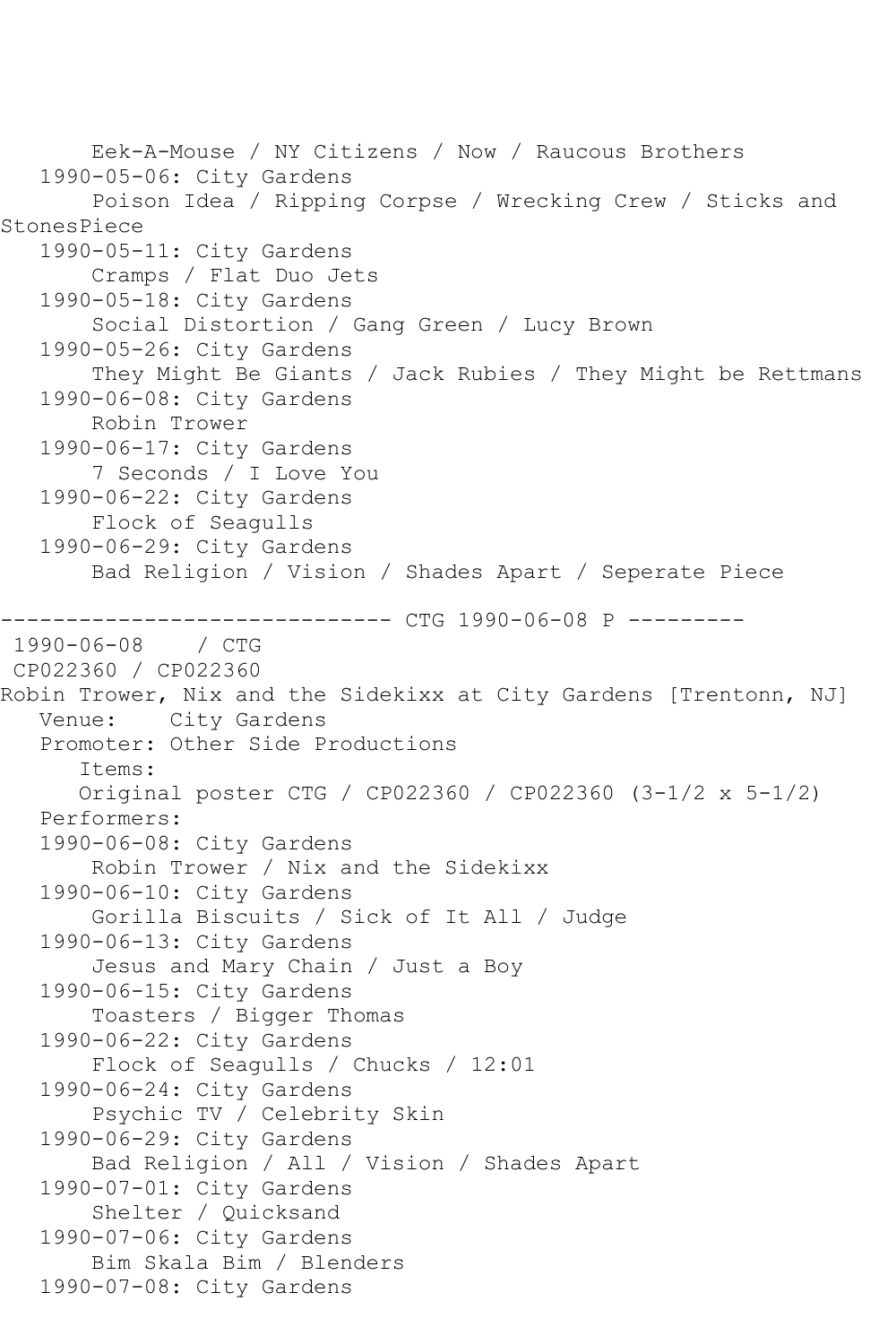```
 Flotsam and Jetsam / Prong
    1990-07-13: City Gardens
        Nine Inch Nails / Meat Beat Manifesto
    1990-07-22: City Gardens
        Dread Zeppelin / Ween
------------------------------ CTG 1990-06-29 P ---------
1990-06-29 / CTG 
CP022362 / CP022362
Bad Religion, All at City Gardens - [Trentonn, NJ]
   Venue: City Gardens
    Promoter: Other Side Productions
       Items:
       Original poster CTG / CP022362 / CP022362 (3-1/2 x 5-1/2)
    Performers:
    1990-06-29: City Gardens
        Bad Religion / All / Vision / Shades Apart
    1990-07-01: City Gardens
        Warzone / Shelter / Quicksand / Inside Out
    1990-07-06: City Gardens
        Bim Skala Bim / Bop Harvey / Flinch / Conrads
    1990-07-08: City Gardens
        Flotsam and Jetsam / Prong / When the Storm Comes Down
    1990-07-11: City Gardens
        Beatnik Pop / Extremes
    1990-07-13: City Gardens
        Nine Inch Nails / Meat Beat Manifesto
    1990-07-22: City Gardens
        Dread Zeppelin / Rebel Pebbles / Ween
    1990-08-03: City Gardens
        Burning Spear / Ras Michael
    1990-08-12: City Gardens
        Dirty Rotten Imbeciles
   1990-08-17: City Gardens
        Death Angel / Forbidden
    1990-08-24: City Gardens
        Yellowman / Black Uhuru / Sophia George / Sagittarius Band
------------------------------ CTG 1990-12-02 P ---------
1990-12-02 / CTG 
CP022332 / CP022332
Shelter, Quicksand at City Gardens - [Trentonn, NJ]<br>Venue: City Gardens
           City Gardens
       Items:
       Original poster CTG / CP022332 / CP022332 (3-1/2 x 5-1/2)
    Performers:
    1990-12-02: City Gardens
```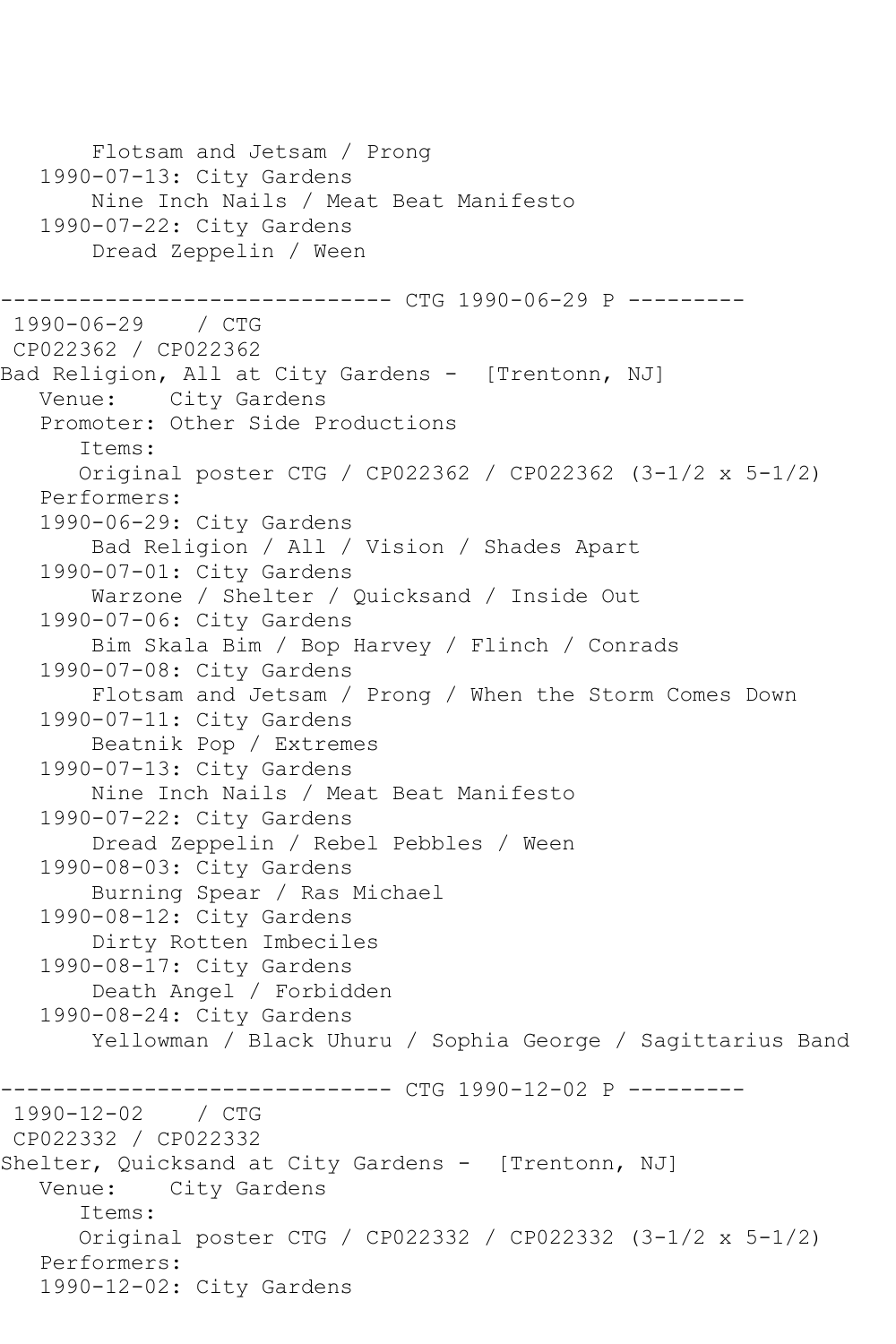```
 Shelter / Quicksand / Turning Point / Redemption
    1990-12-07: City Gardens
        Ween / Cackling Crows / Tibetan Bowlers
    1990-12-14: City Gardens
        Special Beat / Toasters
    1990-12-15: City Gardens
        Melvins / Helmet / Big Nurse
    1990-12-16: City Gardens
        GWAR / Tesco Vee
    1990-12-30: City Gardens
        Leeway
    1990-12-31: City Gardens
        Extremes / Randy Now
    1991-01-04: City Gardens
        Solar Circus
------------------------------ CTG 1990-12-22 P ---------
1990-12-22 / CTG 
CP022432 / CP022432
NRBQ, Whole Wheat Horns at City Gardens - [Trentonn, NJ]
   Venue: City Gardens
    Promoter: Other Side Productions
       Items:
       Original poster CTG / CP022432 / CP022432 (8-1/2 x 11)
    Performers:
    1990-12-22: City Gardens
        NRBQ / Whole Wheat Horns / Ben Vaughan
                ------------------------------ CTG 1991-02-04 P ---------
1991-02-04 / CTG 
CP022333 / CP022333
Social Distortion, Lunachicks at City Gardens [Trentonn, NJ]
   Venue: City Gardens
    Promoter: Other Side Productions
       Items:
       Original poster CTG / CP022333 / CP022333 (3-1/2 x 5-1/2)
    Performers:
    1991-02-04: City Gardens
        Social Distortion / Lunachicks
    1991-02-08: City Gardens
        Extremes / Randy Now
    1991-02-10: City Gardens
        Killing Joke / Front Line Assembly
    1991-02-15: City Gardens
        Bigger Thomas / Lucy Brown / Bouncing Souls / Head Strong
   1991-02-16: City Gardens
        Bad Religion / Raging Lamos / Big Nurse
```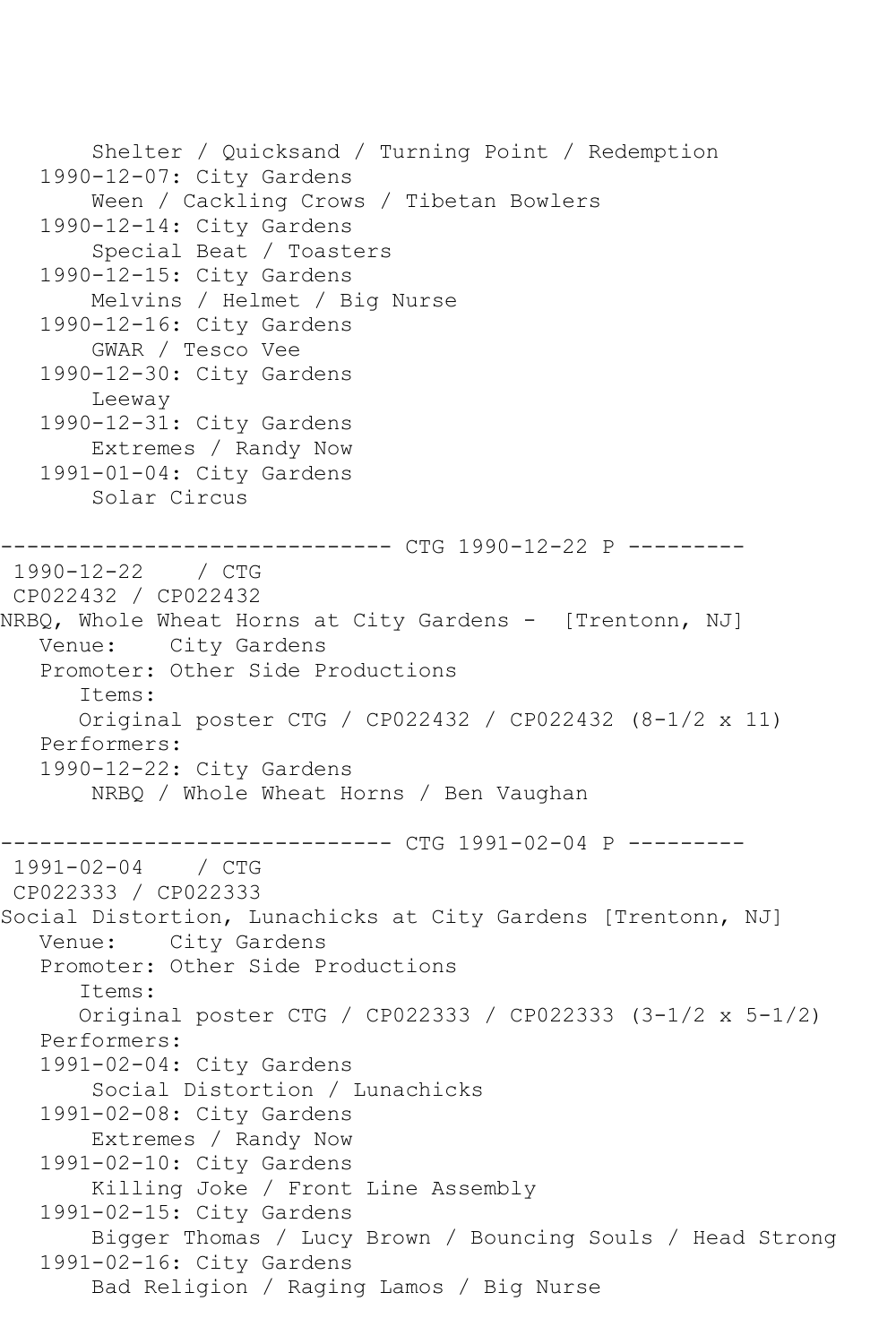1991-03-01: City Gardens Henry Rollins 1991-03-10: City Gardens All / Alice Donut / Fiendz 1991-03-15: City Gardens Solar Circus 1991-03-22: City Gardens Toasters / Busters ------------ CTG 1991-03-10 P ---------1991-03-10 / CTG CP022335 / CP022335 All, Alice Donut at City Gardens - [Trentonn, NJ] Venue: City Gardens Promoter: Other Side Productions Items: Original poster CTG / CP022335 / CP022335 (3-1/2 x 5-1/2) Performers: 1991-03-10: City Gardens All / Alice Donut / Fiendz 1991-03-15: City Gardens Solar Circus 1991-03-17: City Gardens Kreator / Bio-Hazard 1991-03-19: City Gardens Fugazi / Ween 1991-03-20: City Gardens Sam Kinison / Carl Labove 1991-03-29: City Gardens Toasters / Busters 1991-04-28: City Gardens KMFDM / Mussolini Headkick ------------------------------ CTG 1991-03-29 P --------- 1991-03-29 / CTG CP022334 / CP022334 Toasters, Busters at City Gardens - [Trentonn, NJ] Venue: City Gardens Promoter: Other Side Productions Items: Original poster CTG / CP022334 / CP022334 (3-1/2 x 5-1/2) Performers: 1991-03-29: City Gardens Toasters / Busters 1991-04-07: City Gardens GWAR / Mucky Pup 1991-04-12: City Gardens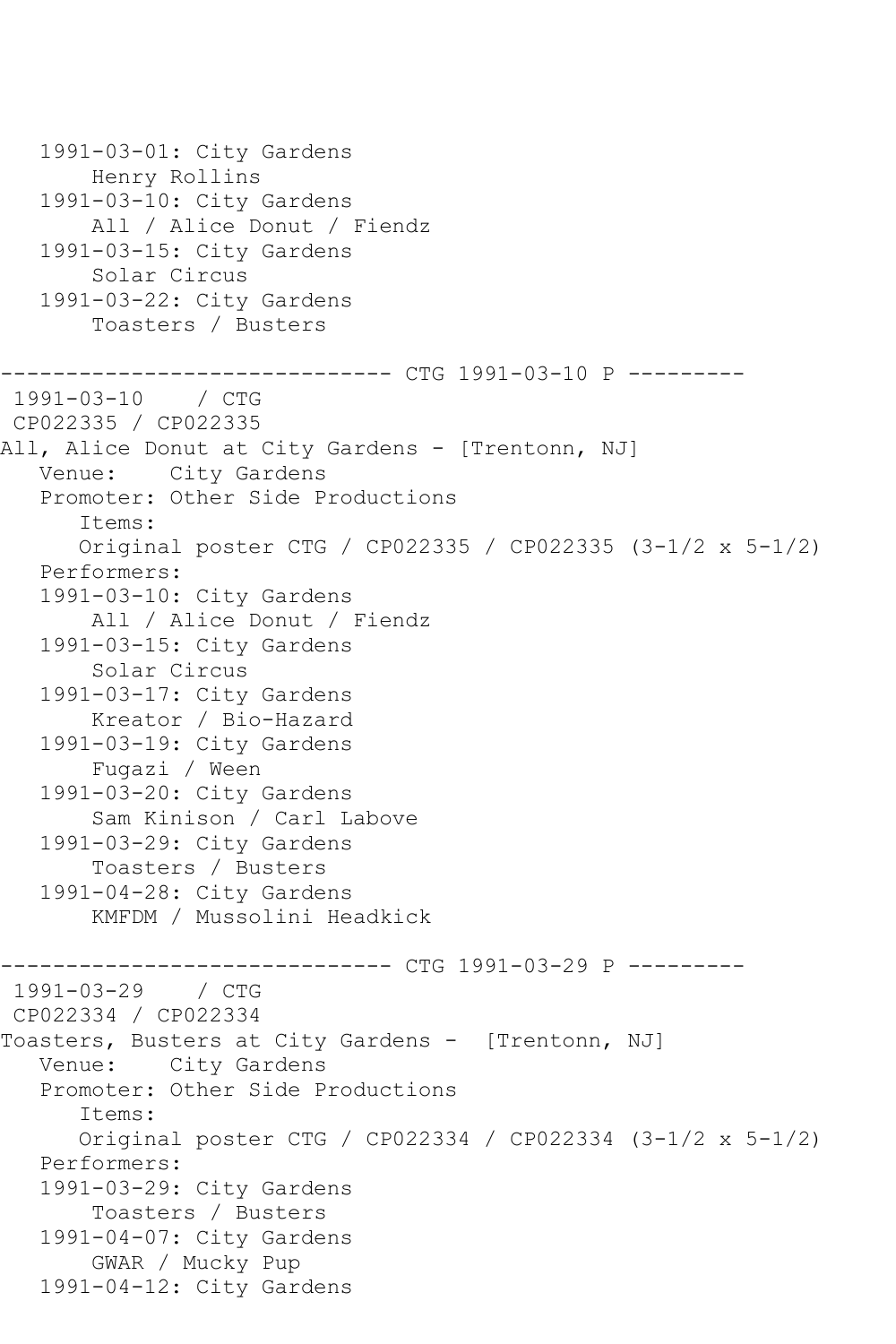```
 Soft Parade / Nix and the Sidekixx / Crystal Force
    1991-04-22: City Gardens
        Happy Mondays
    1991-04-24: City Gardens
        Jello Biafra
    1991-04-26: City Gardens
        Redd Kross / Yo La Tengo / 12:01
    1991-04-28: City Gardens
        Pigface / KMFDM / Mussolini Headkick
    1991-05-05: City Gardens
        Vision / Insted / Eye for an Eye / Mouthpieece
    1991-05-10: City Gardens
        Solar Circus / Speed of Light Lightshow
    1991-05-10: City Gardens
        Napalm Death / Godflesh / Nocturius
------------------------------ CTG 1991-04-22 P ---------
1991 - 04 - 22CP022331 / CP022331
Happy Mondays, JAMmc's at City Gardens - [Trentonn, NJ]
    Venue: City Gardens
    Promoter: Other Side Productions
       Items:
       Original poster CTG / CP022331 / CP022331 (3-1/2 x 5-1/2)
    Performers:
    1991-04-22: City Gardens
        Happy Mondays / JAMmc's / STEREOmc's
    1991-04-24: City Gardens
        Jello Biafra
    1991-04-26: City Gardens
        Redd Kross / Yo La Tengo / 12:01
    1991-04-28: City Gardens
        Pigface / KMFDM / Silverfish
    1991-05-03: City Gardens
        De La Soul / Unity 2 / Bigger Thomas
    1991-05-05: City Gardens
        Vision / Insted / Eye for an Eye / Mouthpiece
    1991-05-10: City Gardens
        Solar Circus / Speed of Light Lightshow
    1991-05-17: City Gardens
        Dandelion / Second Generation / Brilliant Suns
    1991-05-19: City Gardens
        Napalm Death / Godflesh / Nocturius
               ------------------------------ CTG 1991-08-02 P ---------
1991-08-02
CP022338 / CP022338
```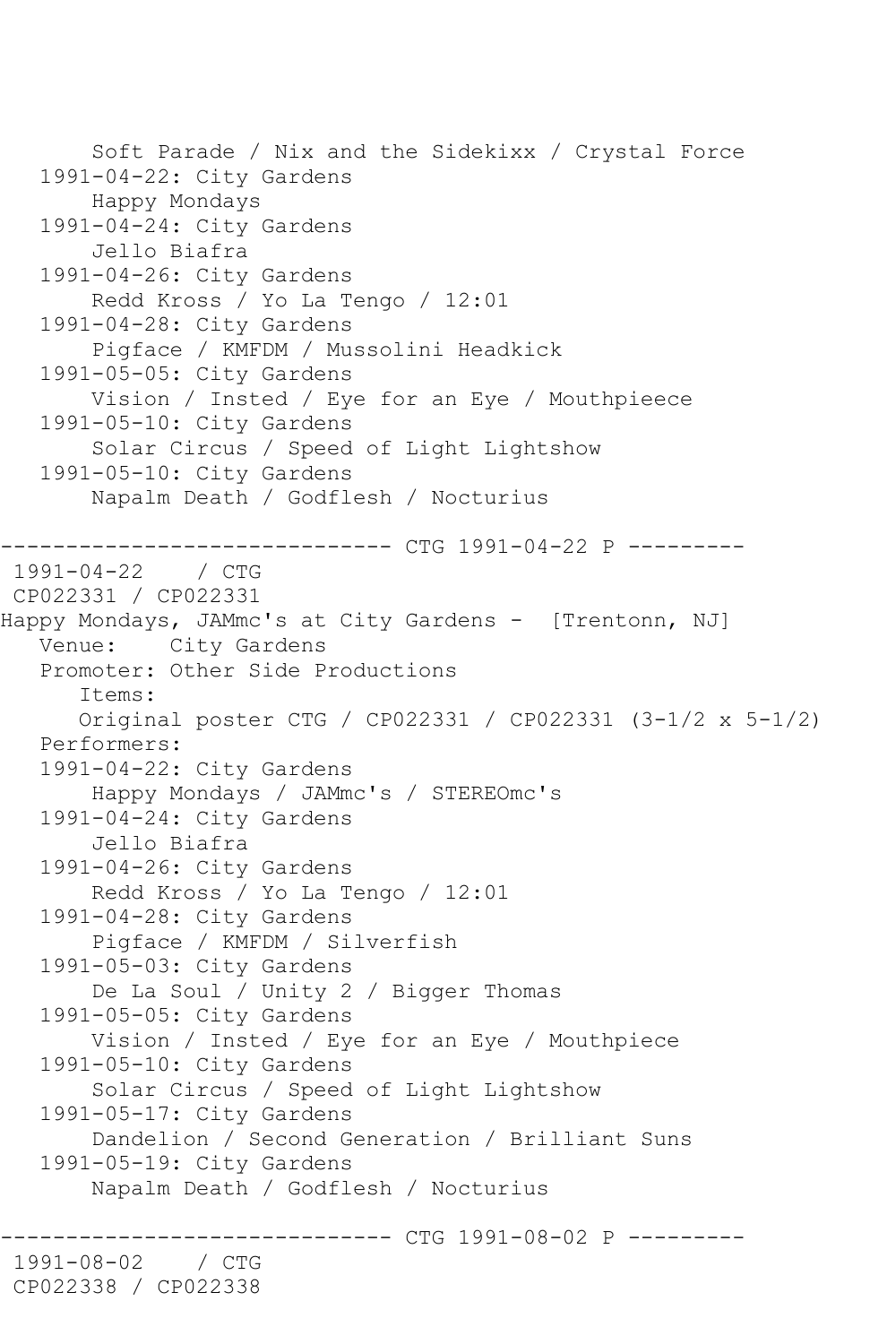```
Primus, Tad at City Gardens - [Trentonn, NJ]
    Venue: City Gardens
    Promoter: Other Side Productions
       Items:
       Original poster CTG / CP022338 / CP022338 (3-1/2 x 5-1/2)
    Performers:
    1991-08-02: City Gardens
        Primus / Tad
   1991-08-08: City Gardens
        Edgar Winter / Nix and the Sidekixx
    1991-08-16: City Gardens
        Yellowman / Sagittarius Band / Chuck Treece
    1991-08-18: City Gardens
        Shelter / Into Another / Mouthpiece
    1991-08-30: City Gardens
        Xymox / Stranger to Stranger
    1991-09-08: City Gardens
        7 Seconds / Quicksand
    1991-09-15: City Gardens
        Mudhoney / Superchunk / Gas Huffer
              ----------------- CTG 1991-08-30 P ----------<br>/ CTG
1991 - 08 - 30CP022330 / CP022330
Xymox, Stranger to Stranger ( Golden Dawn at City Gardens -
[Trentonn, NJ]
   Venue: City Gardens
    Promoter: Other Side Productions
       Items:
       Original poster CTG / CP022330 / CP022330 (3-1/2 x 5-1/2)
    Performers:
    1991-08-30: City Gardens
        Xymox / Stranger to Stranger
    1991-09-06: City Gardens
        Front 242
    1991-09-08: City Gardens
        7 Seconds / Quicksand / Loose
    1991-09-13: City Gardens
        Special Beat / Bigger Thomas
    1991-09-16: City Gardens
        Mudhoney / Superchunk / Gas Huffer
    1991-09-20: City Gardens
        Lunachicks / Mentors / Alice Donut / Fiendz
    1991-09-22: City Gardens
        Morbid Angel / Entombed / Unleashed
    1991-09-27: City Gardens
        Nirvana / Das Damen / Melvins
```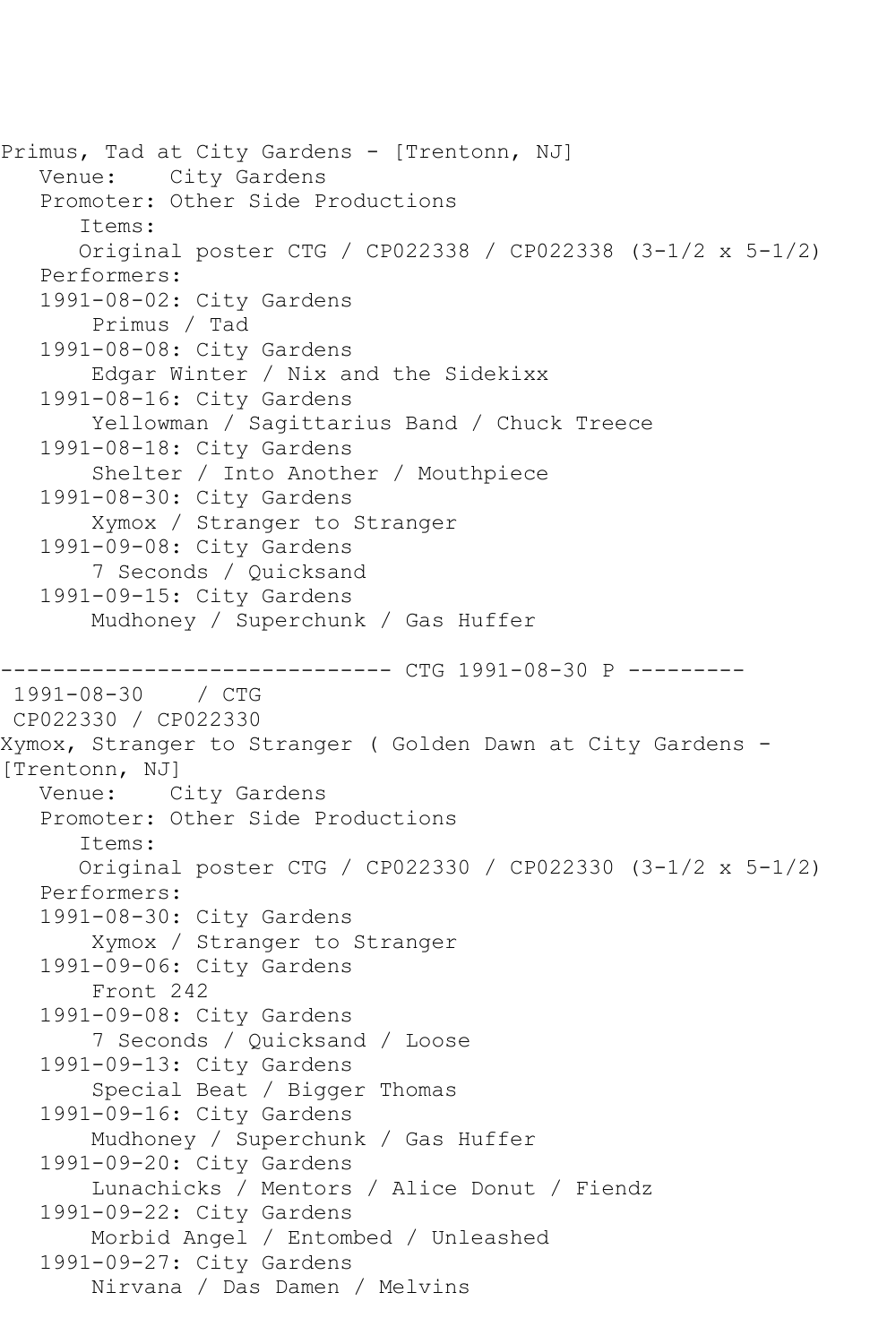1991-09-29: City Gardens Mind Funk / Mucky Pup / Type O-Negative ------------------------------ CTG 1991-09-06 P --------- 1991-09-06 / CTG CP022329 / CP022329 Front 242 at City Gardens - [Trentonn, NJ] Venue: City Gardens Promoter: Other Side Productions Items: Original poster CTG / CP022329 / CP022329 (8-1/2 x 11) Performers: 1991-09-06: City Gardens Front 242 ------------------------------ CTG 1991-09-13 P --------- 1991-09-13 / CTG CP022341 / CP022341 Violent Femmes, Ben Vaughan at City Gardens - [Trentonn, NJ] Venue: City Gardens Promoter: Other Side Productions Items: Original poster CTG / CP022341 / CP022341 (8-1/2 x 11) Performers: 1991-09-13: City Gardens Violent Femmes / Ben Vaughan ----------------- CTG 1991-09-27 P ----------<br>/ CTG 1991-09-27 CP022336 / CP022336 Nirvana, Das Damen at City Gardens - [Trentonn, NJ] Venue: City Gardens Promoter: Other Side Productions Items: Original poster CTG / CP022336 / CP022336 (3-1/2 x 5-1/2) Performers: 1991-09-27: City Gardens Nirvana / Das Damen / Planet Dread 1991-09-29: City Gardens Mind Funk / Mucky Pup / Type O-Negative 1991-10-02: City Gardens Scornflakes / Ween All Star Band / Henry Rollins / Ramones 1991-10-04: City Gardens Ramones / Ween 1991-10-05: City Gardens 3rd Bass / Nikki D / KMD 1991-10-11: City Gardens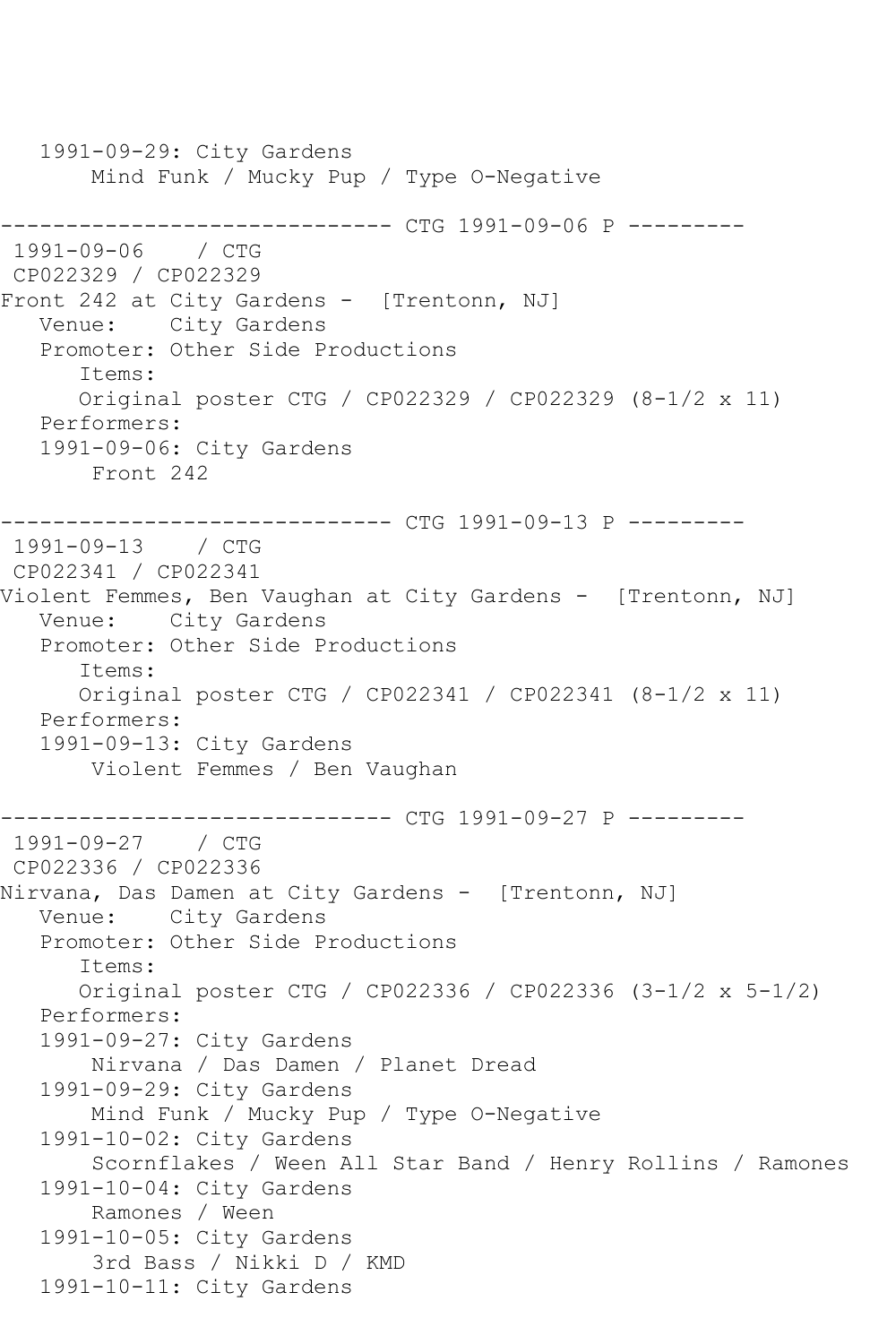Hoo-doo Gurus 1991-10-12: City Gardens Mighty Lemon Drops / Sister Double Happiness 1991-10-13: City Gardens Toasters / New York Citizens / High-Hats 1991-10-20: City Gardens Bad Brains 1991-10-27: City Gardens Bad Manners / Bop Harvey 1991-10-29: City Gardens GWAR ------------------------------ CTG 1991-10-20 P --------- 1991-10-20 / CTG CP022337 / CP022337 Bad Brains, Slapshot at City Gardens - [Trentonn, NJ] Venue: City Gardens Promoter: Other Side Productions Items: Original poster CTG / CP022337 / CP022337 (3-1/2 x 5-1/2) Performers: 1991-10-20: City Gardens Bad Brains / Slapshot / Chuck Treece 1991-10-27: City Gardens Bad Manners / Bop Harvey 1991-10-29: City Gardens GWAR / Blitzspoor 1991-11-02: City Gardens Bim Skala Bim / Mighty Mighty Bosstones 1991-11-03: City Gardens Dough Boys / Jawbox / Die Kreuzen 1991-11-10: City Gardens Gorilla Biscuits / NOFX / Ressurection 1991-11-15: City Gardens Naughty by Nature 1991-11-17: City Gardens Leeway / Iceman 1991-11-22: City Gardens MC 900 / Ft. Jesus 1991-11-27: City Gardens Hyperactive 1991-12-01: City Gardens Quicksand 1991-12-06: City Gardens Solar Circus

------- CTG 1991-11-15 P ------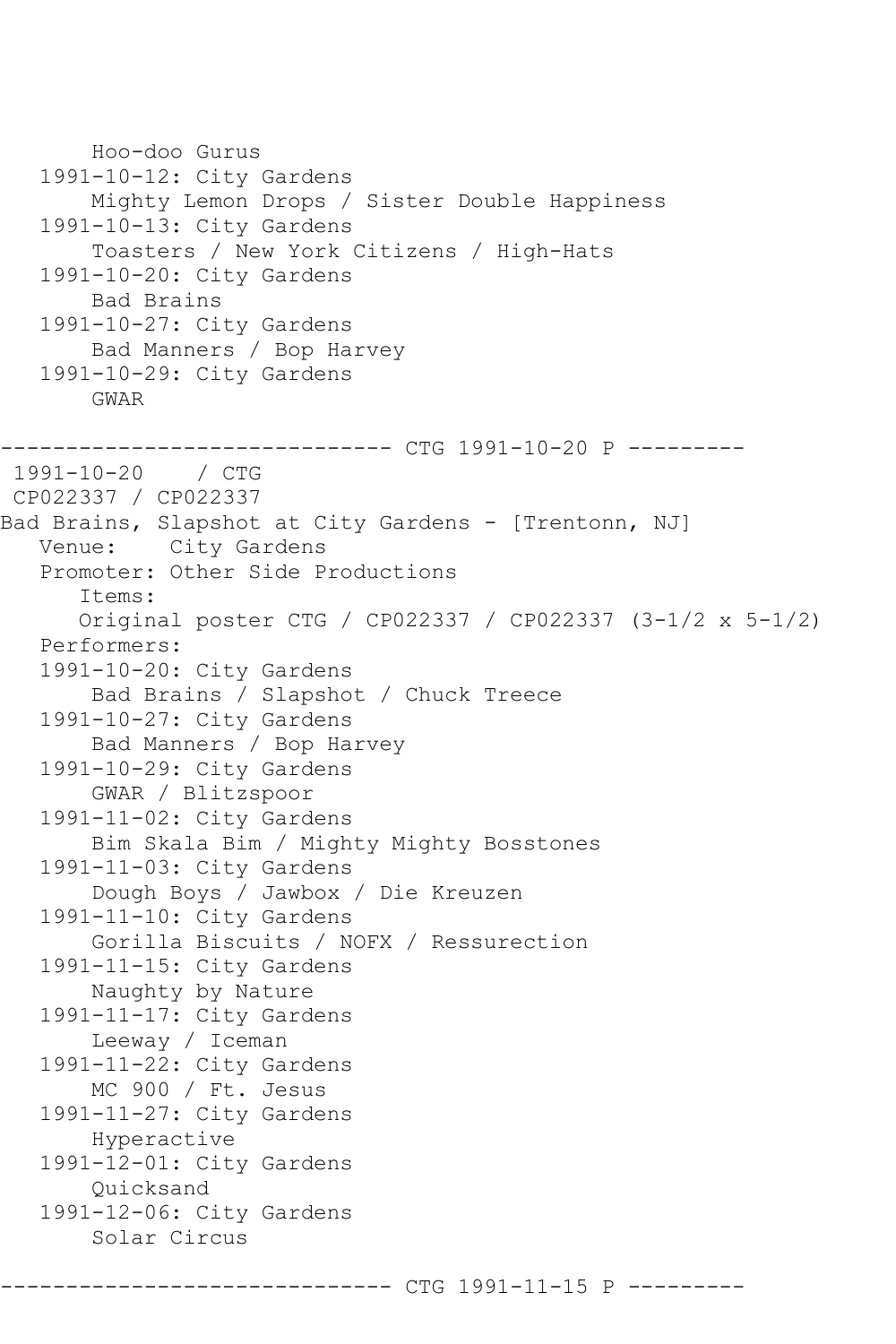1991-11-15 / CTG CP022339 / CP022339 Naughty by Nature, die Warzau at City Gardens - [Trentonn, NJ] Venue: City Gardens Promoter: Other Side Productions Items: Original poster CTG / CP022339 / CP022339 (3-1/2 x 5-1/2) Performers: 1991-11-15: City Gardens Naughty by Nature 1991-11-16: City Gardens Die Warzau / Candy Land / DJ Denard 1991-11-17: City Gardens Sick of It All / Iceman / Journeyman 1991-11-22: City Gardens MC 900 / Ft. Jesus / Transilvia / DJ Denard 1991-11-27: City Gardens Hyper Active / Mag Dabnits 1991-12-06: City Gardens Solar Circus 1991-12-15: City Gardens Pigface 1991-12-21: City Gardens Bad Religion / Vandals 1991-12-27: City Gardens Blues Traveler ------------------------------ CTG 1992-03-28 P ---------  $1992 - 03 - 28$ CP022345 / CP022345 Lush at City Gardens - [Trentonn, NJ] Venue: City Gardens Promoter: Other Side Productions Items: Original poster CTG / CP022345 / CP022345 (3-1/2 x 5-1/2) Performers: 1992-03-28: City Gardens Lush ------------------------------ CTG 1992-04-24 P --------- 1992-04-24 / CTG CP022344 / CP022344 Blur, Senseless Things at City Gardens - [Trentonn, NJ] Venue: City Gardens Promoter: Other Side Productions Items: Original poster CTG / CP022344 / CP022344 (3-1/2 x 5-1/2)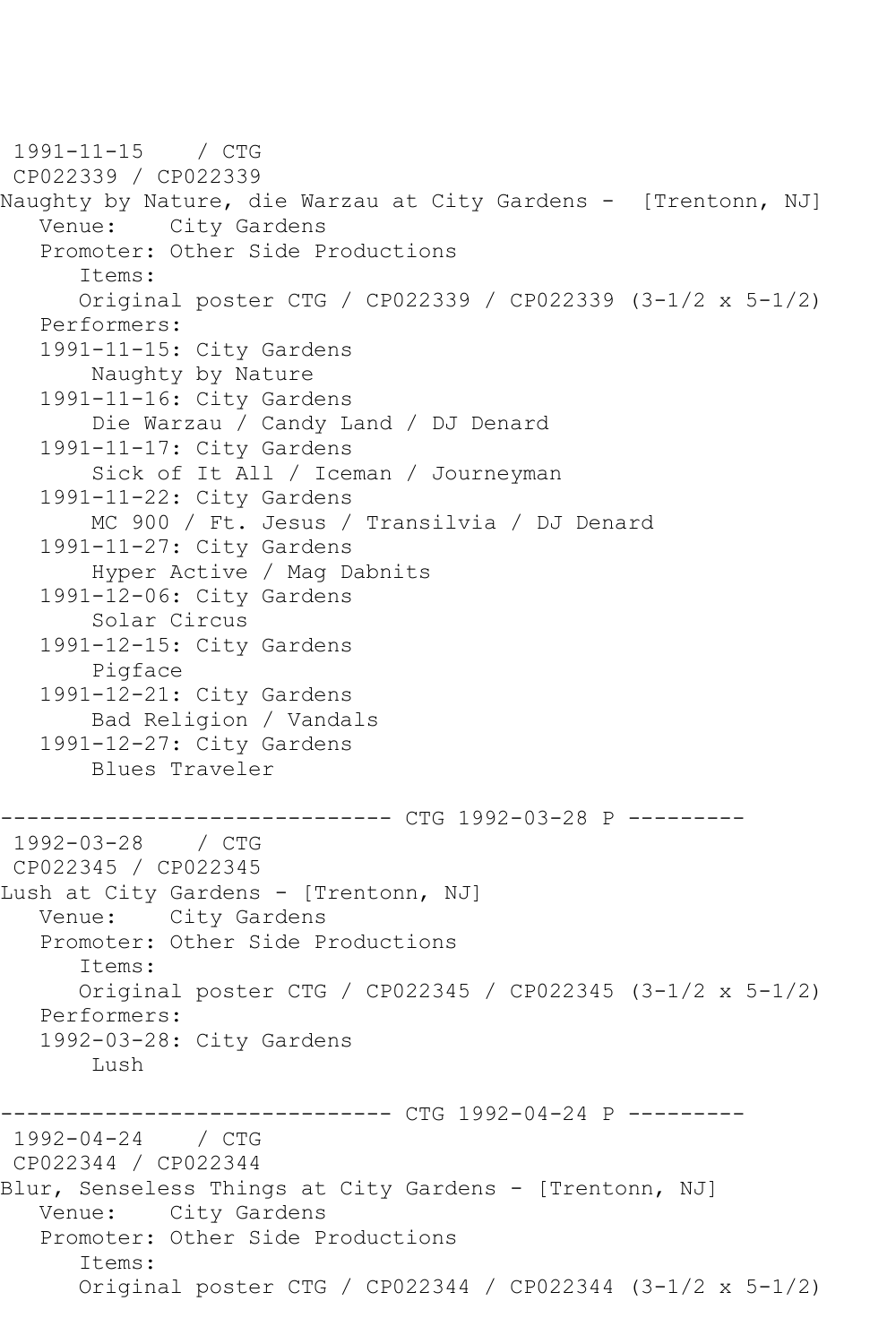```
 Performers:
   1992-04-24: City Gardens
        Blur / Senseless Things
    1992-04-26: City Gardens
        Overkill / Technakill / Belial
    1992-05-01: City Gardens
        Mojo Nixon / Toad Liquors / Amazing Thrill Show
    1992-05-15: City Gardens
        Hyperactive / Scofflaws
    1992-05-17: City Gardens
        Toasters / Let's Go Bowling
    1992-05-23: City Gardens
       Ween / Rettmans / False Front
    1992-06-13: City Gardens
        Mighty Mighty Bosstones / Sloppy Seconds
    1992-06-17: City Gardens
        Ride
          ------------------------------ CTG 1992-05-23 P ---------
1992-05-23 / CTG 
CP022343 / CP022343
Ween, Rettmans at City Gardens [Trentonn, NJ]
   Venue: City Gardens
    Promoter: Other Side Productions
       Items:
       Original poster CTG / CP022343 / CP022343 (3-1/2 x 5-1/2)
    Performers:
    1992-05-23: City Gardens
        Ween / Rettmans / False Front
    1992-05-31: City Gardens
        Agnostic Front / Nuclear Assault / Redemption
    1992-06-07: City Gardens
        Lucy Brown / Loose / Bouncing Souls / Head Strong
    1992-06-13: City Gardens
        Mighty Mighty Bosstones / Sloppy Seconds
    1992-06-17: City Gardens
        Ride / Pale Saints
    1992-06-19: City Gardens
        KMFDM / Barkmarket
   1992-06-24: City Gardens
        GWAR / Melvins
    1992-07-01: City Gardens
        Alien Sex Fiend
    1992-07-19: City Gardens
        Bad Religion / All
```
------- CTG 1992-06-06 P -----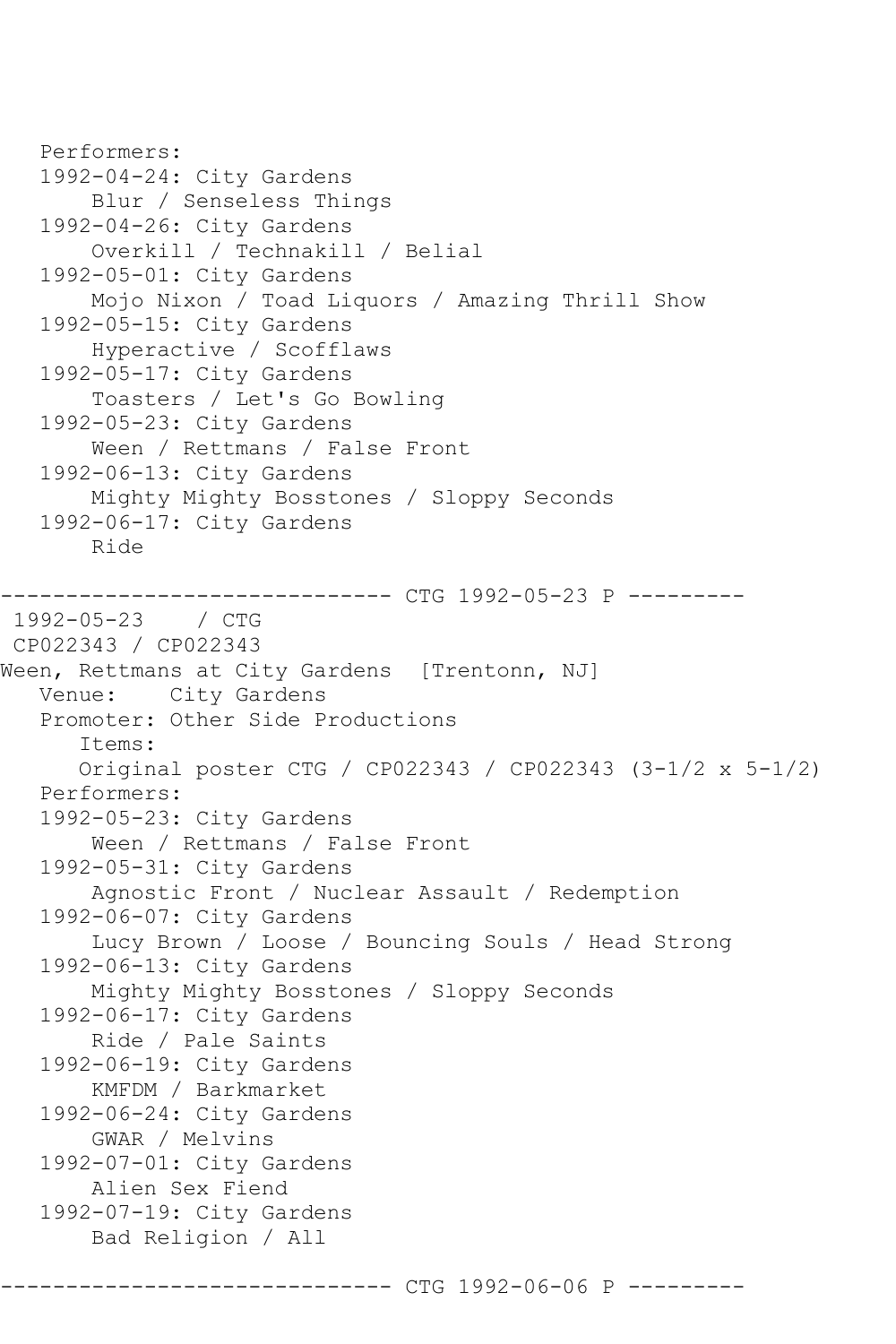```
1992-06-06 / CTG 
CP011618 / CS07655
Bad Brains, NY Citizens at City Gardens [Trentonn, NJ]
  Notes: Photocopy<br>Venue: City Ga
            City Gardens
       Items:
       Original poster CTG / CP011618 / CS07655
   Performers:
    1992-06-06 1992-07-21: City Gardens
        Bad Brains / NY Citizens / Mighty Mighty Bosstones / Raging 
Lamos / Into Another / Rain Like the Sound of Trains / Helmet / 
Jesus Lizard / Loudspeaker / Live / Pool / Buzzcocks / Fluid / 
Quicksand / Moster Magnet / Fu / Black Train Jack
                    ----------- CTG 1992-09-13 P ---------
1992-09-13 / CTG 
CP022342 / CP022342
Special Beat, Hyperactive at City Gardens - [Trentonn, NJ]
   Venue: City Gardens
   Promoter: Other Side Productions
       Items:
       Original poster CTG / CP022342 / CP022342 (3-1/2 x 5-1/2)
   Performers:
    1992-09-13: City Gardens
        Special Beat / Hyperactive
    1992-09-15: City Gardens
        They Might Be Giants
------------------------------ CTG zzzz-03-21 P ---------
zzzz-03-21 / CTG 
CP022447 / CP022447
True Sounds of Liberty, Autistic Behavior at City Gardens [Trentonn, 
NJ]<br>Venue:
            City Gardens
       Items:
       Original poster CTG / CP022447 / CP022447 (8-1/2 x 14)
   Performers:
    zzzz-03-21: City Gardens
        True Sounds of Liberty / Autistic Behavior
    zzzz-03-18: Van Recilier Hall
        True Sounds of Liberty / Autistic Behavior
              ------------------------------ CTG zzzz-05-18 P ---------
zzzz-05-18
CP022414 / CP022414
Ruin, Naturals at City Gardens - [Trentonn, NJ]
   Venue: City Gardens
```